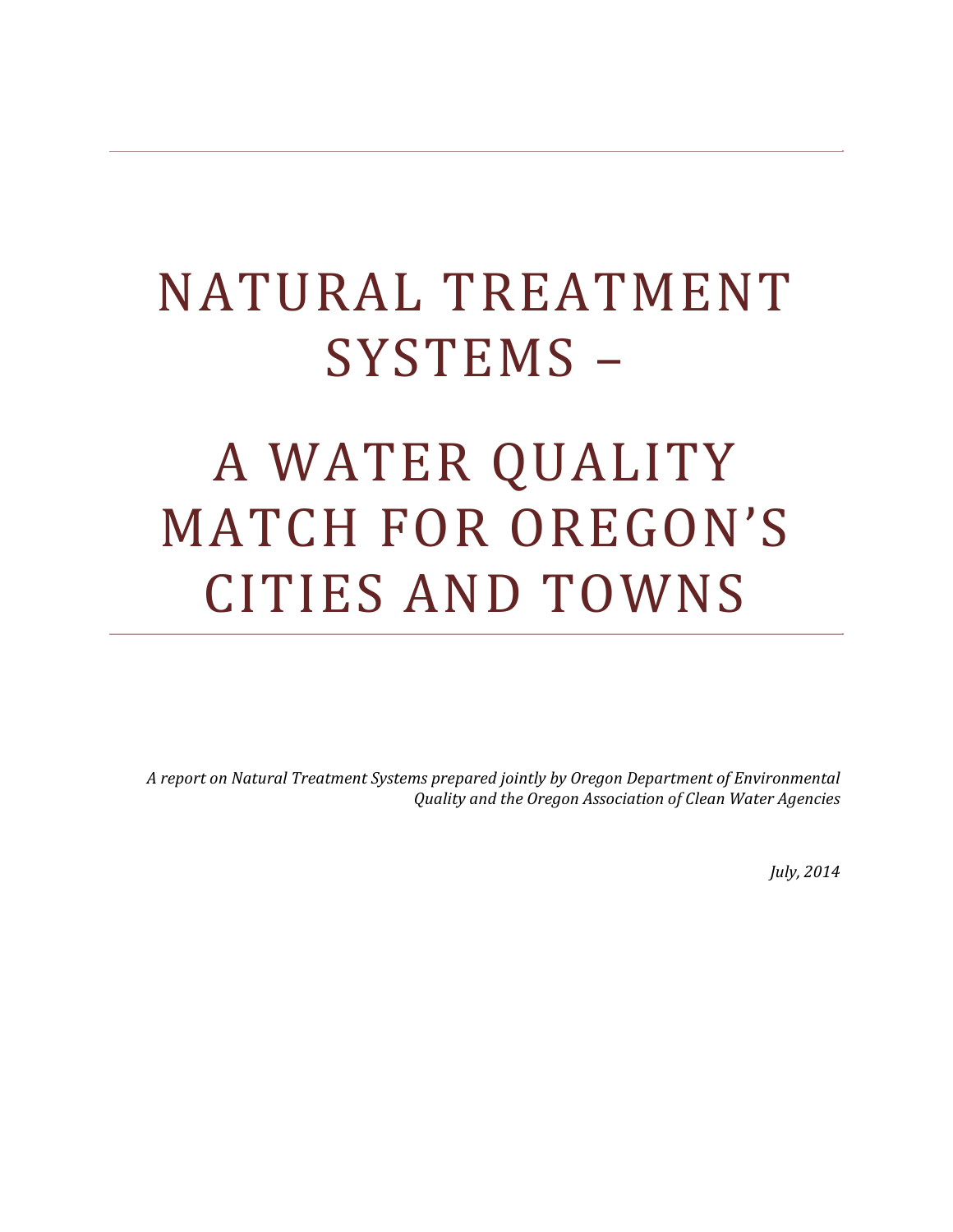# CONTENTS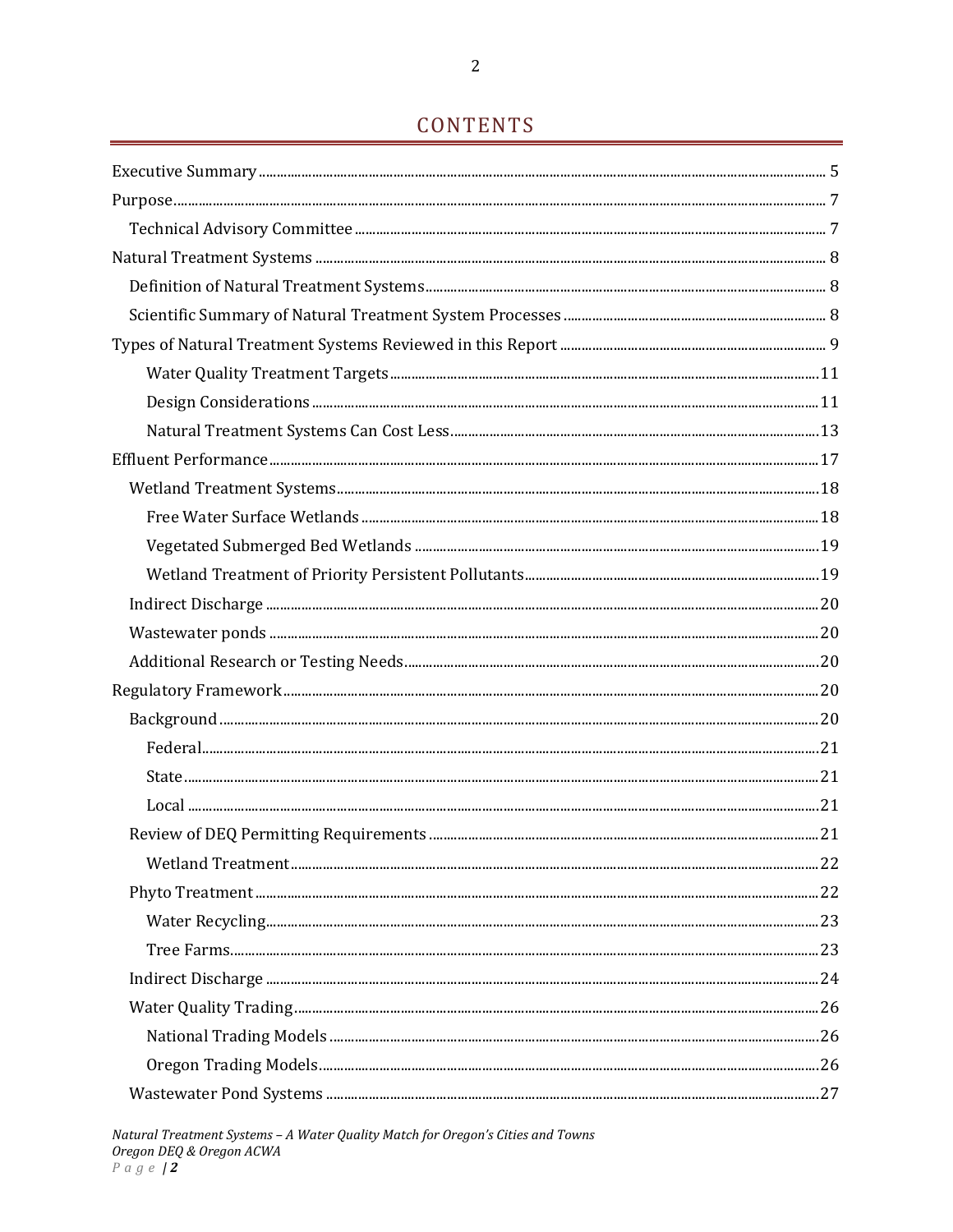| Natural Treatment Systems - A Water Quality Match for Oregon's Cities and Towns<br>Oregon DEQ & Oregon ACWA<br>$P \alpha \beta e$   3 |  |
|---------------------------------------------------------------------------------------------------------------------------------------|--|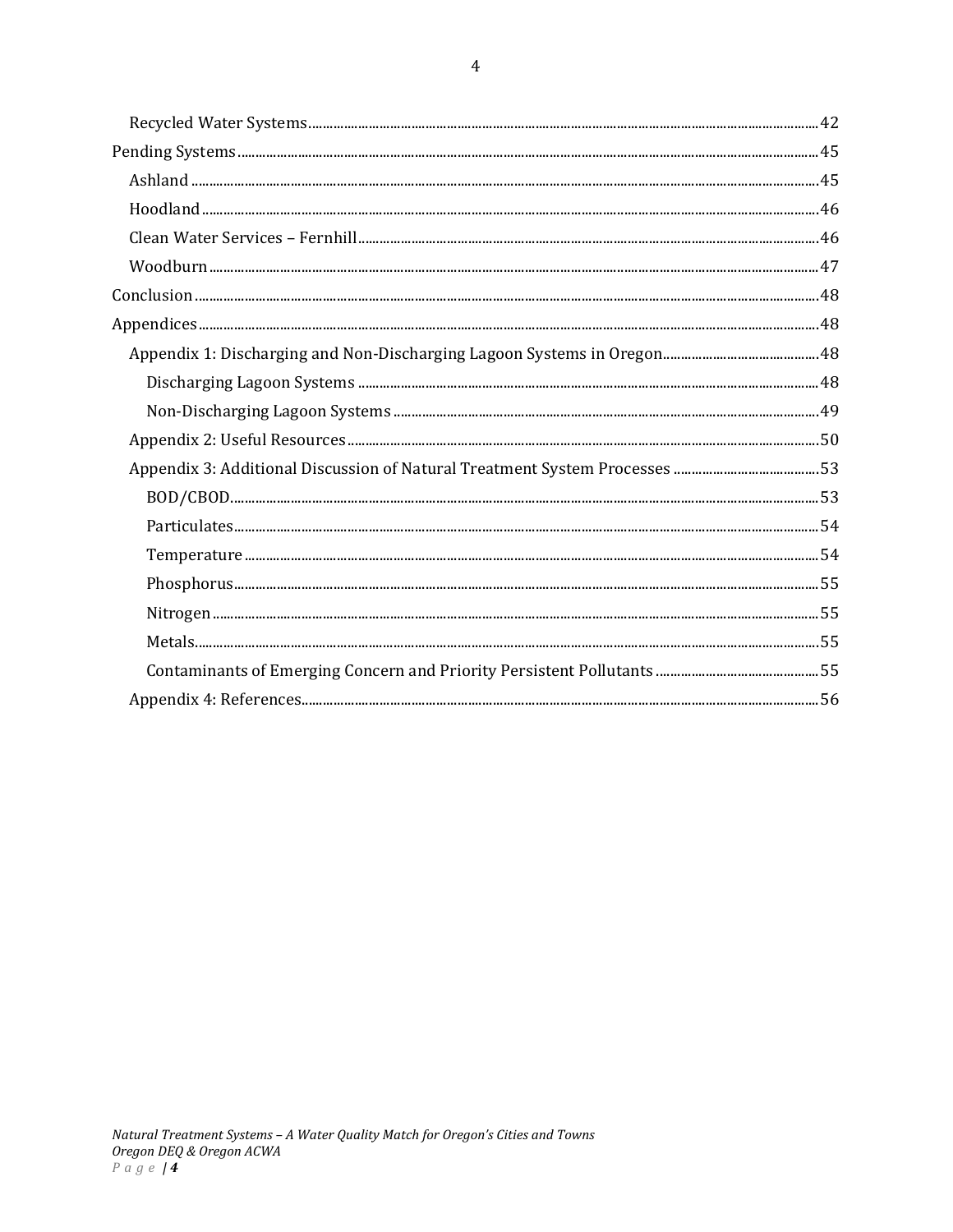# EXECUTIVE SUMMARY

The use of natural treatment systems, including wetlands, tree farms, wastewater lagoon systems, recycled water programs, indirect discharge, and water quality trading, is a perfect match for meeting the wastewater treatment needs of many Oregon communities. Natural processes are effective in treating wastewater to Oregon's environmental standards ‐ ‐ often times at a lower cost to the community, due to lower ongoing maintenance costs and lower operating costs, including reduced chemical and energy costs.

For many Oregon communities ‐ ‐ especially in rural Oregon ‐ ‐ tree farms, treated water reuse for crops such as hay and pasture, and treatment ponds, build on the natural resource management expertise resident in the community.

Water quality trading is another innovative regulatory strategy that can build on the success of soil and water conservation districts, watershed councils, and other non‐profit partnerships, to substitute more effective natural systems for steel‐and‐concrete systems. Water quality trading also often provides substantial savings to the community while providing multiple environmental benefits.

A variety of Oregon communities currently use natural treatment systems to meet water quality requirements, almost always at a cost substantially less than conventional steel‐ and‐concrete systems, while also providing amenities to the community such as recreational access, open space, and opportunities for environmental education. A selection of Oregon communities using natural treatment systems include:

- Wetland treatment systems in Salem, and Albany
- Recycled water irrigation systems in Cottage Grove, Silverton, Myrtle Creek, Newberg, and Prineville, and Bend
- Tree farms in Woodburn, Eugene/Springfield, Harrisburg, and Veneta
- Indirect discharge at Roseburg Urban Sanitary Authority (RUSA)
- Water quality trading programs for Clean Water Services and Medford
- Wastewater treatment ponds in Dufur, LaGrande, and Condon

# **Match Natural Treatment Systems to Water Quality Challenges**

Many Oregon cities and towns face strict water quality discharge requirements to meet stringent limits set to protect fish populations. Every community should insist that natural systems are evaluated and considered along side traditional concrete-and-steel solutions. Oregon communities with experience in using natural treatment systems have found the natural systems to be lower in costs to operate and maintain due to reduced energy and chemical expenses. Some natural treatment systems can be designed to require only a State water quality permit, not a federal water quality permit, lowering permit fees, lessening regulatory requirements and reducing risk. Many systems can provide additional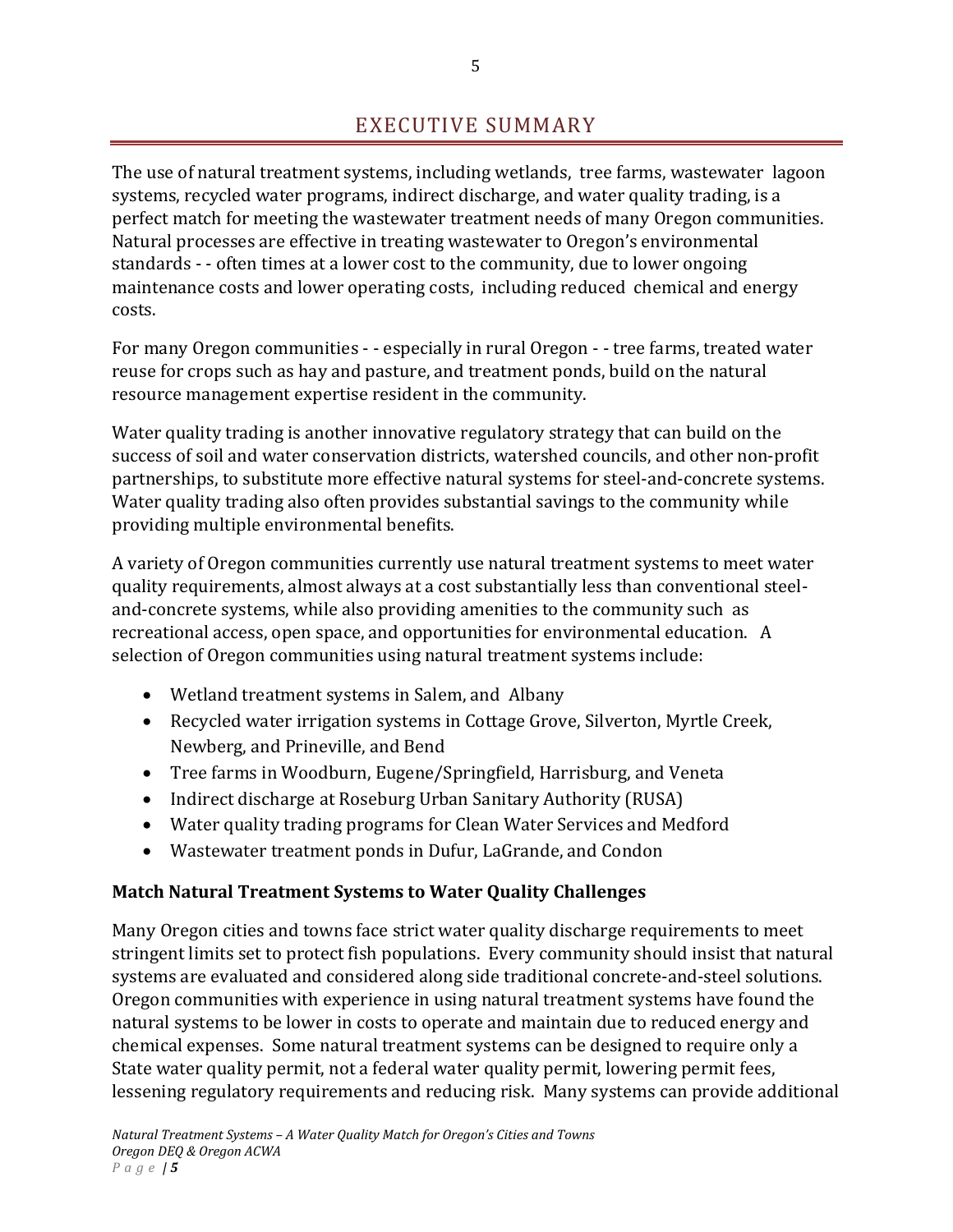community benefits such as irrigating ball fields and providing outdoor recreation opportunities in a park‐like setting.

The table below summarizes the types of natural treatment systems that perform best to meet specific types of water pollution control restrictions:

| <b>Water</b><br><b>Quality</b><br><b>Treatment</b><br><b>Target</b> | Wetland<br>Treat-<br>ment | <b>Phyto</b><br><b>Treat-</b><br>ment | <b>Phyto</b><br><b>Treat-</b><br>ment | <b>Indirect</b><br><b>Discharge</b> | Water<br><b>Quality</b><br><b>Trading</b> | <b>Wastewater</b><br><b>Pond</b><br><b>Systems</b> |
|---------------------------------------------------------------------|---------------------------|---------------------------------------|---------------------------------------|-------------------------------------|-------------------------------------------|----------------------------------------------------|
|                                                                     |                           | <b>Recycled</b>                       | <b>Tree</b>                           |                                     |                                           |                                                    |
|                                                                     |                           | <b>Water</b>                          | <b>Farms</b>                          |                                     |                                           |                                                    |
| <b>Nutrient</b>                                                     |                           |                                       |                                       |                                     |                                           |                                                    |
| <b>Restrictions</b>                                                 |                           |                                       |                                       |                                     |                                           |                                                    |
| <b>Temperature</b>                                                  |                           |                                       |                                       |                                     | ᄾ                                         |                                                    |
| <b>Restrictions</b>                                                 |                           |                                       |                                       |                                     |                                           |                                                    |
| <b>Toxic water</b>                                                  |                           |                                       |                                       |                                     |                                           |                                                    |
| quality limits                                                      |                           |                                       |                                       |                                     |                                           |                                                    |
| Ammonia                                                             |                           |                                       |                                       |                                     |                                           |                                                    |
| <b>Chlorine</b>                                                     |                           |                                       |                                       |                                     |                                           |                                                    |

For many communities, linking a variety of natural treatment systems, or linking a traditional mechanical treatment system followed by a variety of natural treatment systems is the best wastewater treatment match for the community.

# **Natural Treatment Systems Can Cost Less**

Designing and installing natural treatment systems can reduce costs. For instance,

- The City of Medford program to use water quality trading to reduce its temperature impacts on the Rogue River is costing \$6 million, compared to \$16 million and additional O & M costs for chillers.
- The Roseburg Urban Sanitary Authority natural treatment system was installed at a cost of \$9 million - - compared to \$100 million for a conventional treatment system that also had much higher operating costs.
- In the 10 years Clean Water Services has operated its temperature water quality trading program, it has saved ratepayers \$100 million. Clean Water Services is meeting its DEQ permit at a 95% cost savings compared to conventional wastewater treatment technologies.

# **Additional Details Available**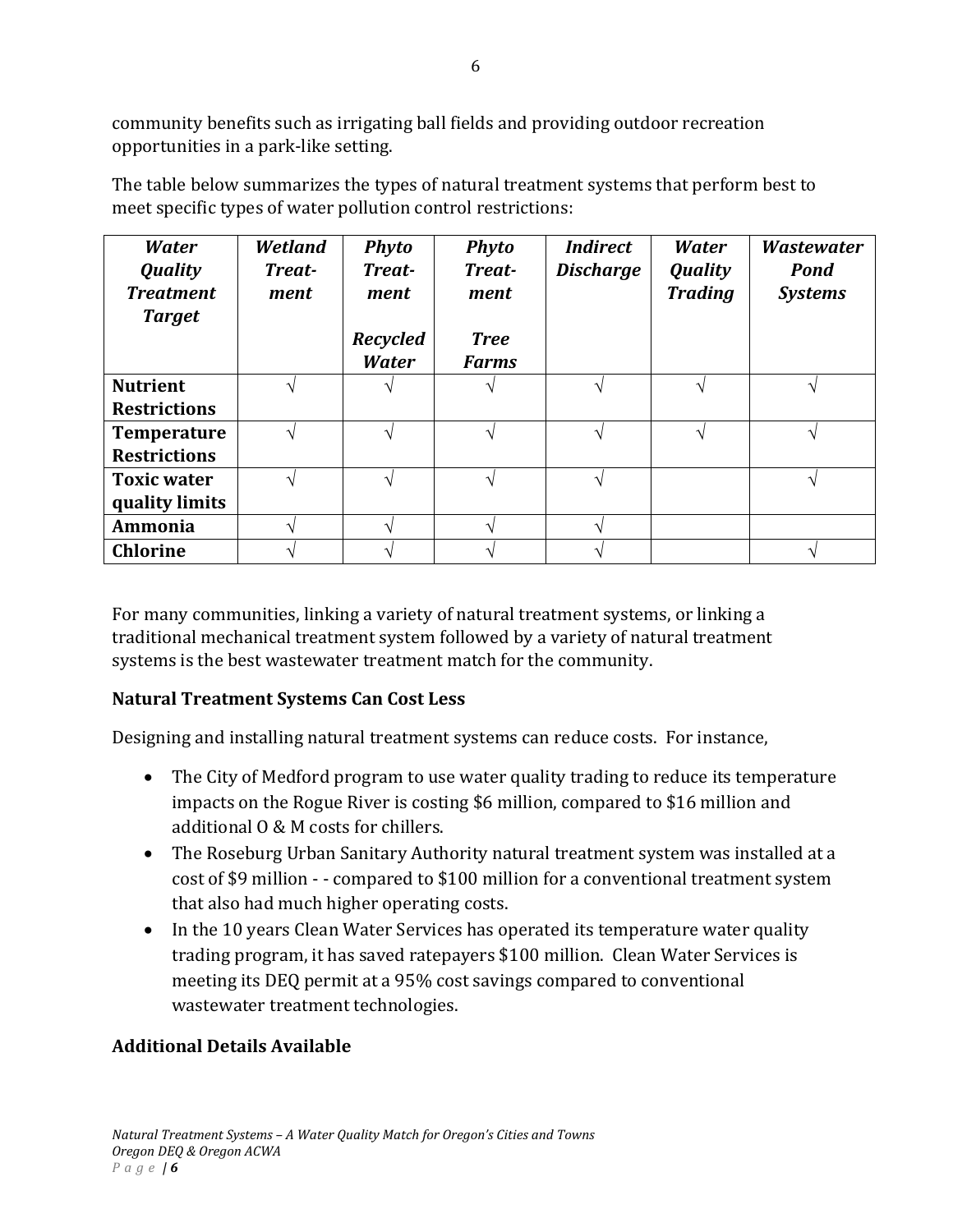A complete report reviewing the performance of Natural Treatment Systems in Oregon has been compiled by a task force of Oregon DEQ and municipal treatment system experts. A copy of the report, dated July, 2014) is available at http://www.oracwa.org/r‐studies‐reports.html.

Oregon communities considering an expansion or upgrade of their wastewater treatment plants should take the time to read the report, and work with their consulting engineer to tour nearby communities using Natural Treatment Systems, and consider how best to incorporate these systems into the overall wastewater treatment facility planning process.

The report on Natural Treatment Systems was prepared jointly by Oregon Department of Environmental Quality and the Oregon Association of Clean Water Agencies

#### **For Additional Information**

For additional information, contact DEQ staff Dennis Ades (phone: 503/229‐5886/e‐mail dennis.r.ades@state.or.us) or Jon Gasik (phone: 541/776‐6242/e‐mail GASIK.Jon@deq.state.or.us) or the Oregon Association of Clean Water Agencies (phone: 503/236‐6722/e‐mail gillaspie@oracwa.org. Additional information on Oregon ACWA is available at www.oracwa.org.

# PURPOSE

This report summarizes the national performance of natural treatments and highlights specific installations in Oregon as a tool to assist Municipal Councils and District Commissions, along with Public Works Directors and their consulting engineers, in fully considering natural treatment systems as part of any community Wastewater Facility Plan and options analysis for treatment plant expansion or upgrade.

The Oregon Department of Environmental Quality and the Oregon Association of Clean Water Agencies partnered to produce this summary report.

# TECHNICAL ADVISORY COMMITTEE

The technical advisory committee guiding this research and report included:

- Alice Brawley-Chesworth, City of Portland
- Chris Bailey, City of Albany
- Jon Gasik, Oregon DEQ
- Mark Cullington, Kennedy-Jenks
- Matt Stouder, City of Springfield/Metropolitan Wastewater Management Commission
- Michelle Girts, CH2M Hill
- Michelle Cahill, City of Eugene
- Rajeev Kapur, Clean Water Services
- Roy Iwai, Multnomah County
- Stephanie Eisner, City of Salem
- Walt Meyer, West Yost & Associates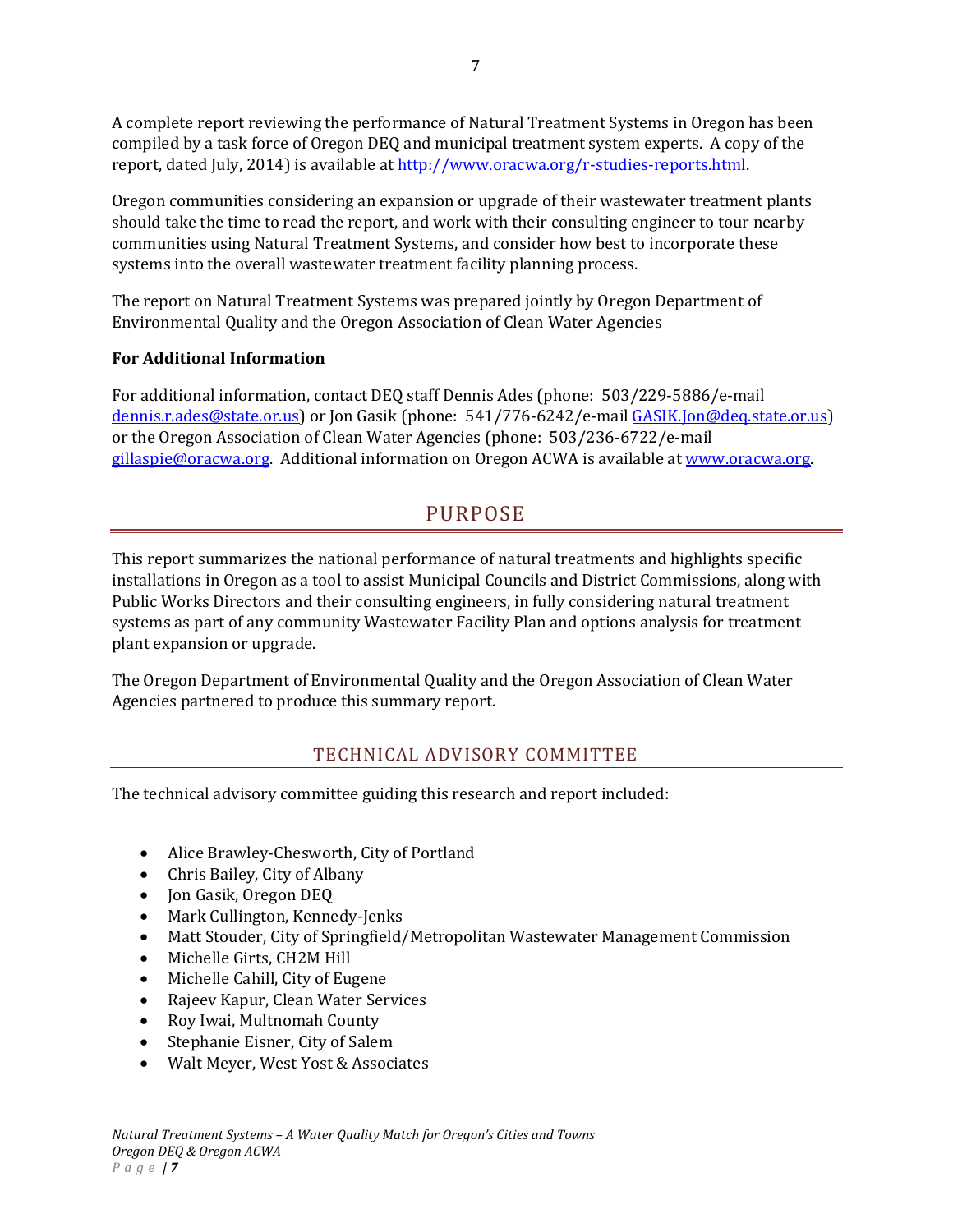The report was researched and completed by Amelia Yeager for Oregon Association of Clean Water Agencies.

# NATURAL TREATMENT SYSTEMS

All wastewater treatment systems utilize natural processes. For example, gravity is used to remove particulates and bacterial decomposition reduces organics. In conventional treatment systems, these natural processes are supported by a complex array of energy-intensive mechanical equipment.

Natural treatment systems, by contrast, utilize biological and physical/chemical processes to accomplish a wide range of treatment objectives, with minimal dependence on energy inputs and mechanical assistance. These systems can also go beyond simply providing treatment services; many provide an aesthetic benefit, and some include opportunities for wildlife viewing, environmental education, and outdoor recreation.

Natural wastewater treatment systems have been used for centuries, but a serious resurgence in interest in the United States occurred after the passage of the Clean Water Act in 1972. At first, wastewater treatment managers focused on advanced mechanical treatment methods to meet the new, more stringent water quality standards, but the high energy requirements and costs of these methods soon became apparent and the natural treatment systems were taken into consideration as more sustainable and cost-effective alternatives.i

While natural treatment systems can be used to treat a variety of media, including industrial wastewater and contaminated soils, this report focuses on the use of these systems to treat domestic wastewater, either working in tandem with or taking the place of a conventional municipal wastewater treatment system.

# DEFINITION OF NATURAL TREATMENT SYSTEMS

Natural treatment systems are engineered systems that have a minimal dependence on mechanical elements to support the wastewater treatment process, instead using plants, soil, bacteria, and other natural processes to break down and treat pollutants in wastewater. Natural treatment systems use - - rather than dispose of - - water, minimize the use of chemicals, and require limited energy to operate. These systems clean contaminated water in a sustainable, low cost, low impact manner, and can be designed to have a long life.

# SCIENTIFIC SUMMARY OF NATURAL TREATMENT SYSTEM PROCESSES

Natural treatment systems utilize a variety of natural processes to achieve pollutant reduction goals. Most of these natural systems are intended to treat wastewater that has already gone through primary or secondary treatment, providing further treatment and polishing. Depending on the type of natural treatment system, some or all of the following processes may be utilized in a given natural treatment system.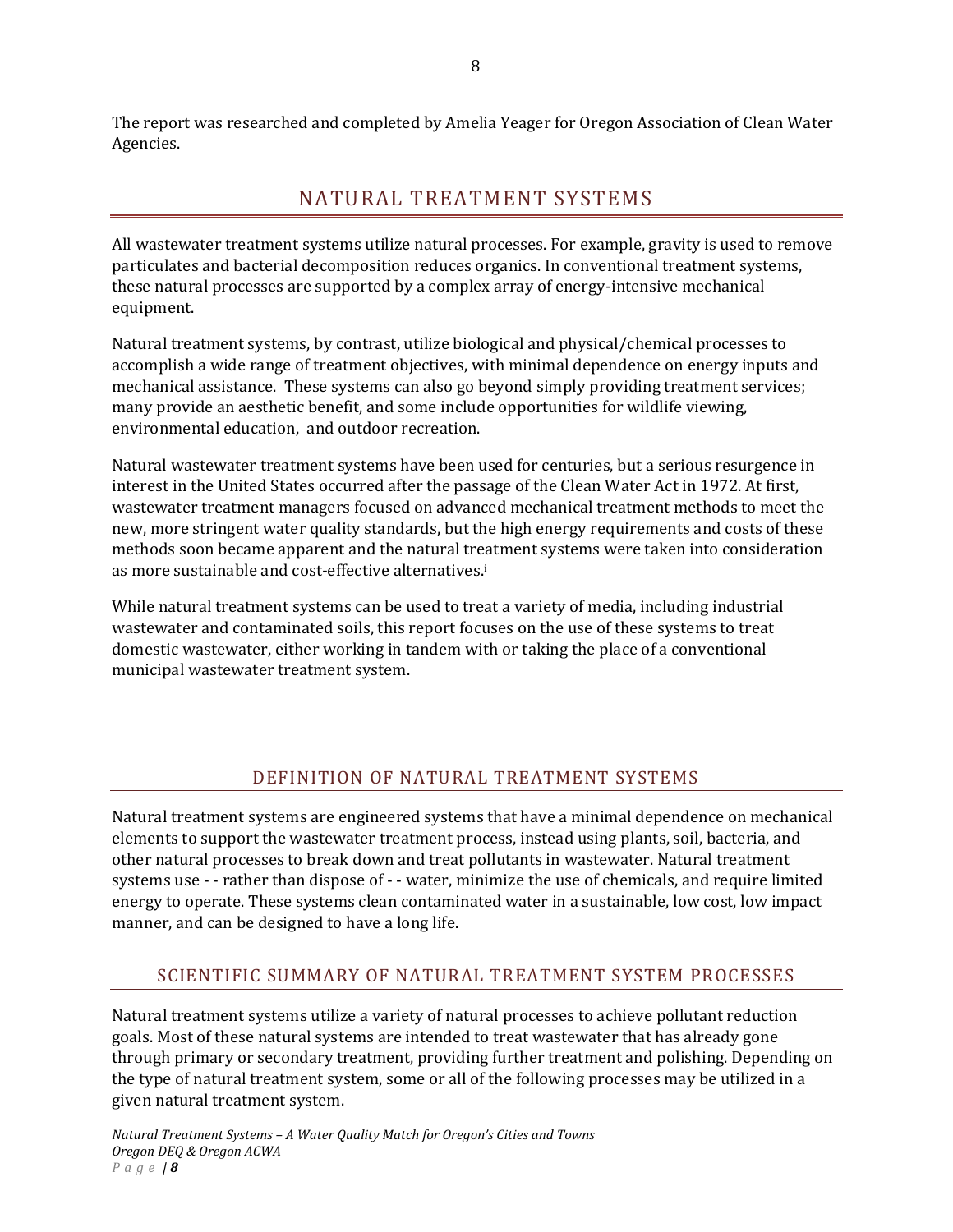Scientific processes at play in the natural treatment system include:

- Bacterial decomposition (aerobic and anaerobic) of organic wastes
- Natural aeration through waterfalls
- Settling of particles
- Natural cooling, especially at night
- Nutrient uptake by plants
- Metals reduction through sedimentation
- Adsorption of metals to soils, and
- Filtration through gravel or other media

The chart below illustrates the scientific basis for wastewater treatment in natural systems. A more detailed description of natural treatment system processes can be found in Appendix 3.



# TYPES OF NATURAL TREATMENT SYSTEMS REVIEWED IN THIS REPORT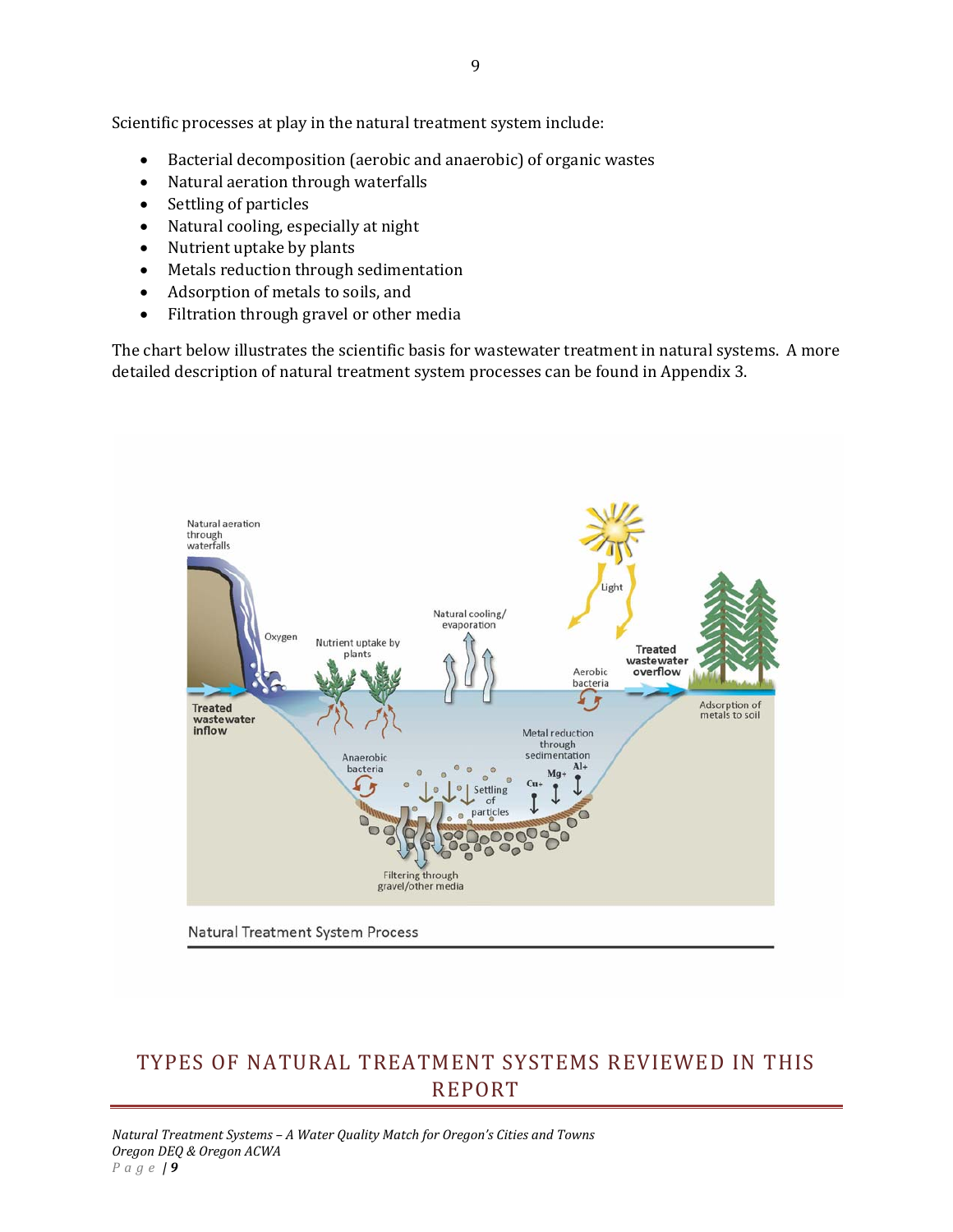Five major types of natural treatment systems are examined in this report:

- Wetland treatment
- Phyto treatment, including both water recycling and tree farms
- Water quality trading
- Indirect discharge, and
- Wastewater pond systems.

Each type of natural treatment system is suitable for addressing different pollutant reduction goals and requires different amounts of investment in terms of land, money, and energy. Many times, a variety of natural treatment systems may be used in sequence to provide effective wastewater treatment and community amenities at an affordable price.

The case studies reviewed in this report utilize all five of these natural treatment approaches. The systems examined include:

- City of Albany treatment wetlands
- City of Bend water recycling
- Clean Water Services water quality trading
- City of Cottage Grove water recycling
- City of Harrisburg poplar farm and wastewater ponds
- City of Junction City water recycling and wastewater ponds
- City of Medford water quality trading
- Metropolitan Wastewater Management Commission (MWMC) poplar farm and water recycling
- City of Myrtle Creek water recycling
- City of Newberg water recycling
- City of Prineville water recycling and wastewater ponds
- Roseburg Urban Sanitary Authority (RUSA) wetland treatment and indirect discharge
- City of Salem wetland treatment
- City of Silverton wetland treatment
- City of Veneta poplar farm, water recycling, and wastewater ponds
- City of Woodburn poplar farm

Natural treatment systems are more effective for treating some types of pollutants; less for other types of pollutants. The table below summarizes the types of natural treatment systems that are likely to be most effective in treating specific classes of pollutants. Remember that for some communities, linking a variety of natural treatment systems, or linking a mechanical treatment system to be followed by a natural treatment system, is an effective treatment train combination.

For the table below, subject areas marked with a check ( $\sqrt{ }$ ) are good candidates for reducing the listed pollutant to acceptable water quality standards. For those natural treatment systems that can eliminate the need to discharge treated wastewater effluent ‐ ‐ for instance by land applying all the treated wastewater effluent to a tree farm - - in stream water quality standards are no longer a concern.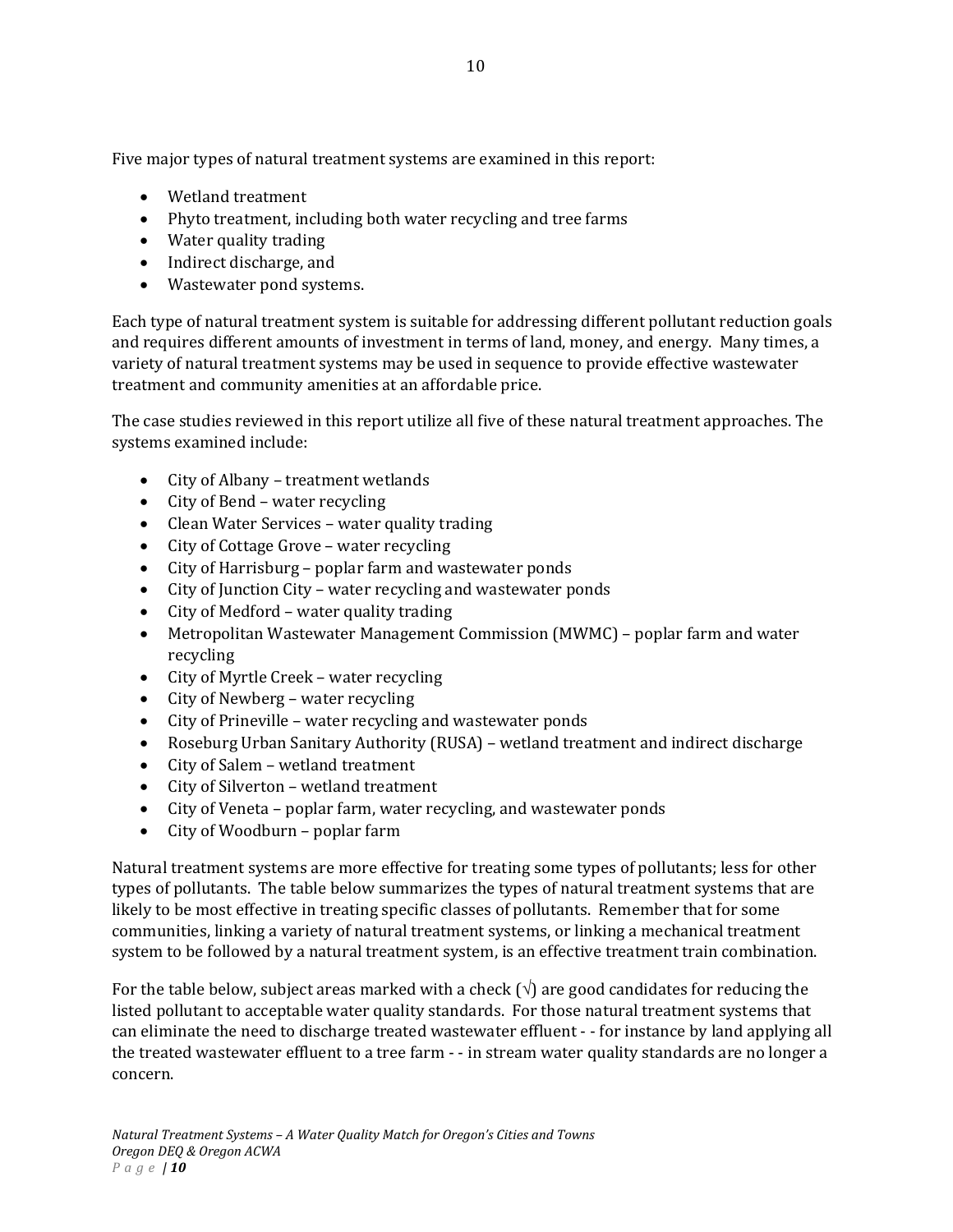For toxic water quality limits, Oregon has the nation's most stringent water quality standards for toxics related to human health. There are no known technologies able to meet the very low levels of toxics set in the Oregon water quality standards.1

#### WATER QUALITY TREATMENT TARGETS

 Natural treatment systems are effective at treating a variety of water quality treatment targets. The table below summarizes systems by the types of water quality pollutants they can effectively target.

| <b>Water Quality</b><br><b>Treatment</b><br><b>Target</b> | Wetland<br><b>Treatment</b> | <b>Phyto</b><br><b>Treatment</b><br><b>Recycled</b><br><b>Water</b> | <b>Phyto</b><br><b>Treatment</b><br><b>Tree Farms</b> | <b>Indirect</b><br><b>Discharge</b> | Water<br><b>Quality</b><br><b>Trading</b> | <i><b>Wastewater</b></i><br><b>Pond Systems</b> |
|-----------------------------------------------------------|-----------------------------|---------------------------------------------------------------------|-------------------------------------------------------|-------------------------------------|-------------------------------------------|-------------------------------------------------|
| <b>Nutrient</b>                                           |                             |                                                                     |                                                       |                                     |                                           |                                                 |
| <b>Restrictions</b>                                       |                             |                                                                     |                                                       |                                     |                                           |                                                 |
| Temperature                                               |                             |                                                                     |                                                       |                                     |                                           |                                                 |
| <b>Restrictions</b>                                       |                             |                                                                     |                                                       |                                     |                                           |                                                 |
| <b>Toxic water</b>                                        |                             |                                                                     |                                                       |                                     |                                           |                                                 |
| quality limits                                            |                             |                                                                     |                                                       |                                     |                                           |                                                 |
| Ammonia                                                   |                             |                                                                     |                                                       |                                     |                                           |                                                 |
| <b>Chlorine</b>                                           |                             |                                                                     |                                                       |                                     |                                           |                                                 |

# DESIGN CONSIDERATIONS

Each natural treatment system is unique and each system should be evaluated to determine how it matches with the local situation. The table below summarizes some of the general design conditions for using natural treatment systems.

| <b>Type of System</b>       | <b>Design Considerations</b>                                                 | <b>Benefits</b>                   |
|-----------------------------|------------------------------------------------------------------------------|-----------------------------------|
| Wetland<br><b>Treatment</b> | Need available appropriate land near treatment plant                         | Bird watching                     |
|                             | Polishing effluent treated by a mechanical plant could<br>reduce land needed | Park-like<br>community<br>amenity |

<sup>&</sup>lt;sup>1</sup> Treatment Technology Review and Assessment, Association of Oregon Business, Association of Washington Cities, Washington State Association of Counties, HDR, Dec. 2013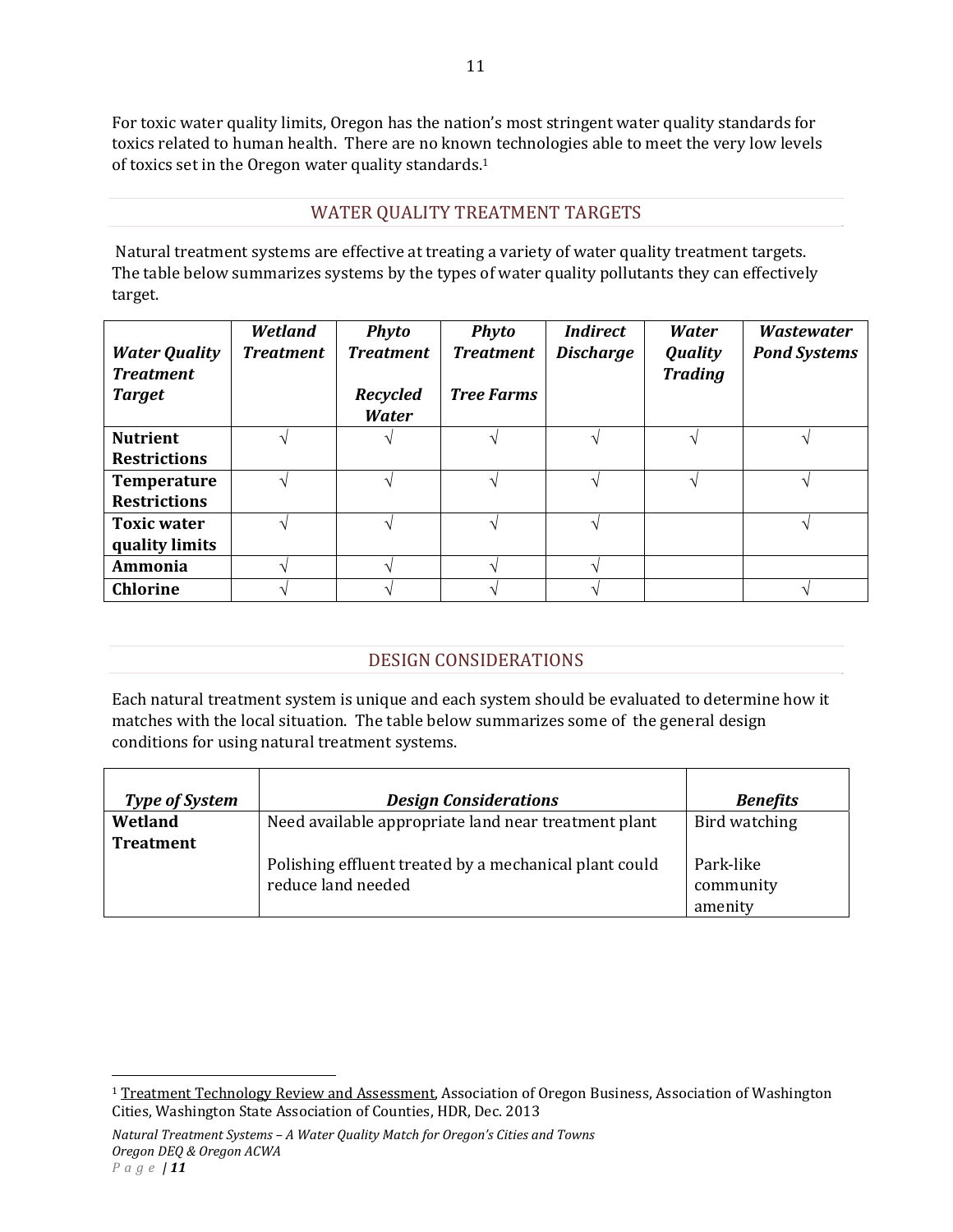| <b>Type of System</b><br><b>Design Considerations</b><br><b>Benefits</b><br>Match recycled water by Class to nearby water uses<br><b>Phyto Treatment</b><br><b>Recycled Water</b><br>(rock crushing, fire suppression, cleaning, etc.) |  |
|----------------------------------------------------------------------------------------------------------------------------------------------------------------------------------------------------------------------------------------|--|
|                                                                                                                                                                                                                                        |  |
|                                                                                                                                                                                                                                        |  |
|                                                                                                                                                                                                                                        |  |
| Identify critical temperature seasons to match to                                                                                                                                                                                      |  |
| irrigation seasons                                                                                                                                                                                                                     |  |
|                                                                                                                                                                                                                                        |  |
| Diverting recycled water can reduce discharges in                                                                                                                                                                                      |  |
| critical low flow periods when permit restriction are                                                                                                                                                                                  |  |
| most stringent                                                                                                                                                                                                                         |  |
|                                                                                                                                                                                                                                        |  |
| Water distribution costs could be high                                                                                                                                                                                                 |  |
|                                                                                                                                                                                                                                        |  |
| Recycled water must be applied an the appropriate<br>agronomic rate                                                                                                                                                                    |  |
| Good match for<br><b>Phyto Treatment</b><br>Need available appropriate land near treatment plant                                                                                                                                       |  |
| <b>Tree Farms</b><br>rural communities                                                                                                                                                                                                 |  |
| Recycled water must be applied an the appropriate<br>with tree growing                                                                                                                                                                 |  |
| agronomic rate<br>expertise                                                                                                                                                                                                            |  |
|                                                                                                                                                                                                                                        |  |
| Wood might be                                                                                                                                                                                                                          |  |
| useful in rural                                                                                                                                                                                                                        |  |
| communities                                                                                                                                                                                                                            |  |
| Provides additional<br><b>Indirect</b><br>Need geological and geographical match                                                                                                                                                       |  |
| <b>Discharge</b><br>treatment for a                                                                                                                                                                                                    |  |
| Detailed site analysis will be needed, including impacts<br>variety of water                                                                                                                                                           |  |
| on fish and aquatic life populations<br>quality pollutants                                                                                                                                                                             |  |
|                                                                                                                                                                                                                                        |  |
| Biological processes transfer ammonium to nitrate and                                                                                                                                                                                  |  |
| absorb phosphorus, along with other metals                                                                                                                                                                                             |  |
| Provides cooling if designed so that the system does not                                                                                                                                                                               |  |
| come to temperature steady state (i.e., seasonal indirect                                                                                                                                                                              |  |
| discharge or cycling through multiple infiltration basins                                                                                                                                                                              |  |
| <b>Water Quality</b><br>Identify trading potential in your watershed                                                                                                                                                                   |  |
| <b>Trading</b>                                                                                                                                                                                                                         |  |
| Consider if the utility would manage the trading                                                                                                                                                                                       |  |
| program itself or use a contractor                                                                                                                                                                                                     |  |
|                                                                                                                                                                                                                                        |  |
| Good match for rural community with strong Soil &                                                                                                                                                                                      |  |
| Water Conservation District to construct and oversee                                                                                                                                                                                   |  |
| trading program                                                                                                                                                                                                                        |  |
| Need available land<br>Wastewater                                                                                                                                                                                                      |  |
| <b>Pond Systems</b>                                                                                                                                                                                                                    |  |
| Evaluate if water can be used in summer and stored in<br>winter                                                                                                                                                                        |  |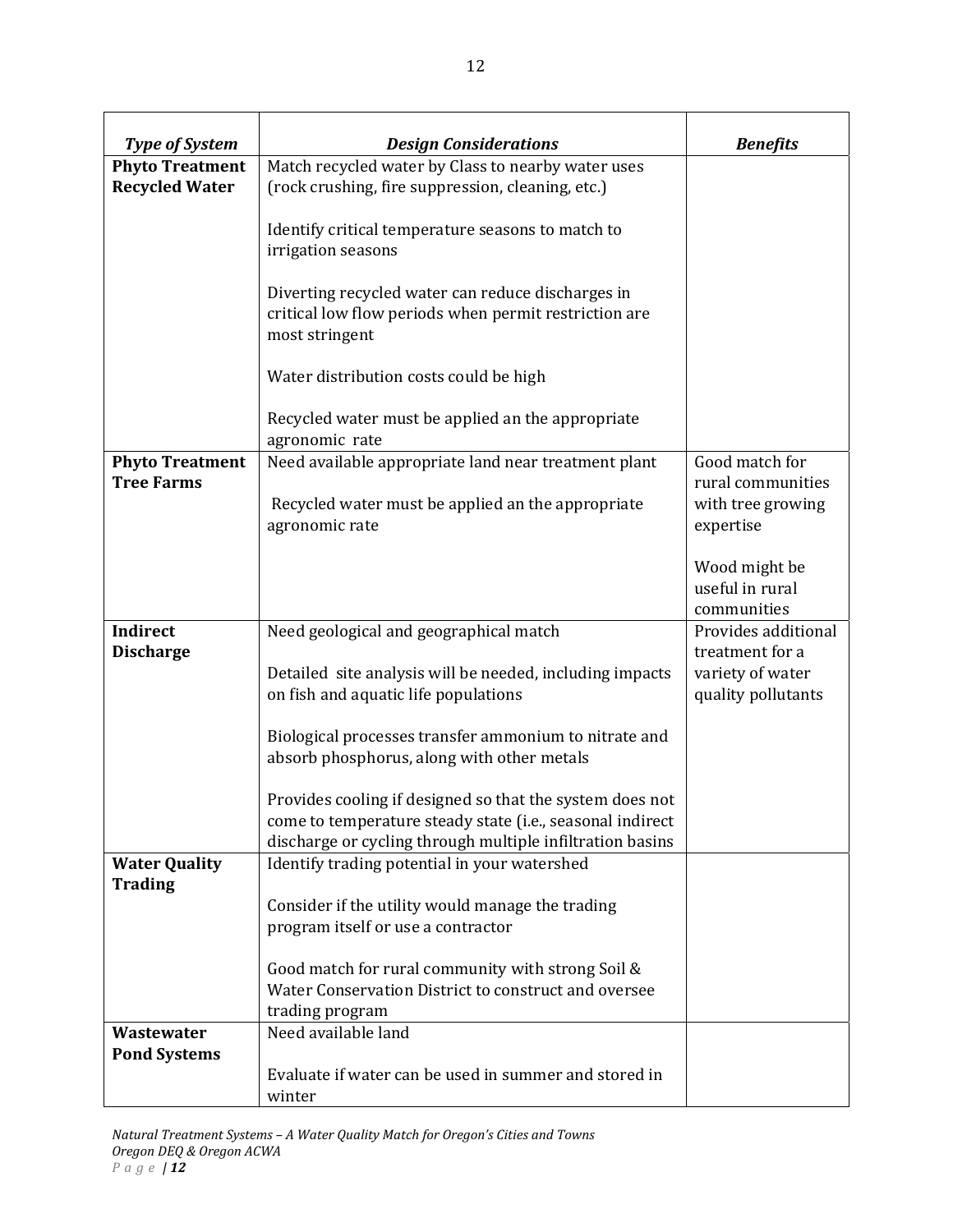| Summer storage and winter discharge allows higher<br>stream flows for permitting calculations                                                                                                                           |  |
|-------------------------------------------------------------------------------------------------------------------------------------------------------------------------------------------------------------------------|--|
| Consider if discharge can be eliminated by storing in the<br>winter and recycling in the summer; eliminating the<br>discharge and moving to State only WPCF permit has<br>many benefits over federal/state NPDES permit |  |

#### NATURAL TREATMENT SYSTEMS CAN COST LESS

Designing and installing natural treatment systems can reduce costs. For instance,

- The City of Medford program to use water quality trading to reduce its temperature impacts on the Rogue River is costing \$6 million, compared to \$16 million and additional O & M costs for chillers.
- The Roseburg Urban Sanitary Authority natural treatment system was installed at a cost of \$9 million ‐ ‐ compared to \$100 million for a conventional treatment system that also had much higher operating costs.
- The City of Salem wetland treatment system treats for ammonia and temperature at an operating cost of \$80 per day.
- In the 10 years Clean Water Services has operated its temperature water quality trading program, it has saved ratepayers \$100 million. Clean Water Services is meeting its DEQ permit at a 95% cost savings compared to conventional wastewater treatment technologies.

#### WETLAND TREATMENT

Wetland treatment involves utilizing existing wetlands or constructing engineered wetlands to treat wastewater. Many processes that occur naturally in wetlands, such as uptake of water by plants, microbial breakdown of organics, sedimentation and passive cooling, can help reduce common pollutants in wastewater including Total Suspended Solids (TSS), Biochemical Oxygen Demand (BOD), metals, and temperature. Wetlands used for wastewater treatment typically have engineered structures to control flow direction, detention time, and water level, but otherwise rely solely on natural processes to treat wastewater. Specific pollutants may be targeted through careful engineering and management of a treatment wetlands system.

There are two basic types of wetland treatment systems:

- Free Water Surface (FWS) wetlands, and
- Vegetated Submerged Bed (VSB) wetlands.

Free water surface wetlands visually resemble natural wetlands because they contain aquatic plants that grow in the soil layer on the bottom of the wetland and water flows through the stems and leaves of the plants. Vegetated submerged bed wetlands do not resemble natural wetlands because they have no visible water. Instead, they consist of a bed of media such as crushed rock, small stones, sand, or soil which has been planted with aquatic plants. Water flows beneath the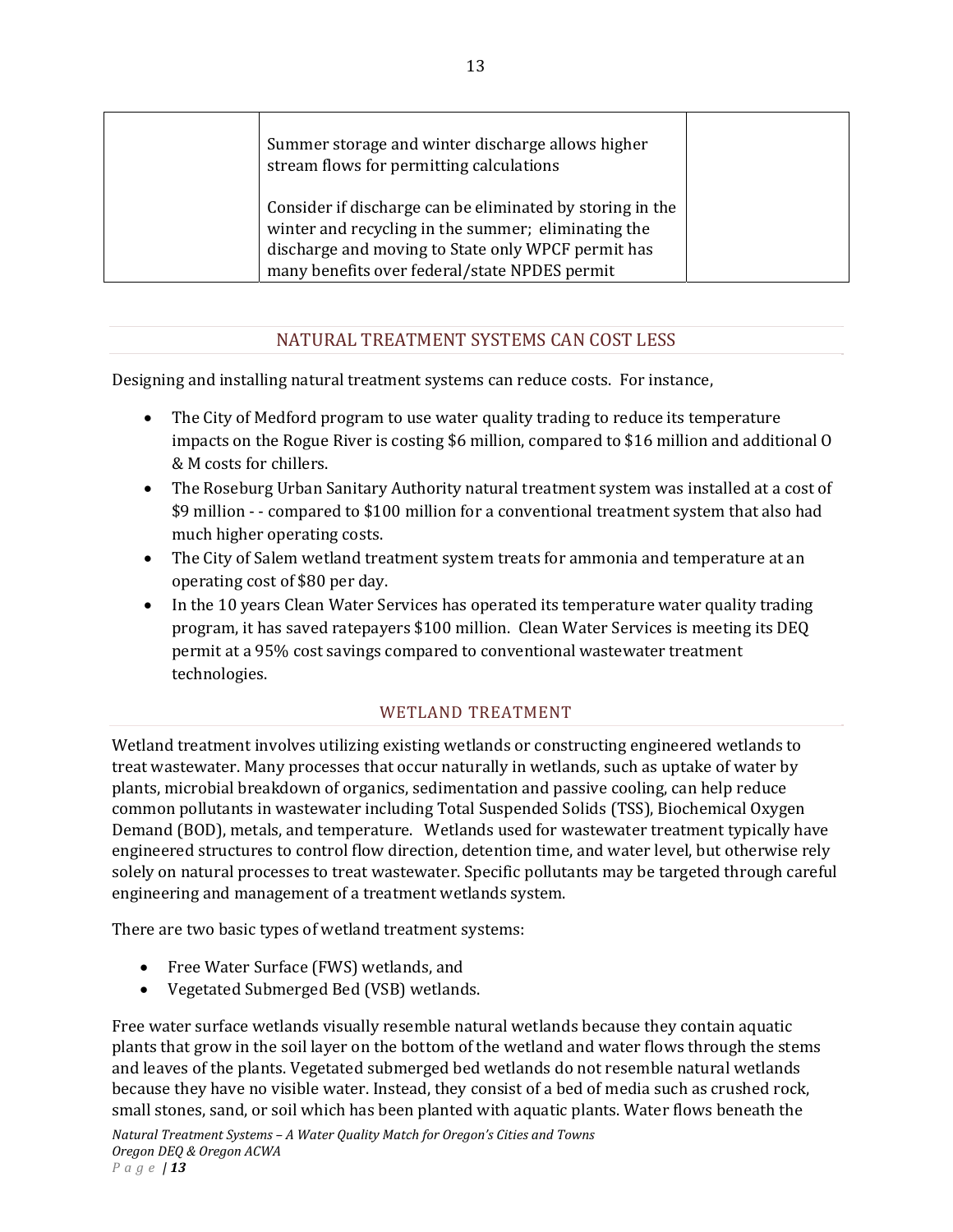surface of the media and comes in contact with the roots of the plants but is not visible at the surface.

Treatment wetlands can also provide additional community benefits including the creation and preservation of wildlife habitat, environmental education, and recreation opportunities for the local community including hiking and bird watching.

#### PHYTO TREATMENT

Phyto treatment includes many types of natural treatment systems, including systems using rooted plants, floating aquatic plants, and algae. In these types of plant‐based treatment systems, treated effluent passes through a vegetated medium, allowing for further polishing of the effluent. Nitrogen and phosphorus in the wastewater are utilized as nutrients by the plants. The plants uptake the treated wastewater and absorb the nutrients along with other pollutants such as metals.ii Further polishing occurs as the effluent filters through the soil medium in which the plants grow before flowing to groundwater or surface water.iii

This report focuses on two key types of phyto treatment systems most often used in Oregon:

- Water recycling, and
- Tree farms.

#### WATER RECYCLING

Treated wastewater can be recycled and used as a substitute for potable water for many environmentally‐sound water uses. Using recycled water reduces the amount of water that must be discharged to a river and stream, making permit compliance easier, may conserve potable water for uses such as drinking.

Recycled treated wastewater can be used for:

- Irrigation on crops such as firewood, Christmas trees, animal pasture, fodder, golf courses, parks, and playgrounds,
- Irrigation on orchards and vineyards if the water is applied directly to the soil,
- Industrial and commercial uses such as industrial cooling, rock crushing, street sweeping, commercial car washing, and dust control, and
- Impoundments such as a water supply for golf course water ponds, restricted recreational impoundments, and artificial groundwater recharge.

Water recycling project examples in Oregon include:

- Golf course irrigation in Bend, Prineville, and Newberg
- Park irrigation in Washington County by Clean Water Services

# TREE FARMS

In some situations, phyto treatment systems can be used to grow trees, such as poplars. Several tree farms in Oregon that are irrigated with wastewater use hybrid poplars to absorb nutrients, beneficially reuse biosolids, and grow wood, while eliminating any discharge to rivers and streams in summer, low‐flow conditions.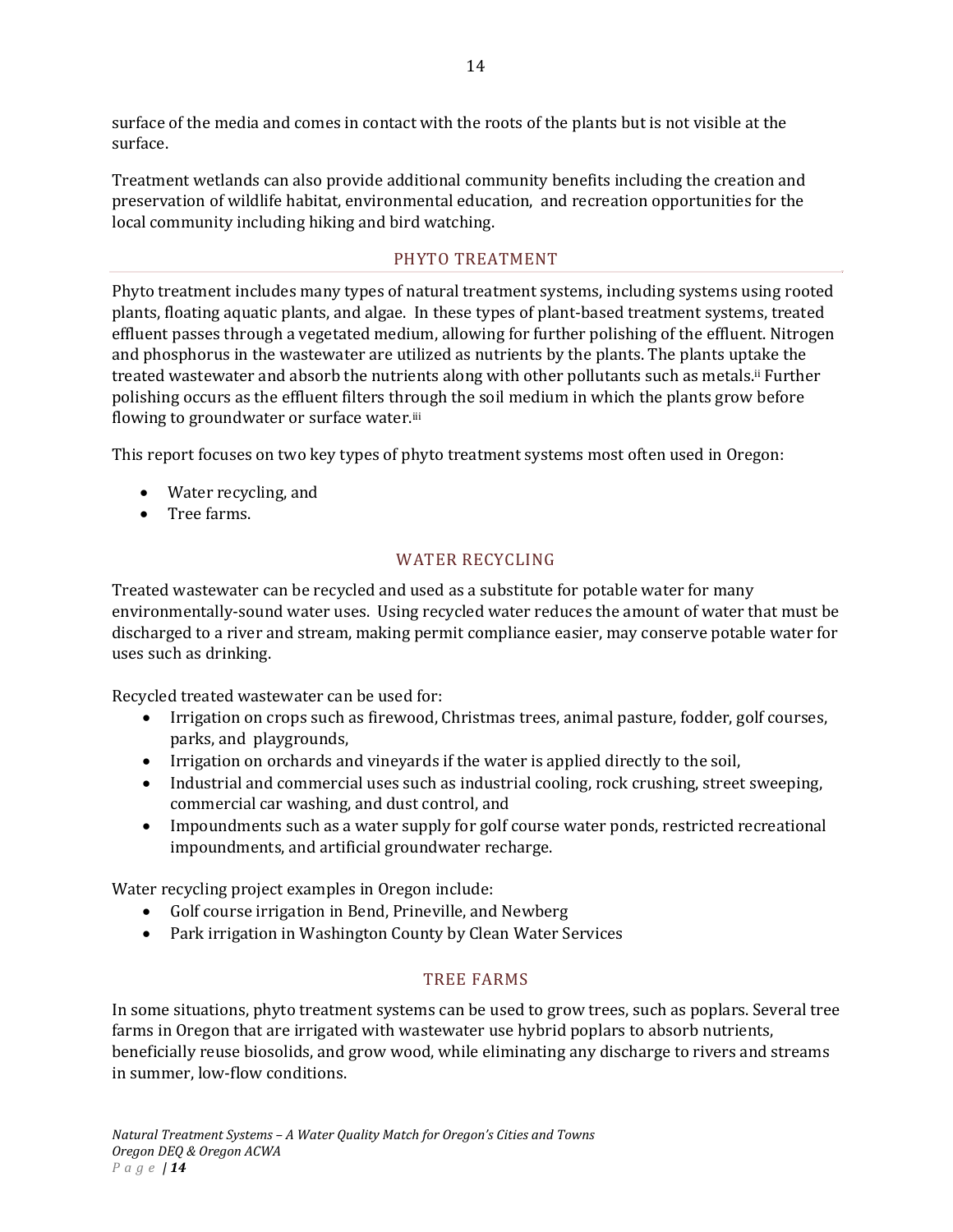Treated wastewater is used to irrigate tree farms, and often times, biosolids are land applied as a fertilizer.

In Oregon, tree farms must be harvested within 12 years to avoid being regulated under Oregon's Forest Practices Act (see definition of '*operation*' at OAR 629‐600‐0100(46) available at http://www.oregon.gov/odf/privateforests/docs/guidance/oardiv600.pdf . Communities could decide to grow higher value wood products, even cedar or redwood, but must ensure compliance with the Oregon Forest Practices Act and assorted harvest taxes.

Water and nutrient use is relatively low during the first establishment year and builds over the first three years of growth as the tree stand matures. By the fourth growing season, the tree stand canopy is typically closed and water and nutrient use stabilize at their peak rate until harvest. iv In Western Oregon poplar tree stands, the expected maximum nitrogen uptake rate of a mature stand is approximately 240 pound per acre per year.v

Acreage needed for a plantation depends on site soil and drainage conditions, , tree planting density and cover crop management, intended rotation age, setback requirements from site boundaries and waterways, irrigation methods utilized, and volumes of treated wastewater water and biosolids to be applied. A number of hybrid poplar varieties are available for use. The ideal poplar tree variety for a particular site depends on the local soil attributes, wastewater characteristics (including salinity and nutrient concentration), tree stand management plans (e.g. short rotation dense plantings for biomass or pulp vs. longer rotation less dense plantings for solid wood products), and common local pests and diseases.vi

#### INDIRECT DISCHARGE

Indirect discharge involves additional treatment of secondary‐level treated wastewater through the soil matrix in the subsurface flow environment. This soil matrix may be saturated all the time or part of the time by this infiltration, and the soil and associated microbial and chemical/physical activity further treats the wastewater. Indirect discharge processes can also reduce the effect of wastewater discharge temperatures on receiving waters by delaying the arrival time of the flow and heat into surface waters to cooler less temperature sensitive periods and by intermixing with cooler groundwater to create a more diffuse discharge. Indirect discharge mimics the natural processes of side channel and floodplain discharges in a river system.

Indirect discharge allows for natural physical, biological, and chemical processes present in groundwater to further treat the wastewater before it reaches the surface water.vii

Discharge of municipal wastewater treatment plant effluent by indirect discharge to surface water via groundwater water may be environmentally beneficial if planned, installed, and operated correctly, and if located under the right geographic, hydrogeologic, and environmental conditions. The type of indirect discharge system should be matched to the specific conditions of the site.

Systems that could be used for indirect discharge of treated municipal wastewater include:

- Rapid and moderate rate infiltration systems
- Constructed wetlands designed for evaporation/transpiration and minimal seepage
- Constructed wetlands designed for infiltration
- Surface spray irrigation applied at greater than agronomic rates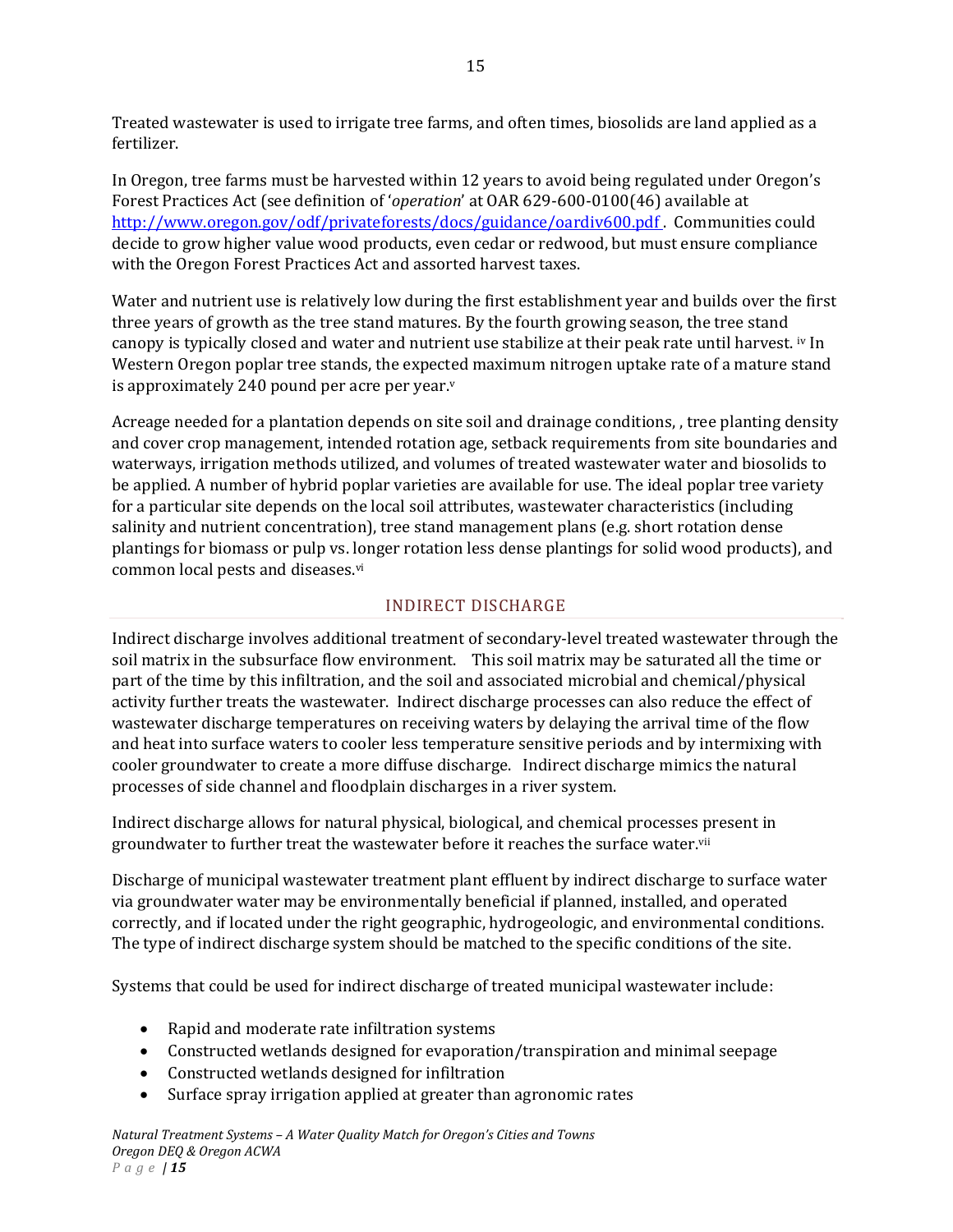- Subsurface drip irrigation applied at greater than agronomic rates
- Exfiltration galleries, drainfields, mounds, and bottomless sand filters
- Evaporation ponds with infiltration components
- Injection wells discharging above the water table

Indirect discharge systems should have each of the following characteristics:

- The intent of the system design is to route wastewater through shallow unsaturated soils and/or groundwater for additional polishing and diffusion before it discharges to surface water. This would include situations where wastewater is discharged to hyporheic water.
- Site conditions (geology or hydrology) and system design are such that (effectively) all the wastewater and affected groundwater will discharge to surface water after leaving the waste management area.
- As required by the DEQ Groundwater Quality Protection rules (see OAR 340‐040), groundwater outside the waste management area will not be adversely affected by the system.
- Conditions in the waste management area and the quality of discharge are such that long term contamination would be unlikely following termination of the discharge.
- A local government or special district owns or otherwise controls the property containing the waste management area.
- Water supply wells do not exist and cannot be placed (or are reasonably unlikely to be placed) within the waste management area.

### WATER QUALITY TRADING

Water quality trading is a flexible approach to achieving water quality goals in a cost effective manner, often with greater environmental benefit than concrete‐and‐steel approaches. Credits are generated through the conservation or restoration of natural ecosystems beyond levels required by state and federal regulations. A regulated entity then buys these credits as a way to meet its regulatory obligations. Water quality trading can reduce compliance costs while providing additional benefits to overall watershed health.<sup>viii</sup>

Water quality trading can be used to offset a variety of pollutant parameters, including temperature and nutrients. Permittees can obtain pollutant reduction credits by taking action to create or restore wetlands, streamside riparian areas, floodplains, aquatic habitat, or other stream‐related areas similar to that discharged by the permittee. For instance, this could involve sponsoring the planting of trees to increase riparian shading which in turn reduces stream temperatures.

The permittee can also trade credits with other permittees or non-permitted entities to offset its pollutant impacts. Some permittees are better equipped than others to treat their effluent to a high level. If they exceed the level of pollutant reduction required by their permit, they can sell the excess reduction as credits to nearby permittees looking to offset their own pollutant loads. Non‐ permitted entities such as farms and logging operations can also implement pollutant‐reducing practices that extend beyond the current regulatory requirements, and those can be sold as credits to permittees. ix

Nutrient trading is often carried out in this manner. For example, the Long Island Sound National Estuary Program has developed a nitrogen credit trading program to reduce nitrogen discharges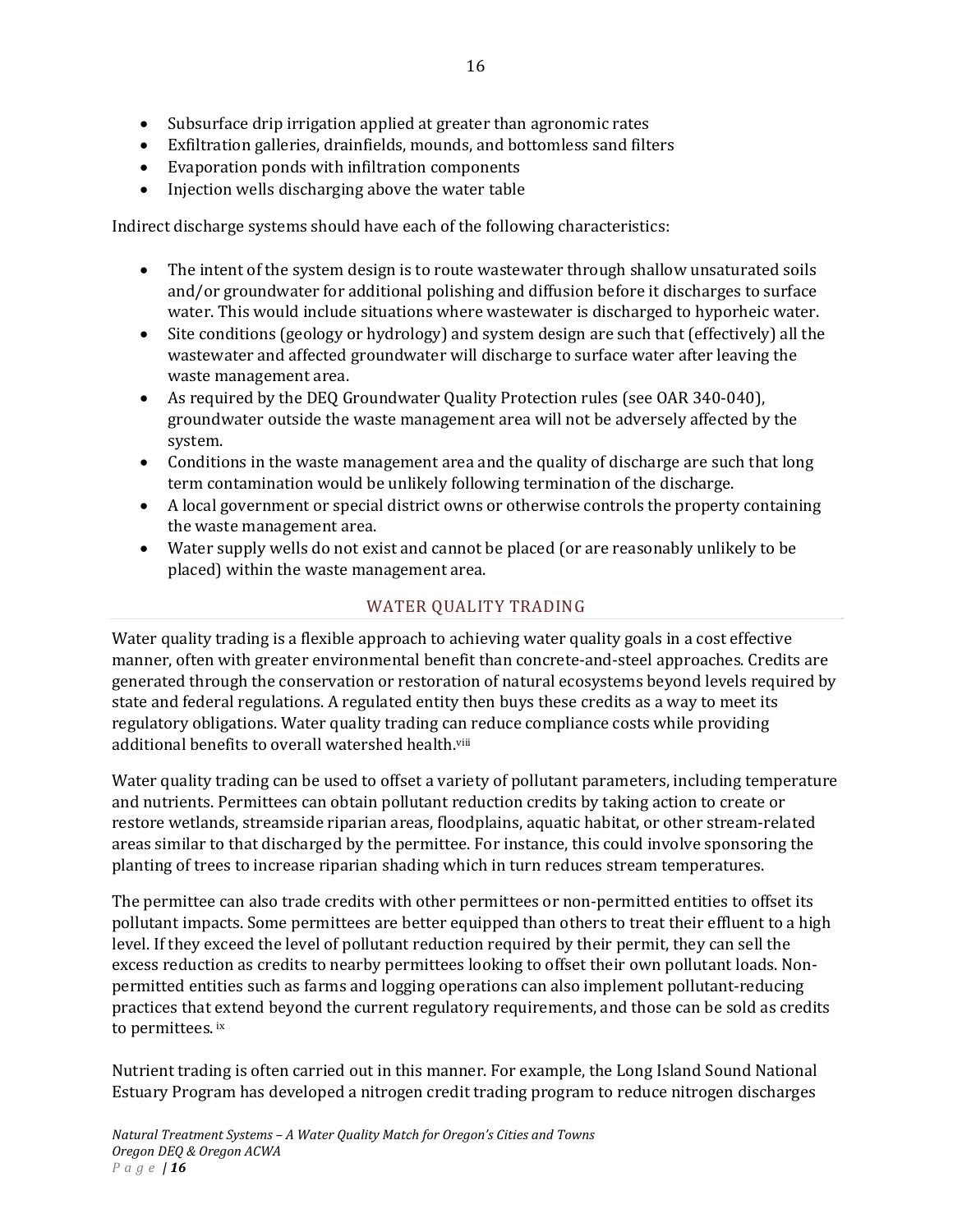from Connecticut point sources, such as wastewater treatment plants, to Long Island Sound. Nitrogen reductions help increase dissolved oxygen levels and improve the overall health of the water body. The Connecticut program focuses on reducing nitrogen output from 84 municipal wastewater treatment discharges. Each municipality is charged with making a 70% reduction in their total nitrogen load. Municipalities that reduce nitrogen beyond the 70% reduction requirement can sell their credits to other municipalities that cannot meet reduction requirements through treatment technology alone. Nonpoint sources, including agricultural activities and forestry operations, can also generate credits by employing pollutant‐reducing practices beyond that required by current environmental regulations. These credits can then be sold to NPDES permittees.

#### WASTEWATER POND SYSTEMS

Wastewater ponds are large ponds where wastewater is held for a period of days or months. These ponds are designed to mimic a natural pond environment, encouraging the growth of aerobic and anaerobic bacteria that can reduce BOD, TSS, and pathogens levels. Pond systems can be used alone or in combination with other wastewater treatment processes.

There are two main types of wastewater pond systems:

- **Facultative wastewater ponds** are the most common type of pond system. These systems are usually used to treat raw municipal wastewater but may also be used for primary or secondary effluent treatment. They contain an aerobic layer of water overlaying an anaerobic layer. Aerobic bacteria provide odor control along with nutrient and BOD removal, while anaerobic bacteria aid in sludge digestion, denitrification, and some BOD removal. The system relies on oxygen production by photosynthetic algae and/or re‐ aeration at the surface to maintain the aerobic processes.
- **Aerobic pond systems** are shallower ponds that maximize aerobic processes. High light penetration and re‐aeration at the surface allow aerobic bacteria to biochemically stabilize the wastewater. Advantages of this system include short detention time with low land and energy requirements, but their operation is more complex and the effluent can contain high levels of TSS if the algae are not removed prior to discharge.x

# EFFLUENT PERFORMANCE

Natural treatment systems can be utilized to treat a wide variety of pollutants, including :

- Biological Oxygen Demand (BOD)
- Total Suspended Solids (TSS)
- Nutrients
- Temperature
- Toxics
- Ammonia
- Chlorine
- Metals, and
- Emerging contaminants, including solvent related‐compounds such as benzene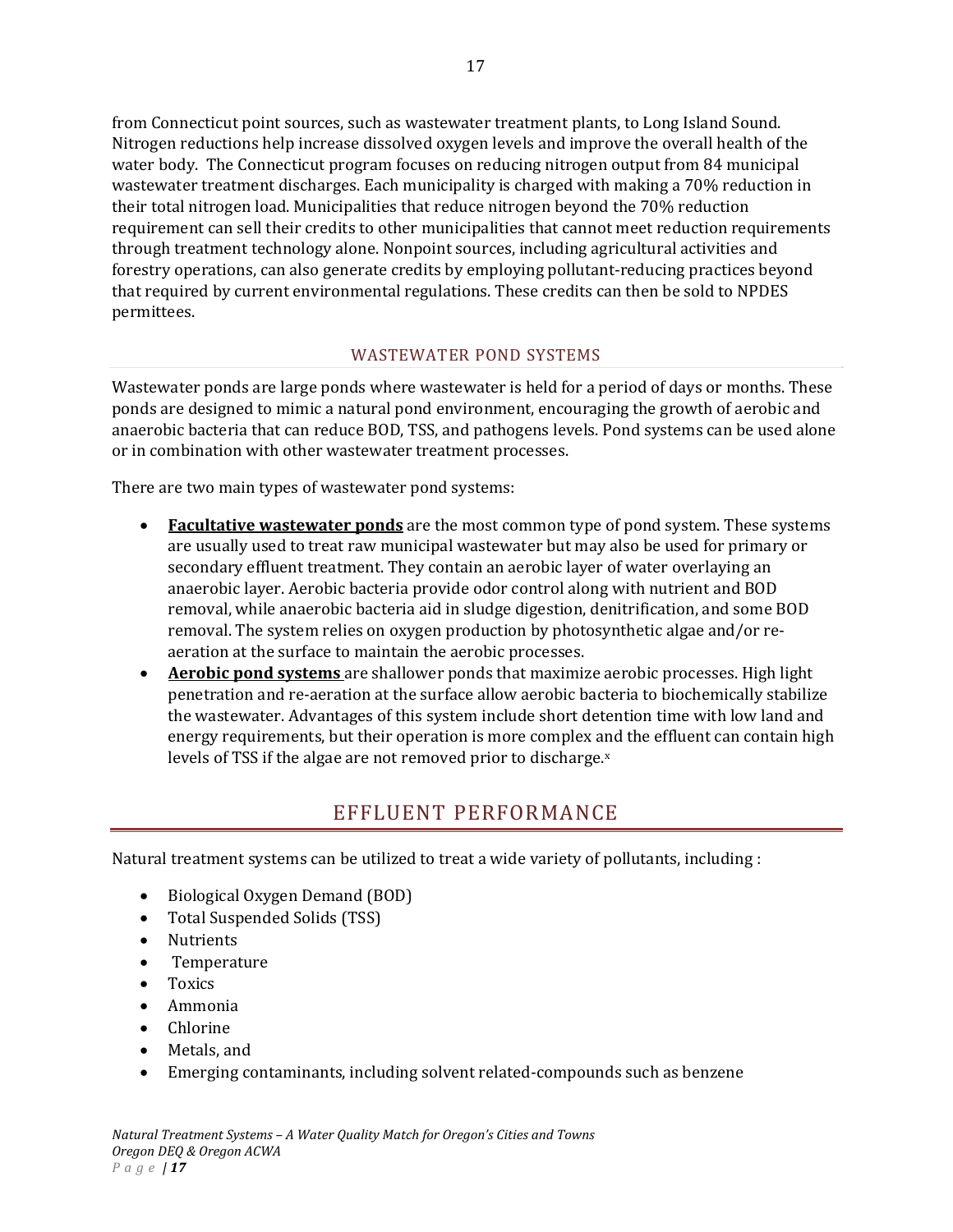Different types of natural treatment systems are best suited to treat different pollutants. In considering the use of a natural treatment system, utility managers should consider the water quality needs of the local river and stream. Consider both water quality standards that are currently not being met, along with examining the available data to determine what regulations and restrictions might affect the utility system in the future.

While there are many published studies and statistics about the performance of individual natural treatment systems, pollutant removal performance varies for each system based on factors such as wastewater influent flow, pollutant load, characteristics of the sediment and/or vegetation in place, local climatic conditions, and others. In some cases, consultation with other jurisdictions that are operating under similar conditions may be helpful in determining what type of natural treatment system may meet a community's needs. Performing pilot studies is an effective way to gather data that describes how a particular natural treatment system might be expected to perform under specific local conditions. These types of studies are especially important if the system is intended to treat an emerging contaminant or if the influent includes an unusual source, such as treated industrial wastewater.

Based on both Oregon and national natural treatment systems, this type of pollution removal effectiveness can generally be predicted:

## WETLAND TREATMENT SYSTEMS

A variety of factors will influence each treatment systems performance.

Wetland treatment systems demonstrate post-treatment water discharges with a wide range of parameter concentrations, as reported in the most recent comprehensive international compilation *Treatment Wetlands 2nd Edition* (Kadlec and Wallace, 2009). These discharge chemistries are the result of a number of factors, including but not limited to: influent parameter concentrations and loadings; regional parameter background concentrations in similar natural wetlands; hydraulic loading rate; residence time; water depth; vegetation density and type; media/sediment composition and chemistry; system age; climate and seasonal factors such as temperature, precipitation, snow cover depth, and snow melt; internal erosion (e.g. wave activity) and wildlife use (especially waterfowl). All of these factors are addressed in design to optimize outcomes, but some can also be managed during the treatment system life, while some remain fixed. These factors lead to variability in discharge concentrations from a wetland treatment system seasonally and annually, and the range of discharge concentrations summarized below for selected treatment wetland types.

#### FREE WATER SURFACE WETLANDS

For free water surface wetlands, the final effluent characteristics are likely to be:

- $\bullet$  BOD values in the range of 4.8 14.1 milligrams per liter (mg/l)
- Total Suspended Solids in the range of 2.8‐29.7 mg/l
- Temperature reduction of  $0.3 11.1$ °F
- Phosphorus reduction to 0.01-4 mg/l
- Total Kjeldahl Nitrogen in the range of 1.35‐11 mg/l
- Ammonia reduction to 0.1-56.9 mg/l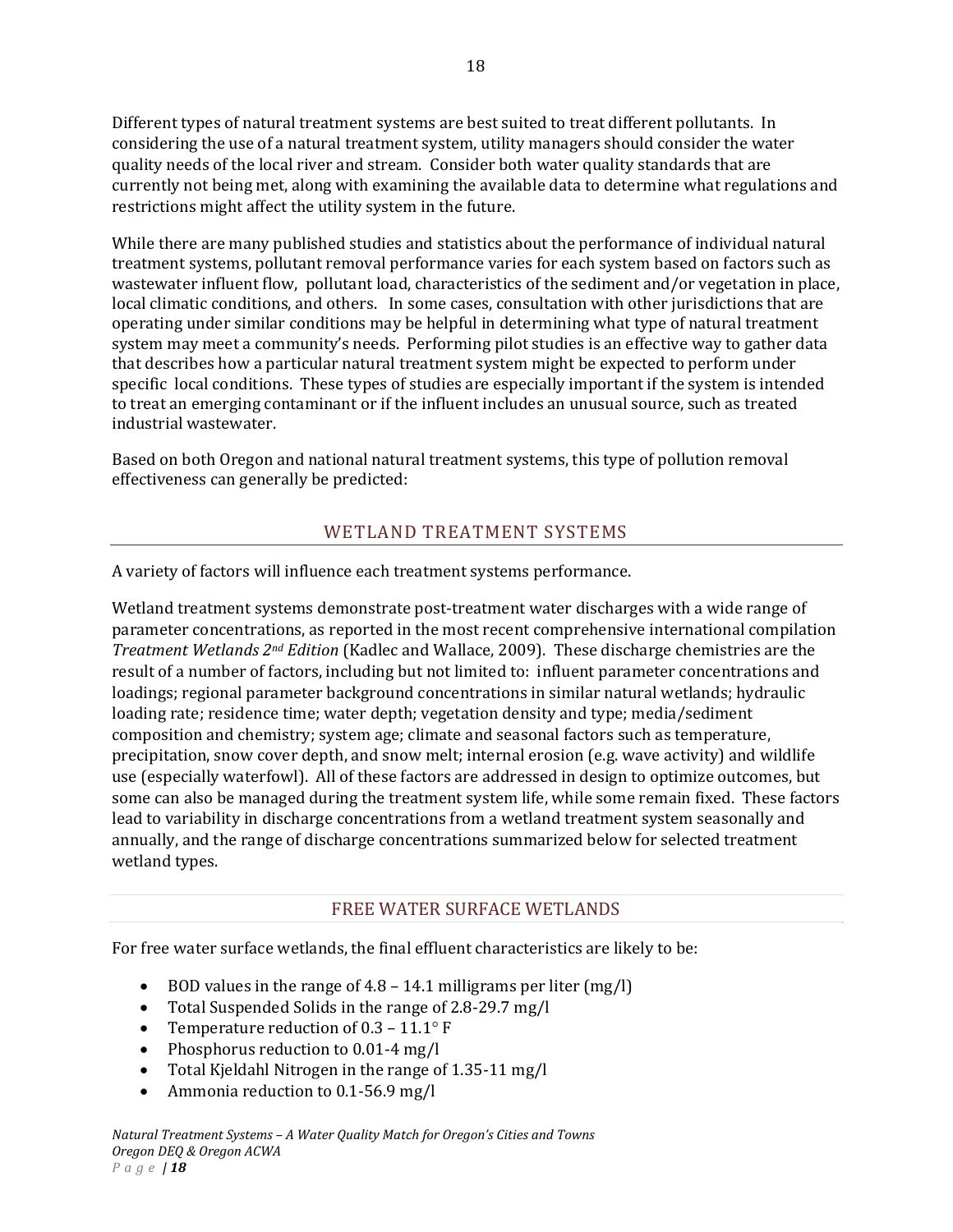- Nitrate in the range of  $0.05-48$  mg/l
- Metals concentrations reductions for aluminum, copper, iron, manganese and zinc

#### VEGETATED SUBMERGED BED WETLANDS

For vegetated submerged bed wetlands, the final effluent characteristics are likely to be:

- $\bullet$  BOD values in the range of 2.2 55.4 mg/l
- Total Suspended Solids in the range of 4‐35 mg/l
- Phosphorus reduction to 3.2-3.9 mg/l
- Metals concentrations reductions for aluminum, copper, iron, manganese and zinc

The most comprehensive resource on the subject of wetland effluent performance is *Treatment Wetlands* by Kadlec & Wallace.

#### WETLAND TREATMENT OF PRIORITY PERSISTENT POLLUTANTS

Due to the extended interaction the soil and a variety of natural processes, natural treatment systems are effective at reducing emerging contaminants. Some of these pollutants have associated Oregon water quality criteria, while others do not. The table below summarizes some wetland treatment system performance data on reduction in concentrations of a variety of complex organic pollutants:

| Chemical              | <b>Constructed Wetlands</b> |
|-----------------------|-----------------------------|
|                       | Performance                 |
|                       | (% removal)                 |
| Benzene               | 81                          |
| Biphenyl              | 96                          |
| Chlorobenzene         | 81                          |
| Dimethyl-phthalate    | 81                          |
| Ethylbenzene          | 88                          |
| Naphthalene           | 90                          |
| p-Nitrotoluene        | 99                          |
| Toluene               | 88                          |
| $p$ -Xylene           | 82                          |
| Bromoform             | 93                          |
| Chloroform            | 69                          |
| 1,2-Dicholorethane    | 49                          |
| Tetrachloroethylene   | 75                          |
| 1,1,1-Trichloroethane | 68                          |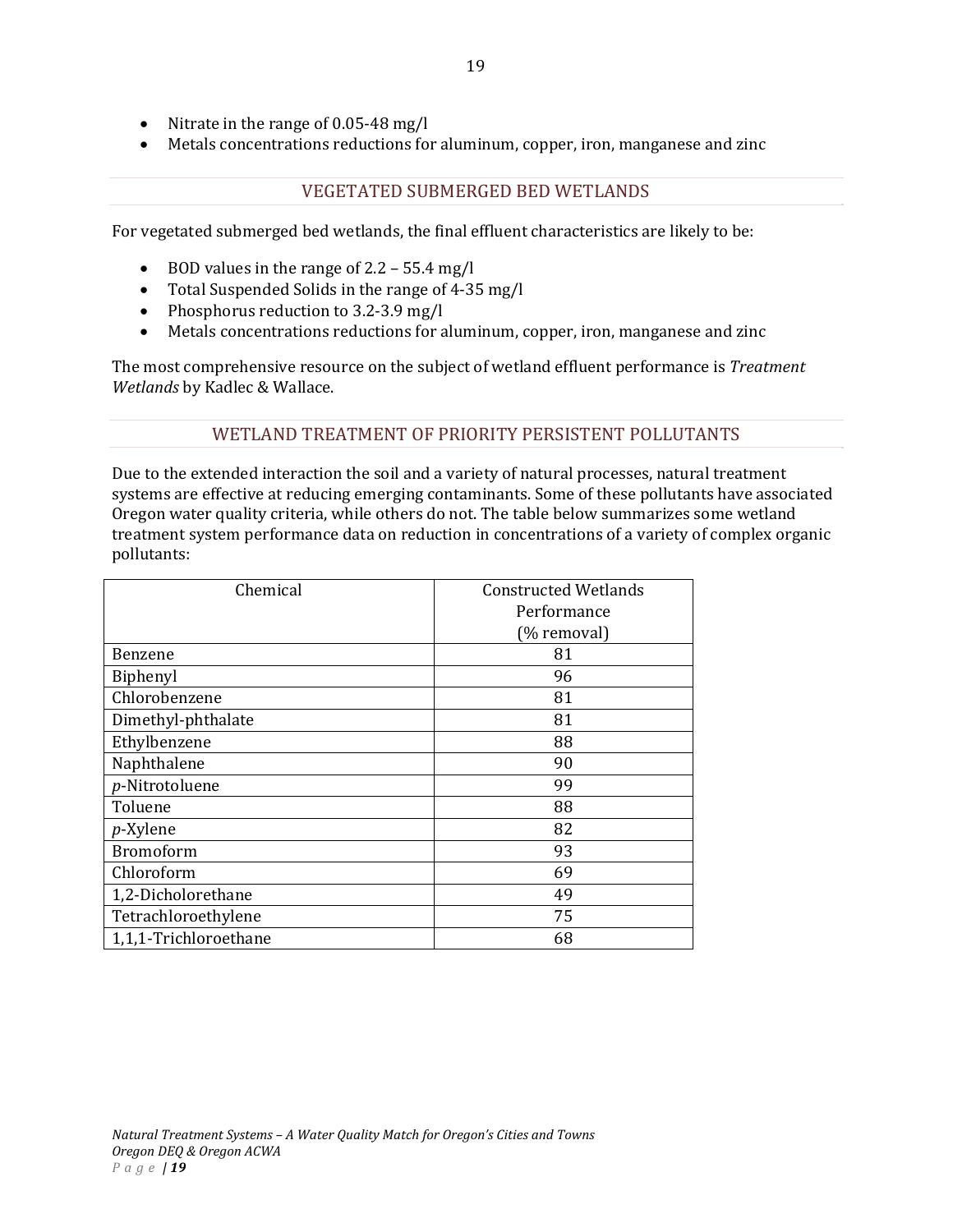#### INDIRECT DISCHARGE

For treatment plants employing an indirect discharge, additional removal can be anticipated, including:

- Temperature reduction
- Removal of metals will be influenced by the types of soils in the area, but the majority of the heavy metals are removed within the first six inches of soil through which the treated wastewater percolates xi
- For example, indirect discharge in Flushing Meadows, Arizona obtained zinc reductions to 0.035 mg/l, copper to 0.016 mg/l and cadmium to 0.072 mg/l

#### WASTEWATER PONDS

Wastewater treatment pond performance will vary, but generally, this type of performance can be anticipated:

- BOD reduction ranging from 50 95% reduction
- Phosphorus removal in the range of  $30 90\%$
- Total Kjeldahl nitrogen reduction to 5‐23.6 mg/l
- Ammonia in the range of 1.3-22.9 mg/l
- Nitrate reduction to 0.9-2.96 mg/l

Phyto treatment systems including recycled water and tree farms, along with non‐discharging wastewater ponds. beneficially reuse the treated water, eliminating the need to meet strict in‐ stream water quality standards.

#### ADDITIONAL RESEARCH OR TESTING NEEDS

While there has been extensive research done on natural treatment systems, there are still areas that need to be investigated further. Chief among these issues is the challenge of emerging contaminants. As water quality standards become more stringent, additional research into the treatment effectiveness of natural systems on emerging contaminants would be useful information.

Additional research and 'best practices' for maintaining and operating natural treatment systems is an additional area of potential research.

# REGULATORY FRAMEWORK

#### BACKGROUND

This section summarizes the DEQ regulations that apply to natural treatment systems. DEQ Regional permit writers can answer questions about specific, detailed permitting requirements.

In considering a natural treatment system, some additional regulatory requirements should also be considered including: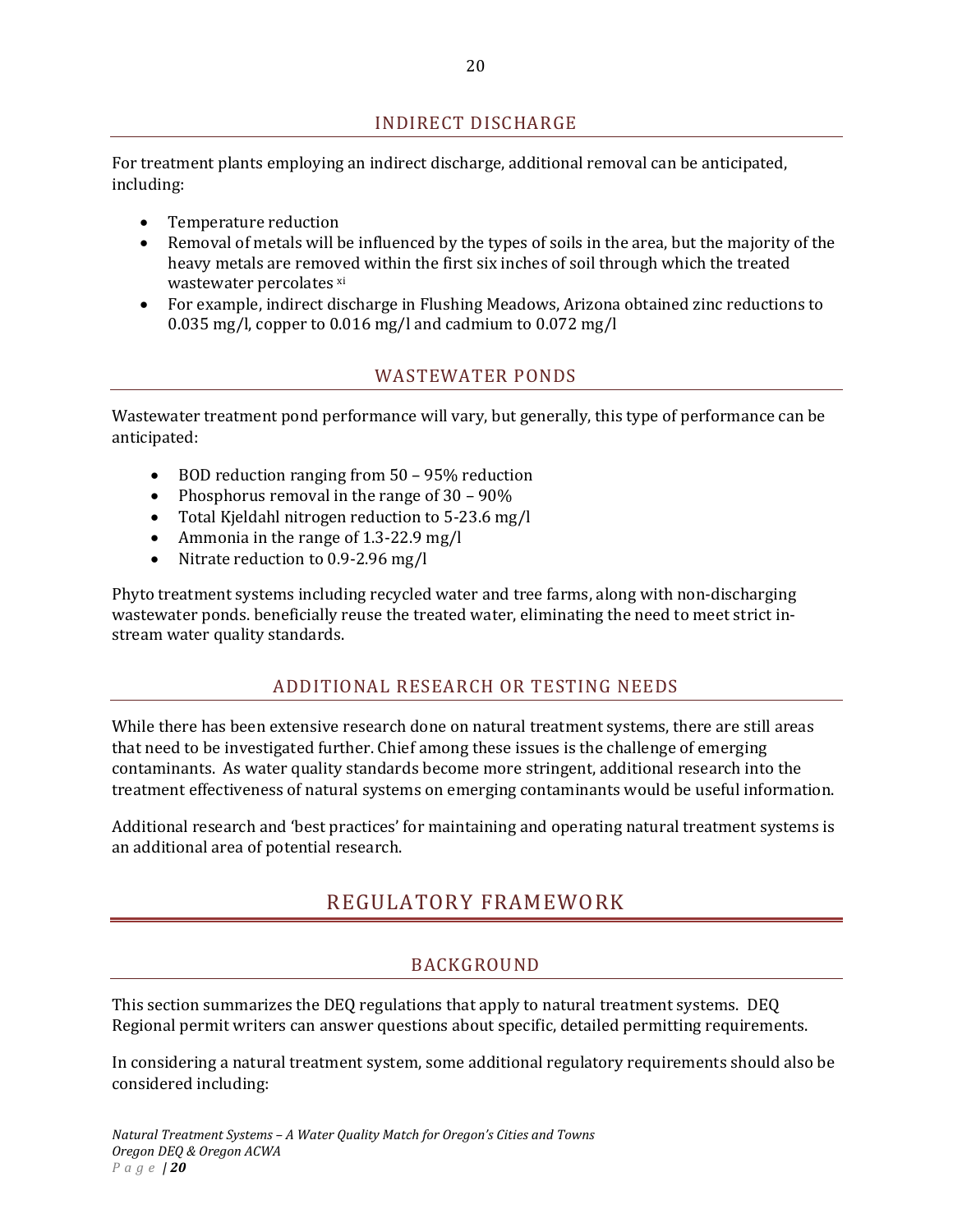#### FEDERAL

- US Federal Aviation Administration will be interested in wetland and pond systems if there are nearby airports, or the project is near a flight path or important air space.
- US Army Corps of Engineers regulates fill and removal within waters of the U.S., in concert with the Department of State Lands.
- US Fish and Wildlife Services and National Marine Fisheries Service consult with the US Army Corps of Engineers on projects requiring a Biological Assessment (sometime associated with projects where constructed wetlands are used in floodplains or associated with relocated outfalls and there is a federal nexus).

#### **STATE**

- Department of State Lands regulates fill and removal within waters of the state, in concert with the US Army Corps of Engineers.
- Oregon Department of Fish and Wildlife consult with Department of State Lands on projects requiring a Biological Assessment.
- DEQ and the Oregon Health Authority will want precautions to protect any underground source of water used for drinking water withdrawals.

#### LOCAL

 All actions must be in accordance with the adopted comprehensive plan and the Statewide Land Use Planning Goals and Guidelines.

#### REVIEW OF DEQ PERMITTING REQUIREMENTS

Diagram the DEQ permitting requirements to ensure you have a complete understanding of the various elements. Working with your consulting team, develop a schedule for completing and filing the various necessary plans and applications. Review the diagram and time frame with DEQ staff to get their review, input, and agreement.

Remember that all DEQ permit applications must be accompanied by a Land Use Compatibility Statement – a form signed by the local land use agency that indicates your project is consistent with the locally adopted land use plan and zoning requirements. Local land use approval is necessary prior to applying to DEQ for permits.

Many permit actions require public notice. Permitting decisions can be extended if, at the end of the public notice period, an organization requests a public hearing. The public hearing will likely require an additional time for public notice.

The DEQ permitting requirements for these natural treatment systems are summarized below:

- 1. Wetland Treatment
- 2. Phyto Treatment, including water recycling and tree farms
- 3. Indirect Discharge
- 4. Water Quality Trading
- 5. Wastewater Pond Systems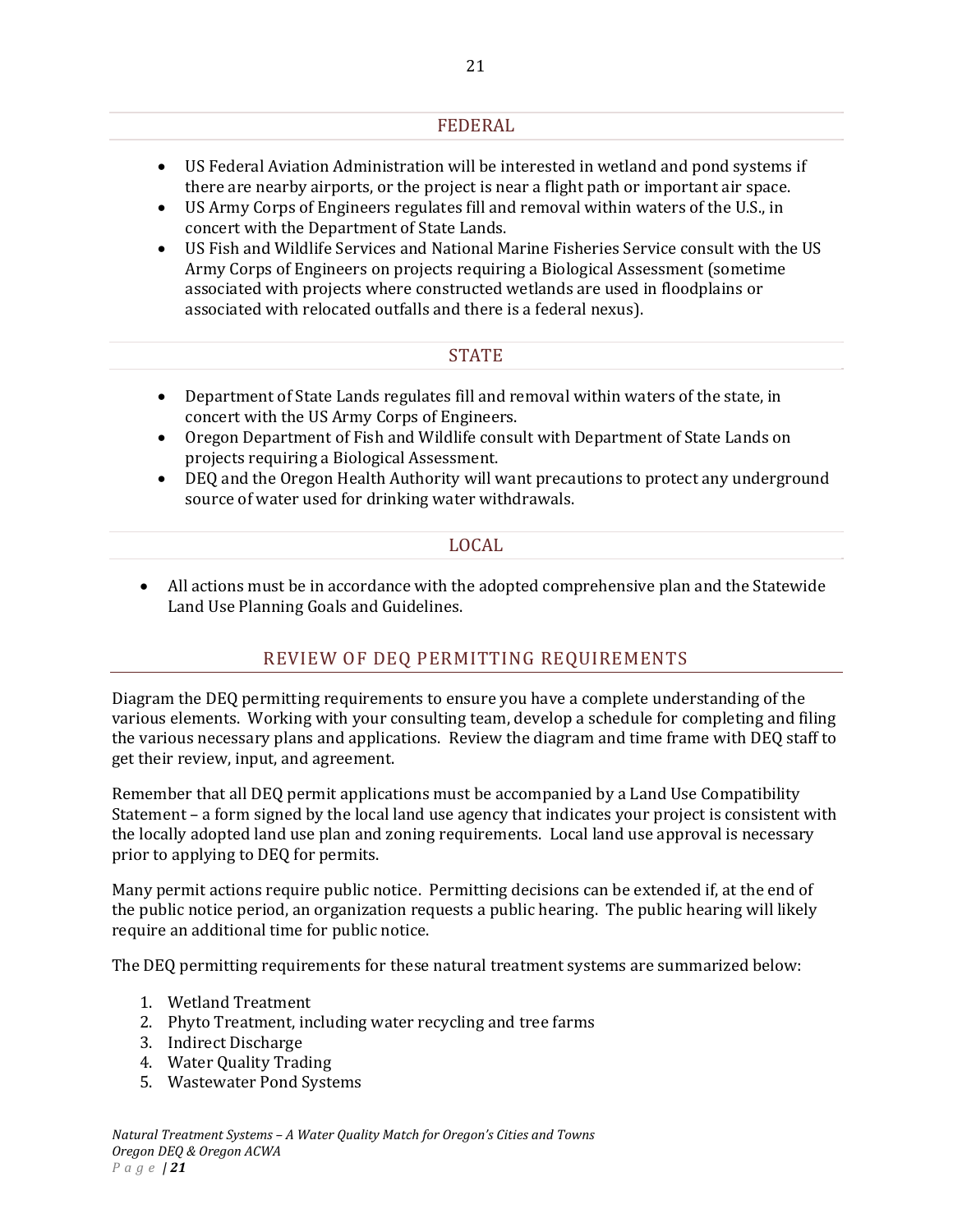## WETLAND TREATMENT

A constructed wetland built outside of a natural wetland, waterway, or flood plain, is considered part of the wastewater treatment system and not subject to EPA, Army Corps of Engineers, or the Oregon Department of State Lands wetlands regulations.

An important regulatory permitting consideration for wetland treatment systems is the point‐ of‐ compliance for achieving the applicable water quality standards. Determining the point‐of‐ compliance with a standard discharge pipe and its associated mixing zone can be more straightforward; communities designing a wetland treatment system will want to work with their consulting team and Oregon DEQ permit writer to determine the exact point‐of‐compliance. The point‐of‐compliance may vary by pollutant parameters.

Some Oregon wetland treatment systems have restored and expanded natural wetlands using the Department of State Lands inventory and permitting system, and have generated wetland mitigation credits to use in future projects.

Most wetland systems do not have a liner and are designed to use the soils beneath the wetland for additional treatment, while still protecting groundwater.

Permit holders (NPDES and WPCF) would apply to DEQ to incorporate the wetland treatment system as an additional treatment train described in the water quality permit. DEQ will incorporate specific monitoring and reporting requirements for the wetland treatment system.

Groundwater monitoring wells may be required as part of a permitted treatment wetland project. If a DEQ hydrogeologist concluded that there was a likely adverse groundwater quality impact, monitoring may be required (see OAR 340‐040‐0030(2).

Communities will want to check the Water Resources Department well logs to ensure no wells are close to the wetland treatment system and might be impacted by it.

#### REGULATORY TIPS FOR WETLAND TREATMENT SYSTEMS

- Gather adequate background hydraulic, geomorphic, and soil information to fully characterize the area where the wetland treatment system is planned
- Map area wells
- Consider the point-of-compliance
- Work with DEQ to bring the wetland treatment system into the appropriate NPDES or WPCF permit

#### PHYTO TREATMENT

Phytoremediation is a broad term that has been used since 1991 to describe the use of plants to reduce the volume, mobility, or toxicity of contaminants in soil, groundwater, or other contaminated media, including wastewater (USEPA, 2000). The focus on this paper is on phyto treatment systems that feature treated water recycling and tree farms.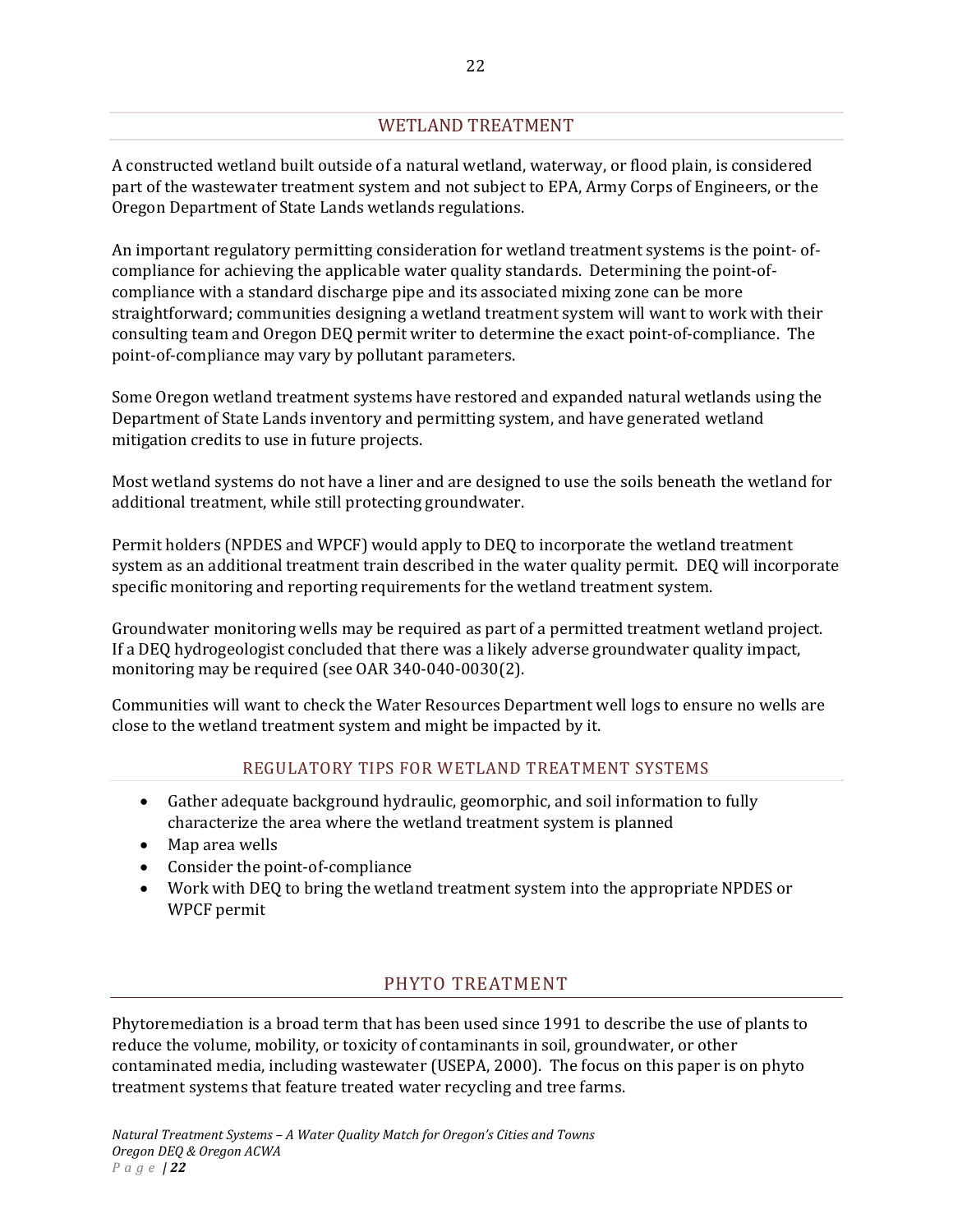# WATER RECYCLING

Treated wastewater can be recycled as a substitute for potable water for many environmentally‐ sound water uses. Using recycled water reduces the amount of water that must be discharged to a river and stream, making permit compliance easier, and may conserve potable water for uses such as drinking.

Recycled treated wastewater has many uses, such as:

- Irrigation of crops, Christmas trees, animal pasture, fodder, golf courses, parks and playgrounds, and orchards and vineyards if the water is applied directly to the soil
- Industrial and commercial uses such as industrial cooling, rock crushing, street sweeping, commercial car washing, and dust control
- Impoundments recharge such as water supply for golf course water ponds, restricted recreational impoundments, and artificial groundwater recharge

Oregon DEQ regulates the use of recycled water from a wastewater treatment plant (see OAR Chapter 340, Division 55). In summary, these regulations:

- Set quality standards for four classes of recycled water: Class A, Class B, Class C, and Class D. Specific recycled water uses are allowed depending on the class of water produced.
- A recycled water management plan will be required. The plan will detail the water treatment programs, recycled water use, systems to meet the DEQ requirements, and monitoring and reporting requirements.
- Recycled water with high public access requires greater levels of treatment.
- Recycled water can only be used for beneficial purposes.
- Groundwater must be protected.

Water recycling project examples in Oregon include:

- Golf course irrigation in Bend, Prineville, and Newberg
- Park irrigation in Washington County by Clean Water Services

Additional information on DEQ's recycled water regulations and a 'fillable' form for completing a model recycled water management plan is available at http://www.deq.state.or.us/wq/reuse/recycled.htm

#### REGULATORY TIPS FOR WATER RECYCLING PROJECTS

- Partner with large volume agricultural, industrial, and commercial water users near the treatment plant; learn how treated wastewater can be substituted for potable water uses
- Match the recycled water use with the necessary treatment standards in the DEQ regulations

#### TREE FARMS

Trees, such as fast‐growing hybrid poplars, can provide both a nutrient sink for wastewater and a means to produce a harvested wood product. The wastewater tree farms in Oregon use hybrid poplars to absorb nutrients, beneficially reuse biosolids, and grow wood.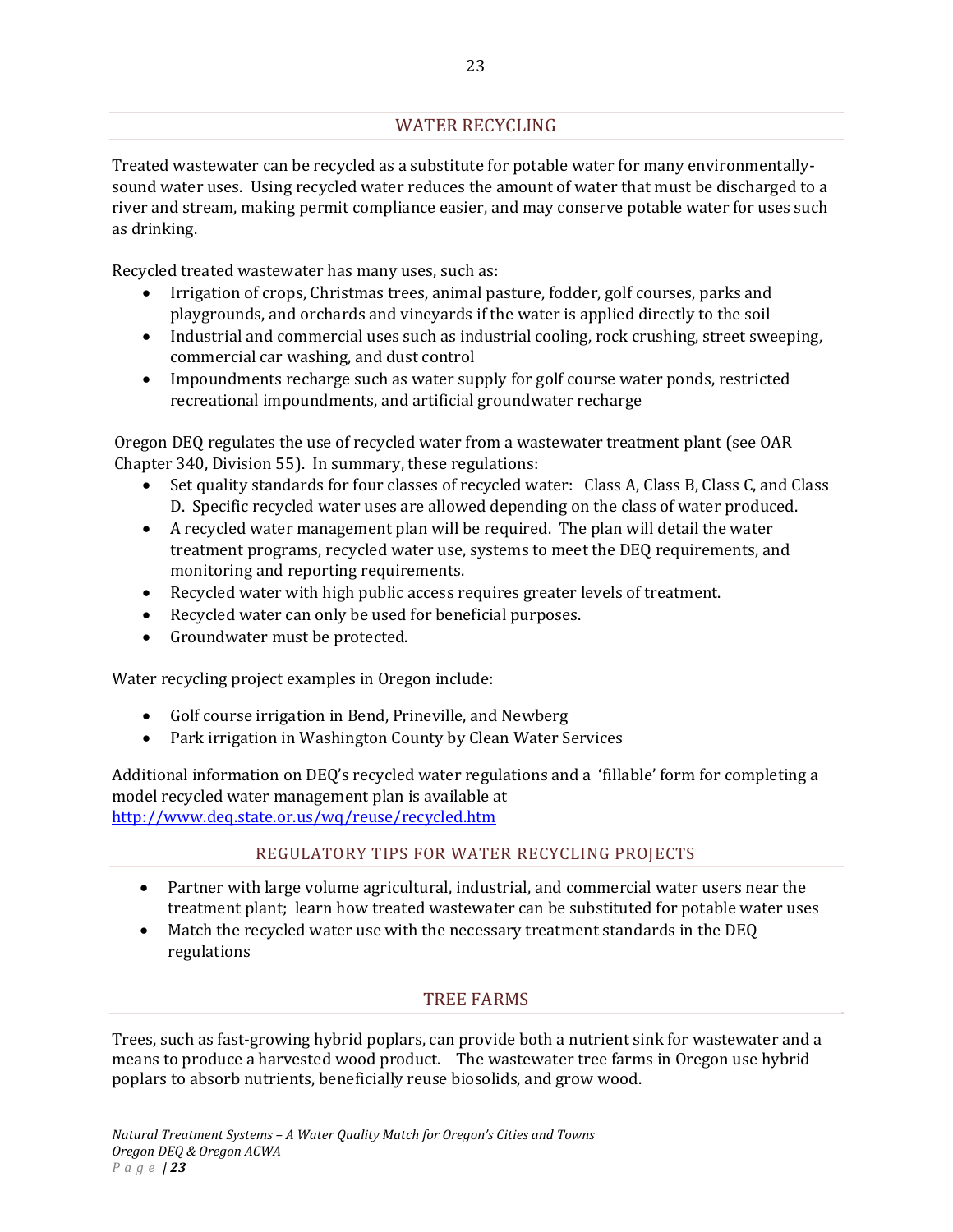Tree farms irrigated with recycled water are regulated under the same rules described above for water recycling projects (see OAR Chapter 340, Division 55).

Like water recycling projects, use of tree farms for applying treated wastewater can avoid stringent water quality limits for surface water discharge often imposed in the summer, low flow season.

In Oregon, tree farms must be reviewed and approved by Oregon DEQ. If biosolids are to be incorporated in the plantation, the appropriate Biosolids Management Plan must be revised. Strict practices will be required to ensure that treated wastewater is not applied at greater than agronomic rates and that there will be no runoff to nearby streams and rivers.

In Oregon, tree farms that are located on Exclusive Farm Use zoned land must be harvested within 12 years to avoid being regulated under Oregon's Forest Practices Act (see definition of '*operation*' OAR 629‐600‐0100(46) available at

http://www.oregon.gov/odf/privateforests/docs/guidance/oardiv600.pdf . Communities could decide to grower higher value wood products, even cedar or redwood, but must ensure compliance with the Oregon Forest Practices Act, and assorted harvest taxes.

# REGULATORY TIPS FOR TREE FARMS

- Get professional foresters involved in planning and operating the tree farm
- Consider the possible end uses of the harvested wood products and select trees and a tree farm management plan that match the targeted use
- Match the amount of treated wastewater to be applied to the agronomic needs of the tree crop and soils
- Ensure there is no opportunity for runoff from the irrigation system

# INDIRECT DISCHARGE

Disposal of municipal wastewater treatment plant effluent by indirect discharge to surface water via groundwater water may be environmentally beneficial if planned, installed, and operated correctly, and if located under the right geographic, hydrogeologic, and environmental conditions. The type of indirect discharge system should be matched to the specific conditions of the site.

The following are potential benefits of using indirect discharge:

- Wastewater temperature may be reduced in the groundwater water to meet in-stream temperature standards and therefore stream flow volumes may be maintained;
- Some "polishing" of the wastewater, such as reducing total metals or removing residual chlorine through natural geochemical processes, may occur within the soils and aquifer containing groundwater water; and
- If a land application component is used in the design, nutrients in wastewater may be beneficially reused by plants and therefore reducing the nutrient load for a mandated Total Maximum Daily Load (TMDL).

There are many methods for land discharge of treated municipal wastewater that could be used for indirect discharge to surface water. These include:

• Rapid and moderate rate infiltration systems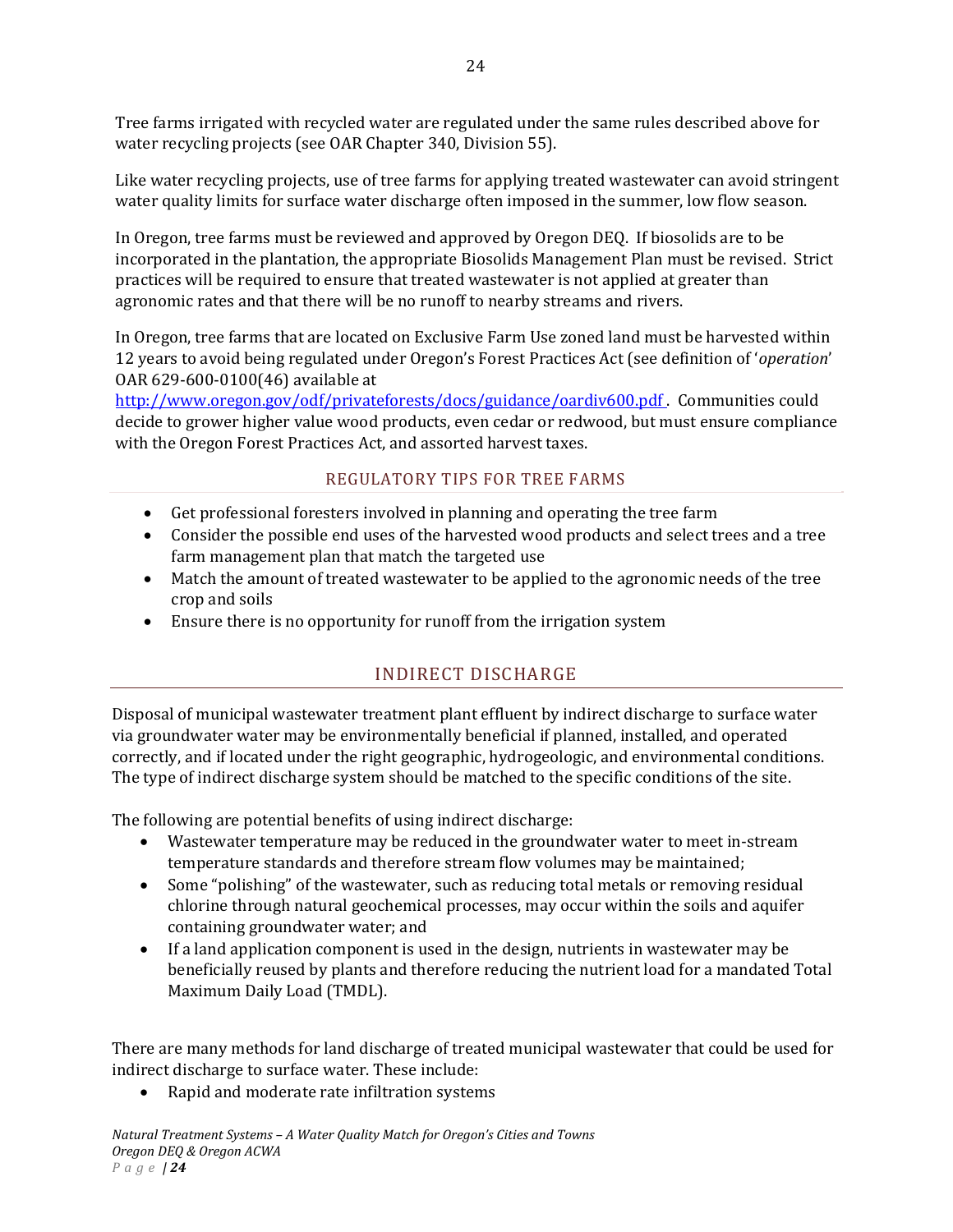- Constructed wetlands designed for evaporation/transpiration and minimal seepage
- Constructed wetlands designed for infiltration
- Surface spray irrigation applied at greater than agronomic rates
- Subsurface drip irrigation applied at greater than agronomic rates
- Exfiltration galleries, drainfields, mounds, and bottomless sand filters
- Evaporation ponds with infiltration components
- Injection wells discharging above the water table

An indirect discharge system should have each of the following characteristics:

- The intent of the system design is to route wastewater through shallow unsaturated soils and/or groundwater for additional polishing and diffusion before it discharges to surface water.
- Site conditions (geology or hydrology) and system design are such that (effectively) all the wastewater and affected groundwater will discharge to surface water after leaving the waste management area.
- As required by the Groundwater Quality Protection rules in OAR 340‐040, groundwater outside the waste management area will not be adversely affected by the system.
- Conditions in the waste management area and the quality of discharge are such that long term contamination would be unlikely following termination of the discharge.
- A local government or special district owns or otherwise controls the property containing the waste management area.
- Water supply wells do not exist and cannot be placed within the waste management area.

Groundwater quality in Oregon is protected from pollution in Oregon Revised Statutes (ORS) 468B.025 and ORS 468B.050, and reflected in the Oregon Groundwater Quality Protection rules, OAR 340‐040.

 With the use of an indirect treated effluent discharge system, treated wastewater may reach the waters of the state, so NPDES permits are needed for this type of natural treatment system.

Permittees planning and designing indirect discharge systems will want to ensure that salmon spawning or rearing areas will not be affected, and the existing cold water is protected (see OAR 340‐41‐0028(11).

DEQ's policy for indirect discharge of treated effluent entitled *Disposal of Municipal Wastewater Treatment Plant Effluent by Indirect Discharge to Surface Water via Groundwater or Hyporheic Water (2/07)* is available at http://www.deq.state.or.us/wq/pubs/imds/indirectdischarge.pdf.

#### REGULATORY TIPS FOR INDIRECT DISCHARGE

- Adequately map the soils and underlying geology of the possible indirect discharge in order to have adequate information to predict the pathway of the treated wastewater
- Be able to demonstrate that groundwater outside the project boundary will not be impacted
- Consider the point-of-compliance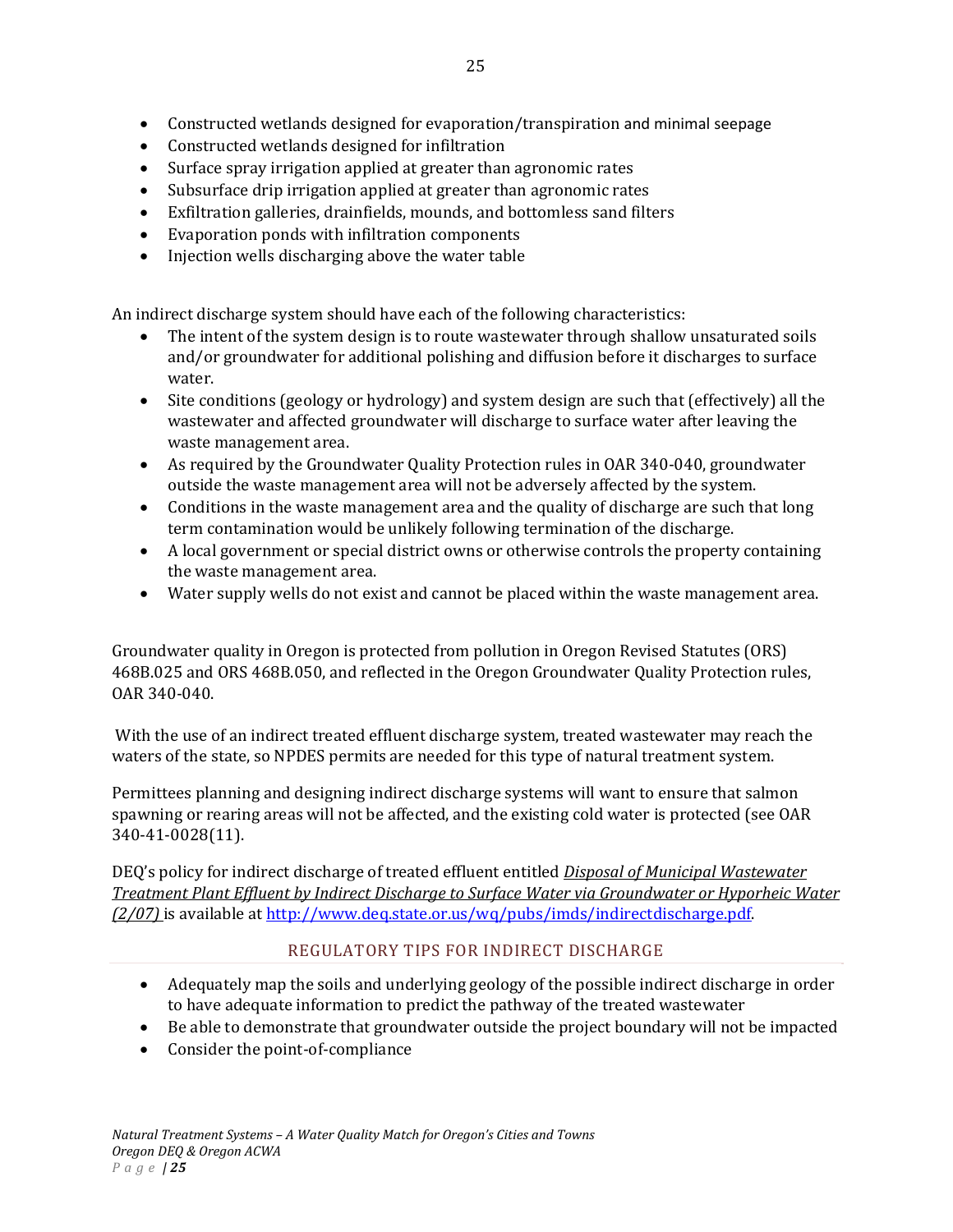Ensure the indirect discharge will not adversely impact salmon and steelhead populations or other aquatic species. Get the local Oregon Department of Fish and Wildlife fish biologist involved in the program.

# WATER QUALITY TRADING

Water quality trading is an innovative program that allows facilities that discharge wastewater to a stream or river to meet regulatory obligations by:

- Purchasing equivalent or larger pollution reductions from another source; or
- Taking action to protect or restore riparian areas, wetlands, floodplains, and aquatic habitat to reduce the impact of pollutants.

Trading is based on the fact that dischargers in a watershed can face very different costs to control the same pollutant. Trading programs allow facilities facing higher pollution control costs to meet their regulatory obligations by purchasing environmentally equivalent (or superior) pollution reductions from another source at lower cost, thus achieving the same water quality improvement at lower overall cost. Trading may also allow Oregon water quality permit holders to achieve water quality improvements more quickly and more cost effectively than would otherwise be possible.

For many communities, using water quality trading will meet pollution reduction targets at a lower cost than traditional steel and concrete solutions, while providing greater environmental benefit. Examples of successful water quality trading projects used in Oregon are planting trees and restoring riparian areas rather than constructing chillers for wastewater effluent that exceeds temperature limits.

# NATIONAL TRADING MODELS

EPA has developed a water quality trading tool kit for permit writers, available at http://water.epa.gov/type/watersheds/trading/WQTToolkit.cfm. A variety of trading programs are outlined, including trading programs among water quality permit holders, and trading programs between water quality permit holders and non‐point sources such as agriculture or forestry.

The tool kit provides specific fact sheets describing a number of successful trading programs nationally including:

- Lower Boise River (Idaho)
- Long Island Sound (Connecticut)
- Neuse River (North Carolina)
- Clean Water Services (Oregon)
- Rahr Malting (Minnesota)

The tool kit is based on EPA's 2003 national water quality trading policy – see also available at http://water.epa.gov/type/watersheds/trading/WQTToolkit.cfm.

#### OREGON TRADING MODELS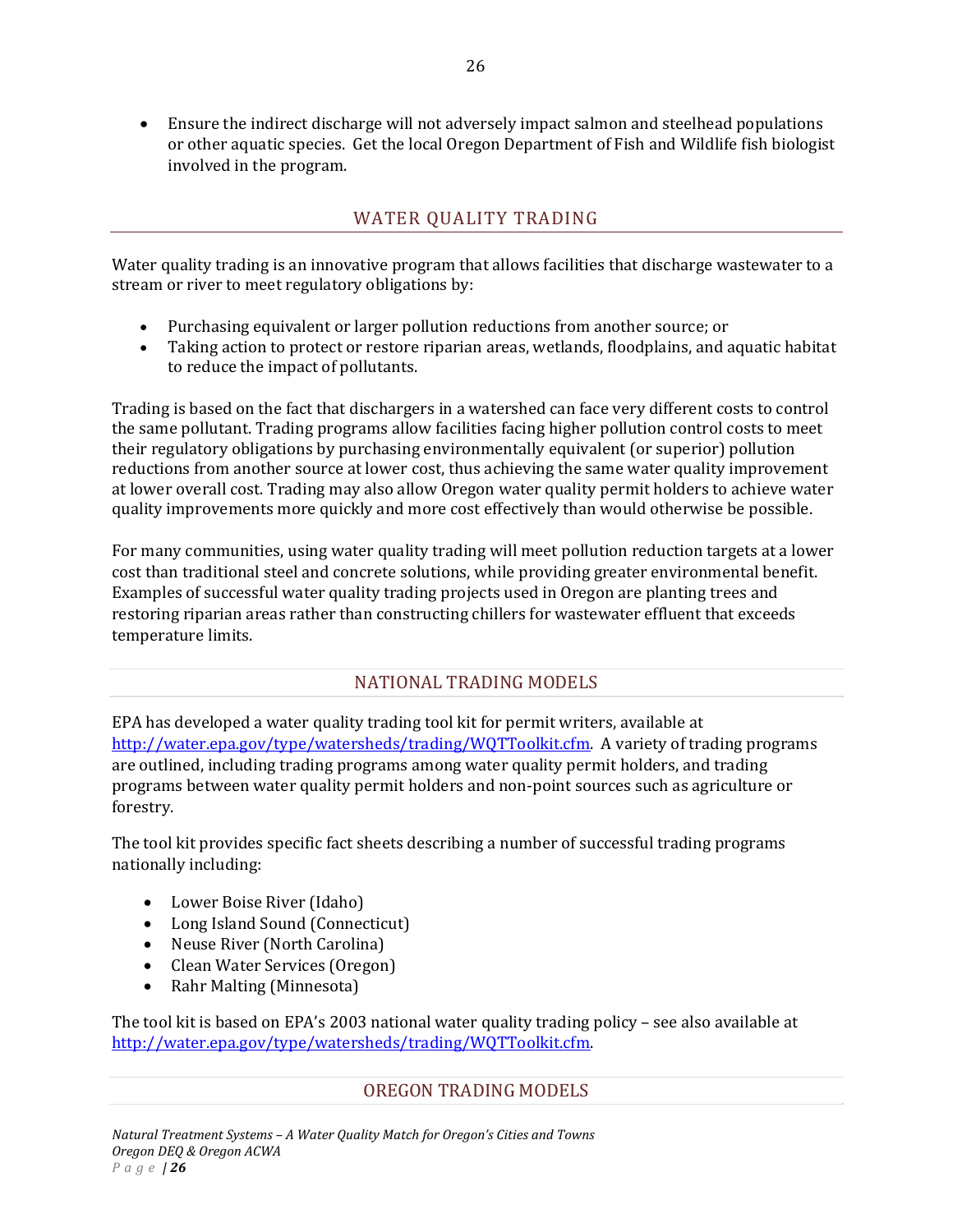Since 2001, Oregon has had a state law supporting the use of water quality trading (see ORS 468B.555 – available at http://www.oregonlaws.org/ors/468B.555). Oregon DEQ uses this state law to implement water quality trading in Oregon. There are no water quality trading rules, at this time.

Oregon DEQ has a policy in place to guide water quality trading programs, *Water Quality Trading in NPDES Permits Internal Management Directive (12/09 updated 8/12)* available at http://www.deq.state.or.us/wq/pubs/imds/wqtrading.pdf.

Oregon DEQ typically requires a trading ratio of 2 credits traded for each 1 credit needed to compensate for the time it takes to implement natural systems. DEQ can, however, consider a lower trading ratio for certain situations. For instance, work on a smaller stream may not generate as many credits as work on a larger stream. However, the smaller stream may be more ecologically important than the larger stream.

A variety of water quality trading program resources are available on the DEQ web site at http://www.deq.state.or.us/wq/trading/trading.htm#Pro

In Oregon, two municipal water quality NPDES permits have incorporated water quality trading to date:

- Clean Water Services Watershed Permit
- Medford Regional Water Reclamation Facility

There are two models for undertaking water quality trading: a utility-managed trading program such as the program run by Clean Water Services and a third party contracted program as chosen by the City of Medford and its contractor, The Freshwater Trust.

The Willamette Partnership has developed water quality trading protocols and practices, including its Counting on the Environment accounting system. More information is available at http://willamettepartnership.org/

#### REGULATORY TIPS FOR WATER QUALITY TRADING PROGRAMS

- Carefully review the DEQ guidance on trading programs and the details included in the City of Medford Regional Water Reclamation Facility permit and trading program evaluation for the City of Medford
- Learn from the two water quality trading programs currently in place in Oregon
- Discuss trading program options with DEQ staff early in the development of the program.

#### WASTEWATER POND SYSTEMS

There are generally three types of wastewater pond systems used in Oregon:

- Ponds that discharge to public waters under a National Pollutant Discharge Elimination System permit,
- Ponds that do not discharge to public waters, but irrigate treated recycled water under a Water Pollution Control Facility permit, or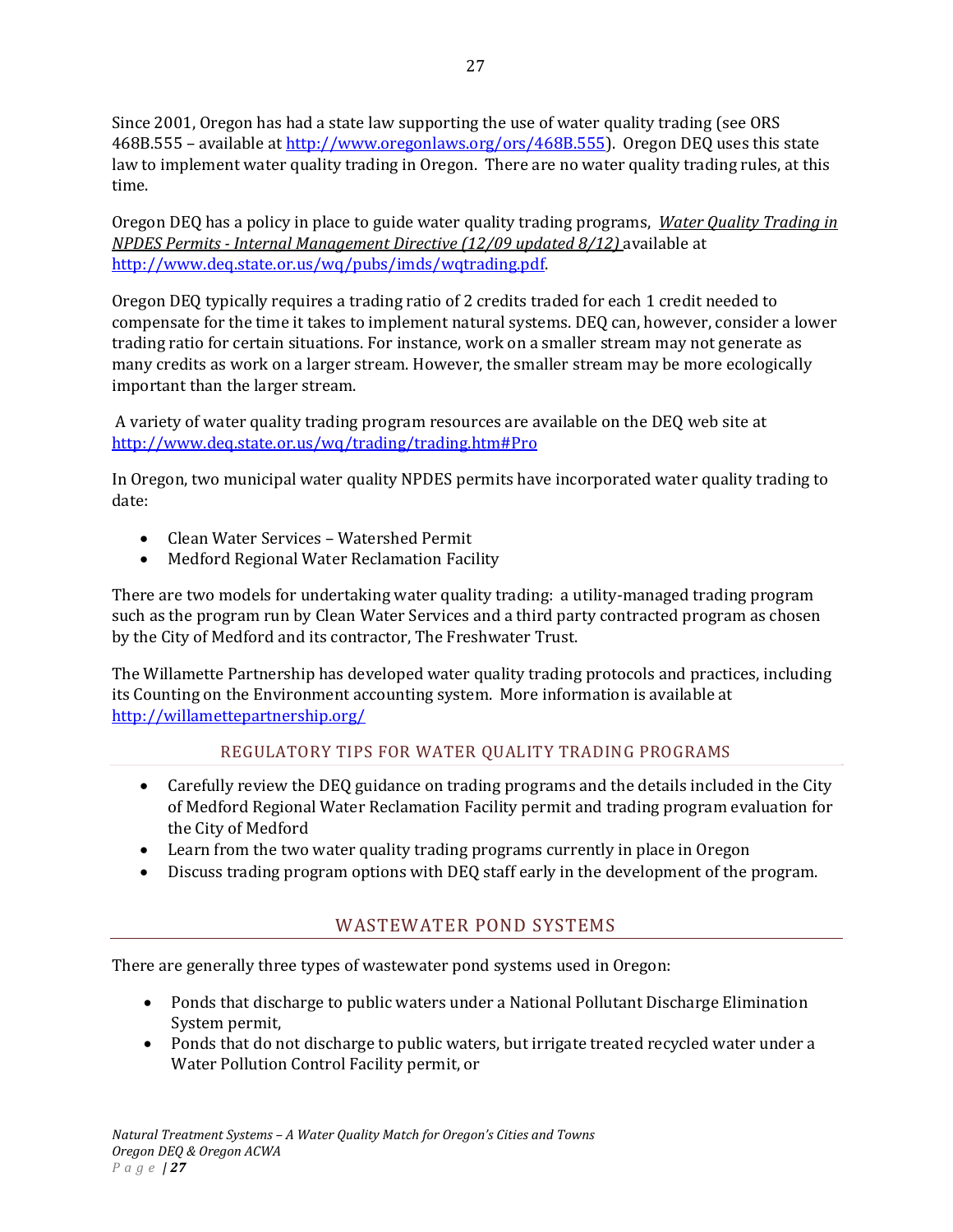• Ponds that neither discharge to public waters nor irrigate recycled water. These ponds rely exclusively on evaporation for wastewater disposal and are also permitted under a WPCF permit.

#### DISCHARGING PONDS

These facilities must demonstrate that the effluent meets all applicable water quality standards at the edge of the mixing zone during times of discharge – often in the winter during high flows. The Oregon water quality standards are found in OAR 340, Division 41 – see http://www.deq.state.or.us/wq/standards/standards.htm

#### NON‐DISCHARGING PONDS WITH RECYCLED WATER USE

Non-discharging ponds are regulated by the State Water Pollution Control Facility (WPCF) permits. No discharge is allowed and the ponds must be properly engineered and managed to ensure no discharge is needed, even in times of high precipitation. Many non‐discharging ponds beneficially reuse treated effluent as recycled water. DEQ's recycled water regulations (OAR 340, Division 55) set specific water quality standards for different types of recycled water uses. Recycled water with high public access requires greater levels of treatment. A Recycled Water Use Plan must be developed, including monitoring and reporting.

#### NON‐DISCHARGING EVAPORATION PONDS

These ponds are also regulated by the State Water Pollution Control Facility (WPCF) permits. No discharge is allowed and the ponds must be properly engineered and managed to ensure no discharge is needed, even in times of high precipitation. These ponds are almost exclusively for smaller systems (schools, rest stops, small RV parks, etc) and in the drier parts of the Oregon, such as Eastern Oregon and the Southwestern interior valleys.

#### REGULATORY TIPS FOR WASTEWATER PONDS

 Design a series of natural treatment systems possibly including a wastewater pond and recycled water so that the treated water can be used, not discharged. Non‐discharging systems qualify for an Oregon Water Pollution Control Facility (WPCF) permit ‐ ‐ a permit with lower fees, reduced requirements, and less legal risk.

# IMPORTANT DESIGN CONSIDERATIONS AND CHALLENGES

Natural treatment systems are complex tools that require significant preparation and planning. This section outlines the most important considerations to keep in mind when designing a natural treatment system. These tips can help system planners avoid unexpected problems and be prepared for the challenges that come with operating a natural treatment system.

#### GENERAL

When designing a natural treatment system, it is important to understand the regulatory targets specific to the community in which the system is to be built. The planners must consider future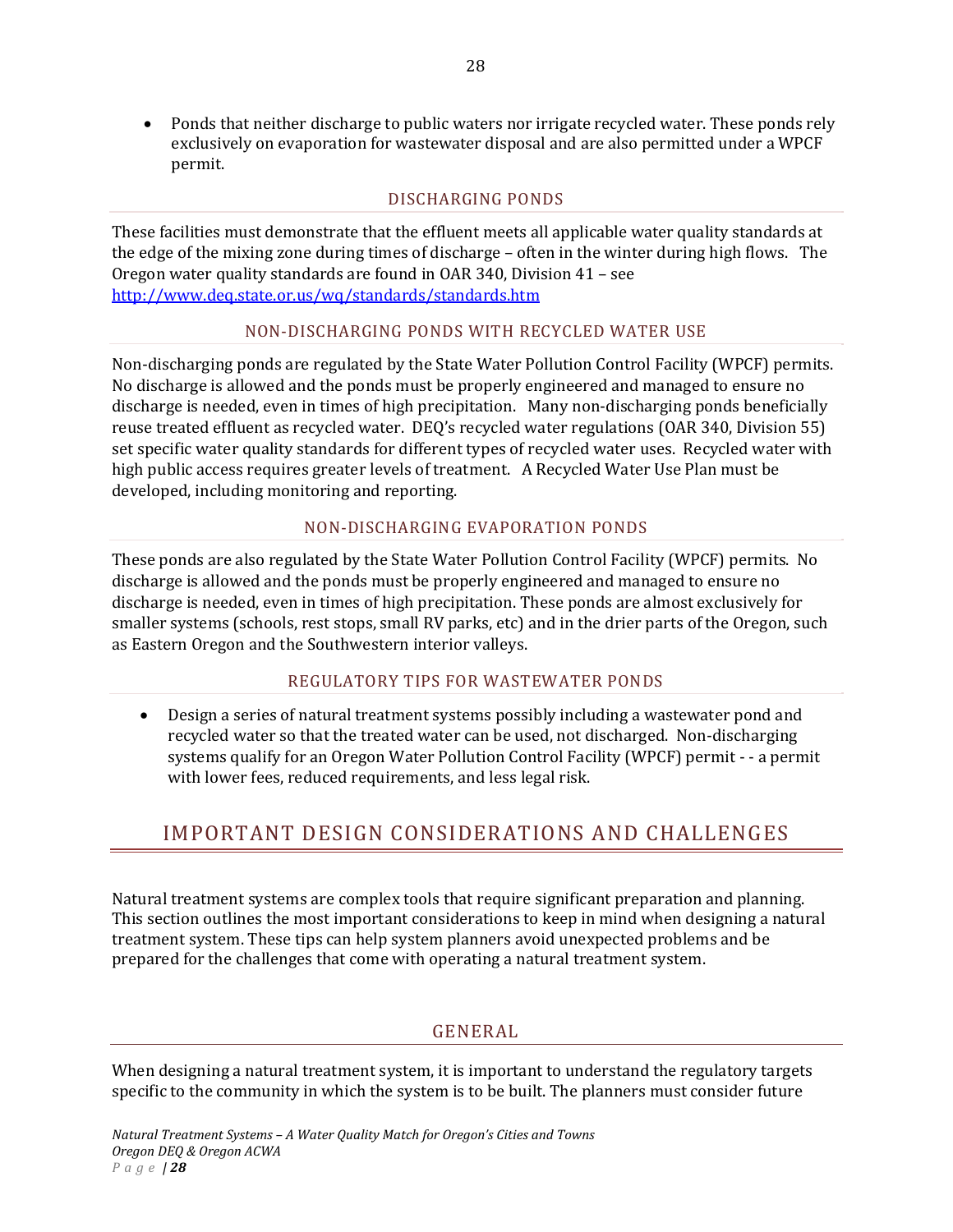pollutant concerns as well as current ones, collaborating with the Department of Environmental Quality to gain guidance and insight. Thinking in the context of the overall facility plan is also important: population growth and other changes can affect hydraulic loading rates and wastewater constituents in the future. Life cycle costs such as energy, chemicals, and operation and maintenance costs must be considered, as well as the appropriate level of wastewater pretreatment prior to entering the natural treatment system.

The climate and geography of the local area can affect the natural treatment system design and performance considerably. Topography, rainfall, soils, and average seasonal temperatures should all be considered when determining site suitability. Land availability is another important factor, since natural treatment systems are usually located outside of wastewater treatment plant grounds. Existing local economic activities such as hay production, forestry, or farming should also be analyzed for their potential to be incorporated into the natural treatment system plan. This provides a depository for the treated wastewater and a resource for the established economic entities.

Natural treatment systems are not built in a vacuum. It is important to understand the values of the community under consideration and to look for ways to cater to the public's values such as bird watching and outdoor recreation. Public access, outreach, and education will help the natural treatment system gain support while communicating the purpose, benefits, and potential challenges of the natural treatment system and help manage the expectations of decision makers and the public. When utilizing a natural treatment system, treatment system managers and the community must be flexible and expect surprises. These are natural systems that combine a variety of interconnected factors to treat wastewater, and not every challenge can be predicted and planned for.

While there are published studies and many anecdotal statistics about the performance of individual natural treatment systems, pollutant removal performance varies for each system based on many factors including influent flow and pollutant load, characteristics of the sediment and/or vegetation in place, local climatic conditions, and others. In some cases, consultation with other jurisdictions that are operating under similar conditions may be helpful in determining what type of natural treatment system may meet a community's needs. Performing pilot studies is a more effective way to gather data that describes how a particular natural treatment system might be expected to perform under specific local conditions. These types of studies are especially important if the system is intended to treat an emerging contaminant or if the influent includes an unusual source such as treated industrial wastewater.

#### WETLAND TREATMENT

Before constructing a wetland treatment system, a comprehensive analysis of soil types and groundwater hydrology of the selected area must be performed. This includes mapping all drinking water wells in the immediate area, since leakage from the wetland system could have impacts on these wells. Background and ongoing groundwater monitoring should be an integral part of the system management plan, and floodplain impacts should also be considered.

The design of the wetland treatment system starts with determining what level of pretreatment is needed for the system to operate successfully. A comprehensive evaluation of influent water quality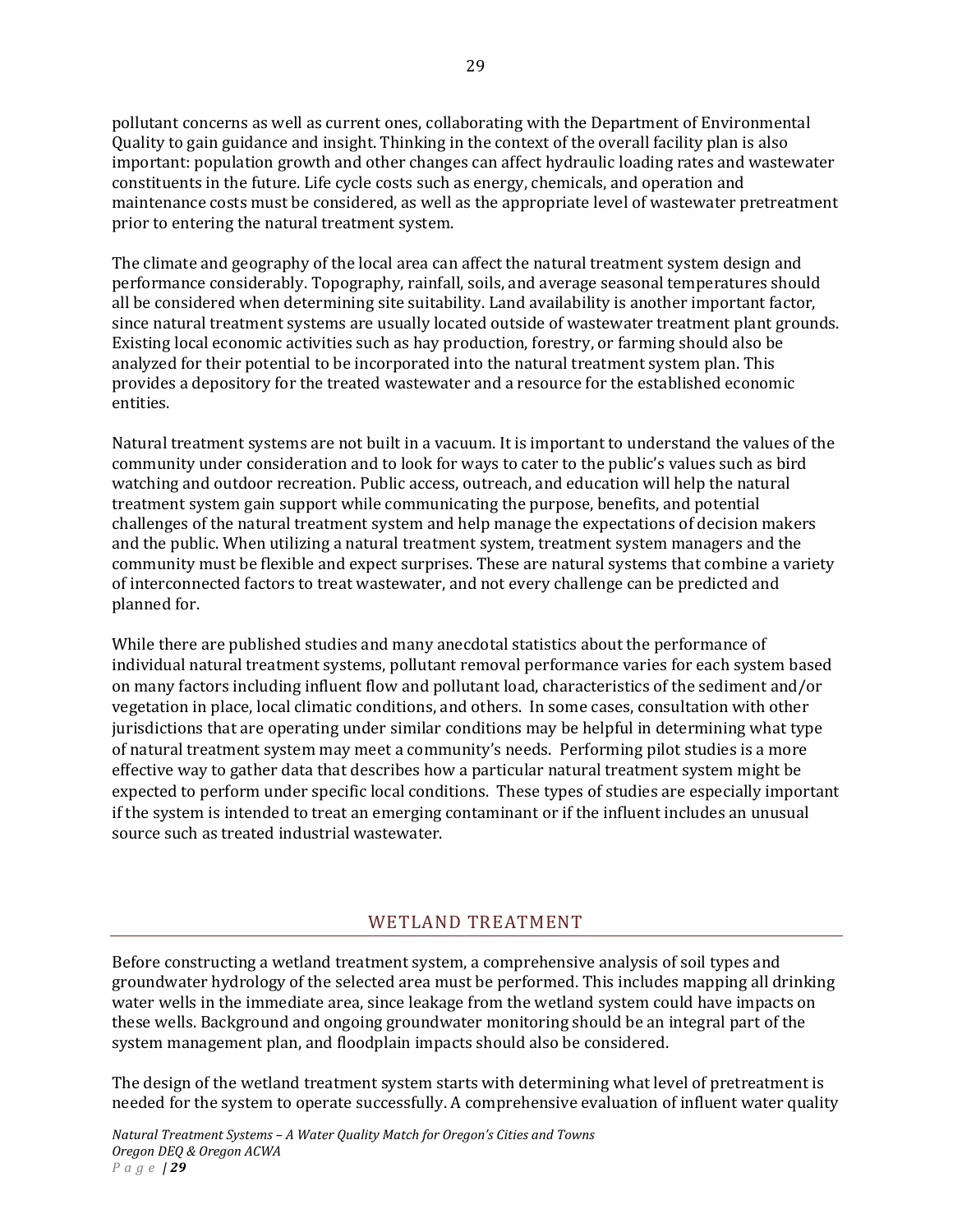and chemistry is necessary. Planners must also determine whether a lined or unlined system is better for their community. What level of seepage to groundwater is acceptable? What should be done if the liner is damaged?

Other important design considerations include:

- Plant selection
- Flow control and measurement
- Target ratio of subsurface to surface flow
- System detention time, and
- Water depth

Coordinate carefully with your DEQ permit writer about the exact compliance points and associated monitoring. In some cases, DEQ may work with you to establish an additional compliance point for the effluent from the treatment wetlands. The design should allow for the inclusion of the necessary monitoring equipment at the permitted compliance point(s). If the wetland will be hydraulically connected to the treatment facility, a comprehensive model should be done.

As with traditional wastewater treatment technologies, monitoring of the processes that are occurring within the treatment wetlands is critical to its successful operation. Thought should be given to how and where monitoring should occur within the individual treatment wetland cells. It is common to provide monitoring equipment for data collection at the inflow and outflow points of each cell, for instance.

Wetland treatment systems are often open to the public, so it is important to consider how to handle and accommodate public use of the area. Important factors include signage, trail maintenance, restroom facilities, seating, tours, and security. Outreach materials help educate visitors about how the natural treatment system works. It is also important to consider unforeseen consequences of public use such as duck feeding and litter. Other challenges can include destructive wildlife such as muskrat and nutria, invasive species, and vector control of mosquitoes. Published studies can provide information on design strategies to minimize these negative impacts. For example, organic loading, nutrients, and emergent vegetation can have a significant effect on mosquito production and therefore should be taken into consideration when designing a wetland system. xii

#### PHYTO TREATMENT

#### WATER RECYCLING

Land application of treated wastewater involves a variety of considerations. Before initializing a water reuse system, system planners must determine the most suitable type of irrigation system (drip, spray, etc.) for the particular area. Water balance, seasonality, and salinity limits (especially in drier climates) must also be considered. A recycled water plan is essential to ensure proper record keeping. Since the type of recycled water use determines the level of wastewater pretreatment required, it is important to identify how the treated effluent will be used before commencing irrigation.

Challenges for water reuse systems can include aerosol or spray drift and cooperation with partners that are not affiliated with the wastewater treatment facility, such as golf course managers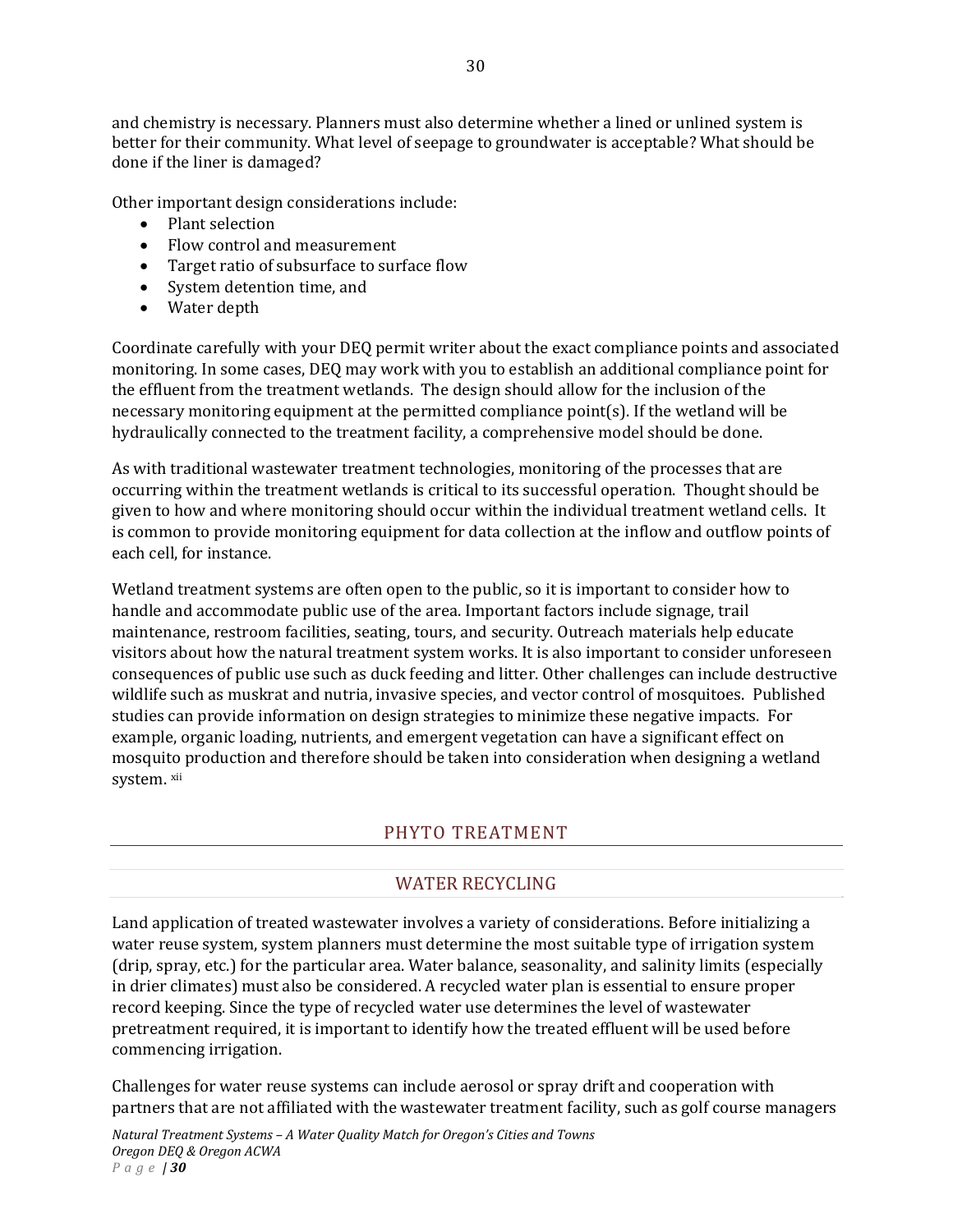and farmers. Contracting with such entities requires training and poses risks such as over‐irrigation and lack of monitoring.

#### TREE FARMS

Communities considering a tree farm system should be familiar with agricultural and forestry regulations that could apply to their tree farm, especially the Oregon Forestry Practices Act, which can have tax implications for tree farm operations. It is also important to ensure that the tree farm is congruent with local land use planning regulations.

While there is potential to generate and sell saw logs from a tree farm harvest, the market for wood is not robust or predictable, so plant managers should be prepared to not make a profit on their tree crop. Hiring forestry expertise to help analyze the market and gear forestry practices to market potential can be very beneficial.

The selection of the most suitable tree species for a particular system is essential. Pest and weed management plans need to be developed, along with a plan for soil monitoring. Labor needed to run the operation should be considered, as trees require maintenance and oversight. The farm should be laid out to allow for access for forestry equipment for maintenance and harvest.

## INDIRECT DISCHARGE

A minimum of secondary‐level treatment is required for indirect discharge systems. If improperly designed, indirect discharge can have negative impacts on drinking water supplies and fish populations. Therefore, it is important to consider fish use in a proposed indirect discharge area and map cold water refugia for sensitive fish populations. Working with the local Oregon Fish & Wildlife biologist is important to avoid negative impacts on fish and other wildlife.

Groundwater flow and characterization, including ongoing monitoring and consideration of seasonal variations in the groundwater table, can help prevent unexpected complications. Planners must coordinate closely with DEQ to map the waste management area, which must be owned and controlled by the wastewater treatment authority. Soil percolation modeling and testing are essential to determine appropriate flow rates and prevent plugging issues. DEQ's groundwater protection regulations are included in OAR 340, Division 40.

#### WATER QUALITY TRADING

Using water quality trading to meet strict temperature requirements is cheaper and more environmentally sound than other compliance options, such as installing chillers.

Utilities interested in water quality trading should look for local partnerships to build upon existing programs for agricultural practices pollution control, such as the incentives included in the national Farm Bill.

The potential for water quality trading within the basin must be assessed. Utilities will want to consider if they have the capacity to manage a water quality trading program or want to use a contract for generating credits, such as the City of Medford agreement with The Freshwater Trust.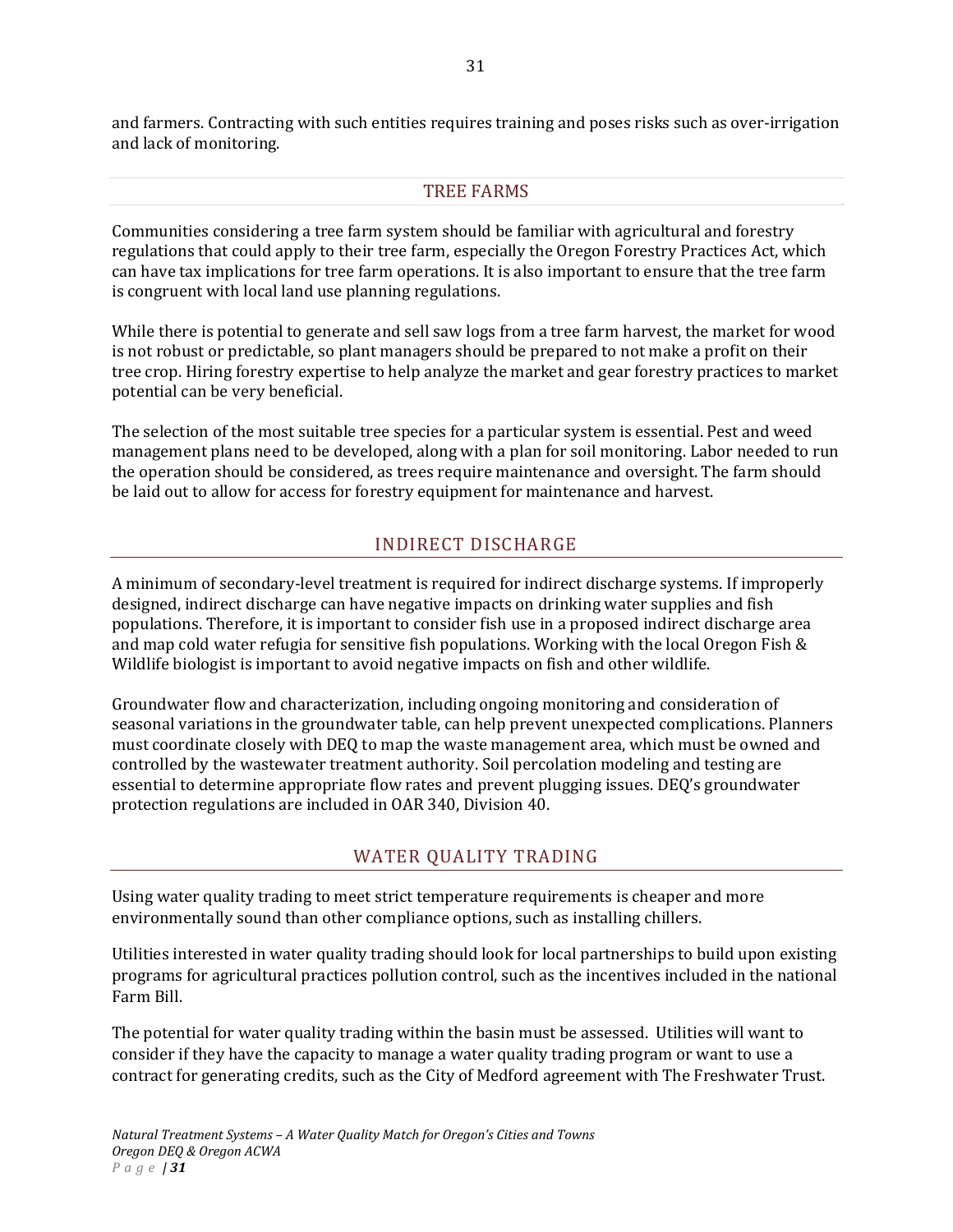#### WASTEWATER POND SYSTEMS

Wastewater pond systems need adequate available land. Some system can be designed for irrigation in the summer growing season, and discharge during the winter when stream flows are greater and there is increased dilution.

Attempt to design a system where the water can be stored and recycled and not discharged. Non‐ discharging systems can qualify for a State Water Pollution Control Facility permit. The WPCF permit has lower fees, fewer regulatory requirements, and less enforcement risk.

## PUTTING IT ALL TOGETHER

The advantage of using natural treatment systems is that they are very flexible. Many systems, such as the system utilized by the Roseburg Urban Sanitary Authority (RUSA) , employ several natural treatment approaches that work in tandem to achieve treatment goals and maximize the utility of the overall system. Therefore, municipalities and districts interested in natural treatment systems should consider using a number of components to meet their wastewater treatment needs. For instance, can a wetland treatment system be installed that treats some of the flow, while a portion of the flow is applied to a tree farm? Or, can a nearby field used to grow hay during the summer months be partnered with a nutrient trading partnership with a local soil and water conservation district? Since different treatment approaches can be used to meet different performance standards, a combination of systems can provide a more complete treatment solution.

#### LESSONS LEARNED

Through the experience of designing, operating, and maintaining the natural treatment systems detailed above, the system operators have gained valuable insight and experience. The following is a summary of the lessons they learned throughout this process.

#### GENERAL

- Know your community's values. Are nature and natural spaces a value? Is energy conservation a value?
- Hire knowledgeable experts for assisting with the planning, design, and construction of these systems
- Tour similar facilities and ask questions when deciding whether a natural treatment system is right for your municipality
- Involve the operations team in planning and design
- Involve the appropriate regulatory authorities early in the process
- Carefully consider how you will conduct monitoring to know the system is performing as predicted
- Do not over-promise on performance of the system
- Educate public and elected officials as early as possible
- Be up front and foster community relationships
- Make sure neighbors understand the benefits and potential challenges of having a natural system nearby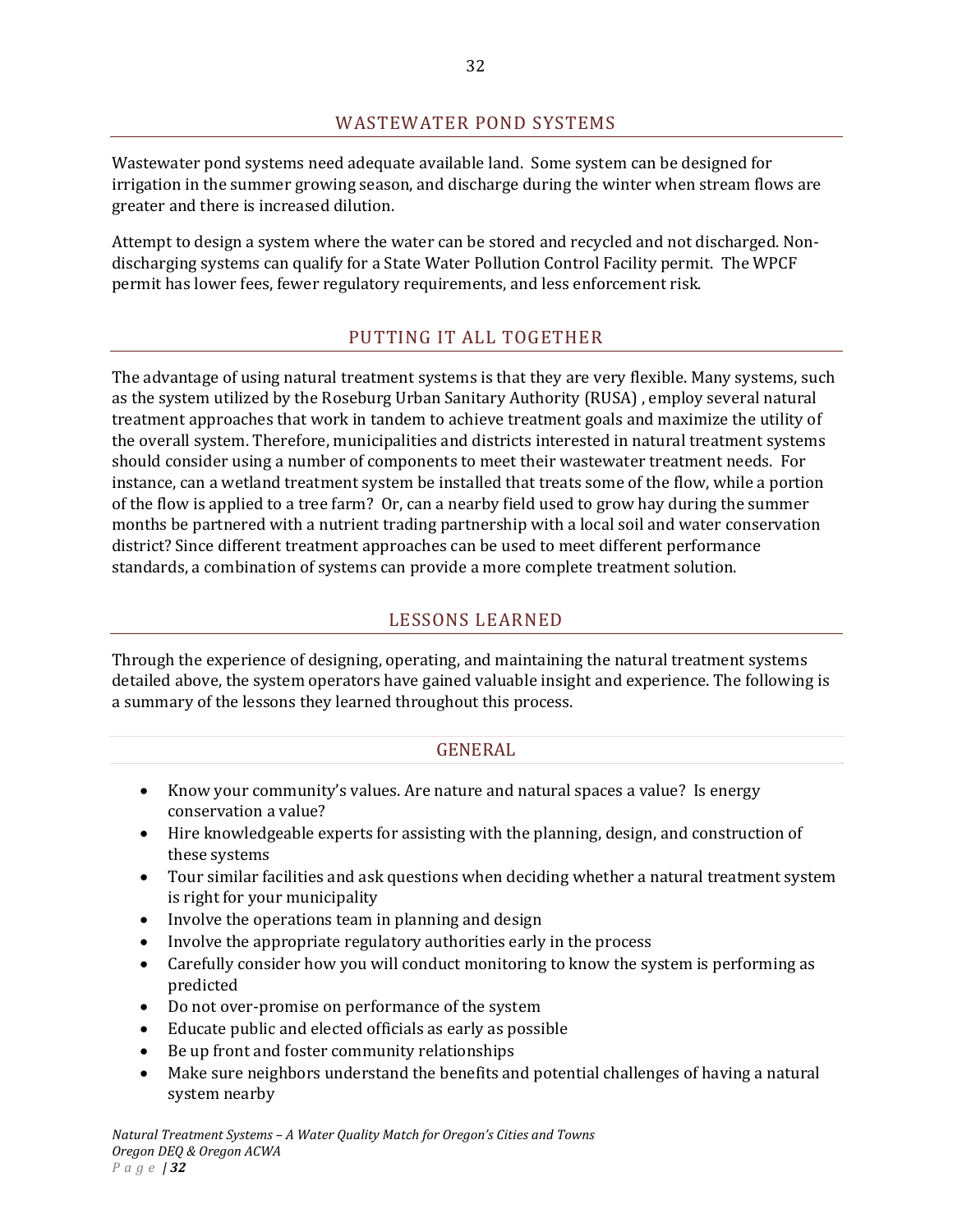- Invest effort in using as little energy as possible or even produce energy if possible
- Every year is different change one operation at a time and give the system time to react

#### WETLAND TREATMENT

- Local topography is important. Wetlands need ample flat land.
- Identify jurisdictional wetlands and floodplains
- If you want to open the facility to the public, plan for considerations such as restrooms and litter
- Establish a plan and budget for vegetation and wildlife control at the outset
- Be aware of specific criteria for preserving the natural environment and the hydrological cycle
- Time of planting is important
- Be prepared for unexpected challenges such as weeds and birds that eat seeds/seedlings
- How to control and monitor flow between wetland cells and monitoring performance within each cell is important

#### WATER RECYCLING

- Talk to local agricultural users. How do producers in your area feel about recycled water?
- Match the recycled water use with the level of treatment
- Put contingency plans in place for handling spills
- Communicate with nearby neighbors and institute a process for responding to any concerns or complaints

#### TREE FARMS

- Know you are in it for the long haul cannot just plant trees and forget about them
- $\bullet$  Maintenance will vary depending on the type(s) of tree selected and the end wood product goals
- Additional soil supplements or pest control may be needed
- Consider responses to wind damage and seasonality
- Understand that this is first and foremost a treatment system, not a monetary investment
- Monetary gains can vary due to system operation costs and wood products market fluctuations

#### WATER QUALITY TRADING

- Conduct a survey to learn what water quality trading opportunities are available
- Analyze the impact of the existing or increased wastewater discharge against chronic or lethal conditions, especially if fish are present in the receiving stream
- Be transparent about the types of credits being generated and document progress towards meeting environmental goals
- Consider how you will monitor and report on the effectiveness of the trading system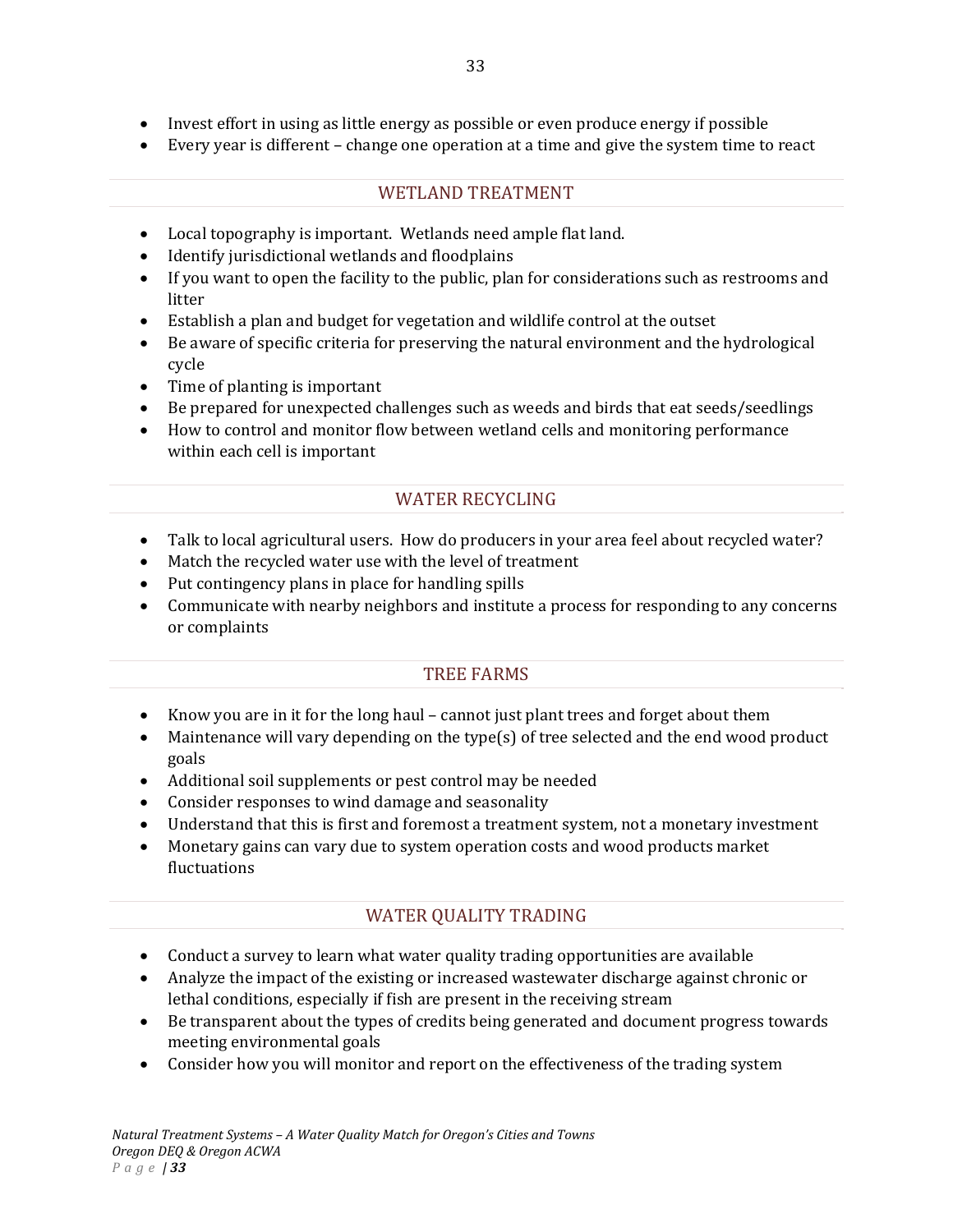#### WASTEWATER PONDS

- Involve the public in siting decisions
- Carefully calculate the water storage needs of the system, including winter rainfall

# SYSTEM INVENTORY

There are a variety of natural treatment systems in use in Oregon. The summary below highlights some of the Oregon systems. Communities interested in natural treatment systems can contact these communities and learn about their experiences, along with touring the facilities.

# CITY OF ALBANY

The City of Albany's 9.6 MGD average dry weather flow water reclamation facility operates under an NPDES permit. In 2010, the City installed Talking Water Gardens, a system of 38.3 acres of treatment wetlands that operates year‐round. The initial design was for an average dry weather flow of 11.6 MGD. This system was designed to meet the temperature reduction requirements of the Willamette Total Maximum Daily Load, developed by DEQ and approved by EPA. xiii Albany's treatment wetlands are also somewhat unique in that a local industrial facility also discharges its treated wastewater directly to the wetlands. Design and construction costs were \$10.7 million with an additional \$5.6 million for land acquisition. Operations and management costs average about \$300,000 per year.

The City of Albany is currently gathering additional information on the effectiveness of the system in meeting its targeted pollution reduction goals. This system provides additional benefits to the community including walking trails, bird watching, wildlife habitat, and environmental education.

#### CITY OF BEND

The City of Bend Water Reclamation Facility was installed in 1981. Located near the Deschutes River, the City of Bend beneficially reuses all its treated wastewater. No wastewater is discharged to the River. The 6 MGD wastewater treatment facility uses both secondary treatment and nutrient treatment processes, along with anaerobic digesters, including a substantial Class A water reuse program. The water reuse program is used from April to October to treat secondary effluent under a WPCF permit. The system meets its pollutant reduction goals of 20 mg/l of BOD and 20 mg/l Total Suspended Solids with a 10.0 mg/l total nitrogen content in the effluent.

The Bend Water Reclamation Facility is currently being expanded to meet the population needs into 2030.

The City of Bend beneficially reuses all its treated effluent on a 1600‐acre area that includes grounds around the treatment plant and at nearby golf courses. Using treated effluent as a substitute for potable water for irrigation conserves water and reduces chemical fertilizer use. A significant portion of the treated effluent is used to irrigate landscaping and greens at the Pronghorn Resort. The Pronghorn Resort includes two 18‐hole golf courses – the Jack Nicklaus Signature Course and the Tom Fazio Course.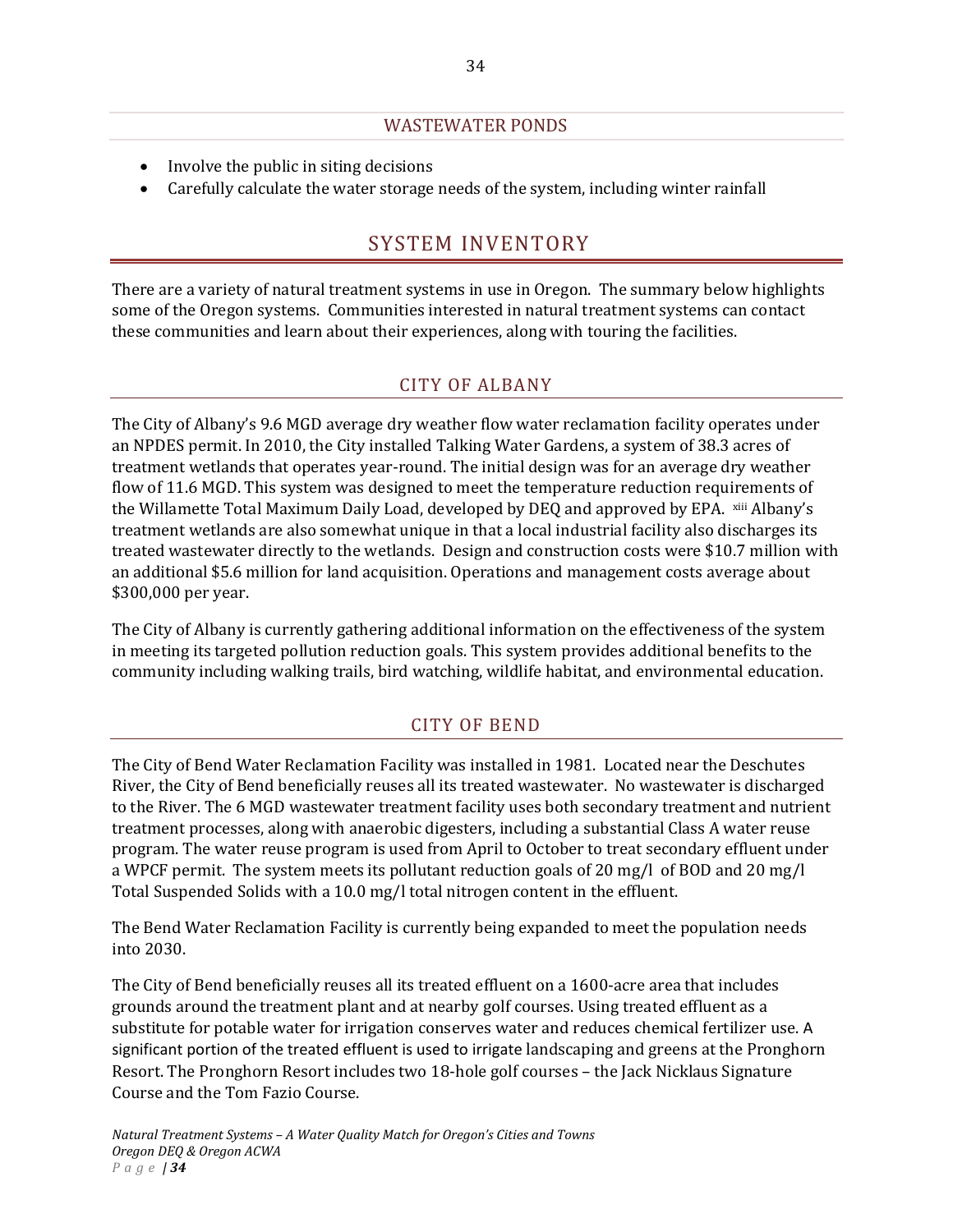It cost \$4 million to design and construct the natural treatment system and ongoing operation and maintenance costs average \$25,000‐\$50,000 per year. Energy requirements to treat the wastewater to applicable standards averages 500,000 kilowatt hours per year. Additional system amenities include bird watching.

## CLEAN WATER SERVICES

Clean Water Services (District) is a special service district that serves more than 536,000 customers mostly in the urban portion of Washington County. The District owns and operates four wastewater treatment plants in the Tualatin River basin. The District, along with its 12 member cities and Washington County, also implements the Municipal Separate Storm Sewer System (MS4) program in urban Washington County. The wastewater treatment plants and MS4 are permitted by the Oregon Department of Environmental Quality (DEQ) under a single watershed‐based National Pollutant Discharge Elimination System (NPDES) permit.

The 2001 Temperature Total Maximum Daily Load (TMDL) for the Tualatin River included strict thermal load allocations for the District's Rock Creek and Durham Advanced Wastewater Treatment Facilities (AWTFs). The thermal load allocations were later incorporated into the District's watershed‐based NPDES permit. The District evaluated technological and source control options to meet the thermal load limits. Ultimately, the District concluded that the technology‐ based approach, which would require mechanical cooling, was resource intensive and cost prohibitive, and would do little to improve watershed health. The District adopted a strategy to offset the thermal load from the two AWTFs with riparian planting and flow augmentation. The District concluded that this approach was not only cost-effective, but would provide an opportunity to improve overall watershed health.

The District's watershed‐based NPDES permit included provisions to develop and implement a Temperature Management Plan (TMP) which specified the District's approach to offsetting the thermal load from the Rock Creek and Durham AWTFs. The TMP included programs that the District would implement to offset the thermal load from the AWTFs. Since 2004, the District has implemented a trading program to offset the thermal load from the Rock Creek and Durham AWTFs. The thermal load trading program consists of augmenting stream flow in the Tualatin River with its stored water releases and riparian planting in the Tualatin River watershed.

The District augmented stream flow in the Tualatin River using its stored water in Hagg Lake (Scoggins Reservoir) and Barney Reservoir. From 2004‐13, the District released an average of 35.2 cubic feet per second (cfs) of its stored water during the critical months of July and August to augment flows in the Tualatin River. Thermal credits for flow augmentation are based on the temperature benefits of the augmentation water at the Rock Creek and Durham AWTFs.

A riparian planting program was implemented in the urban and rural areas of the Tualatin River basin. In urban areas, the District implemented the riparian planting program. The projects in the urban areas included riparian planting and, on a site specific basis, stream enhancement activities such as stream bank stabilization, channel reconfiguration, large wood placement, floodplain reconnection, and off‐channel habitat. From 2004‐13, a total of 48 projects were implemented in urban areas of the watershed, which resulted in over 18 stream miles being planted. In rural areas of the watershed, the District contracted with the Tualatin Soil and Water Conservation District to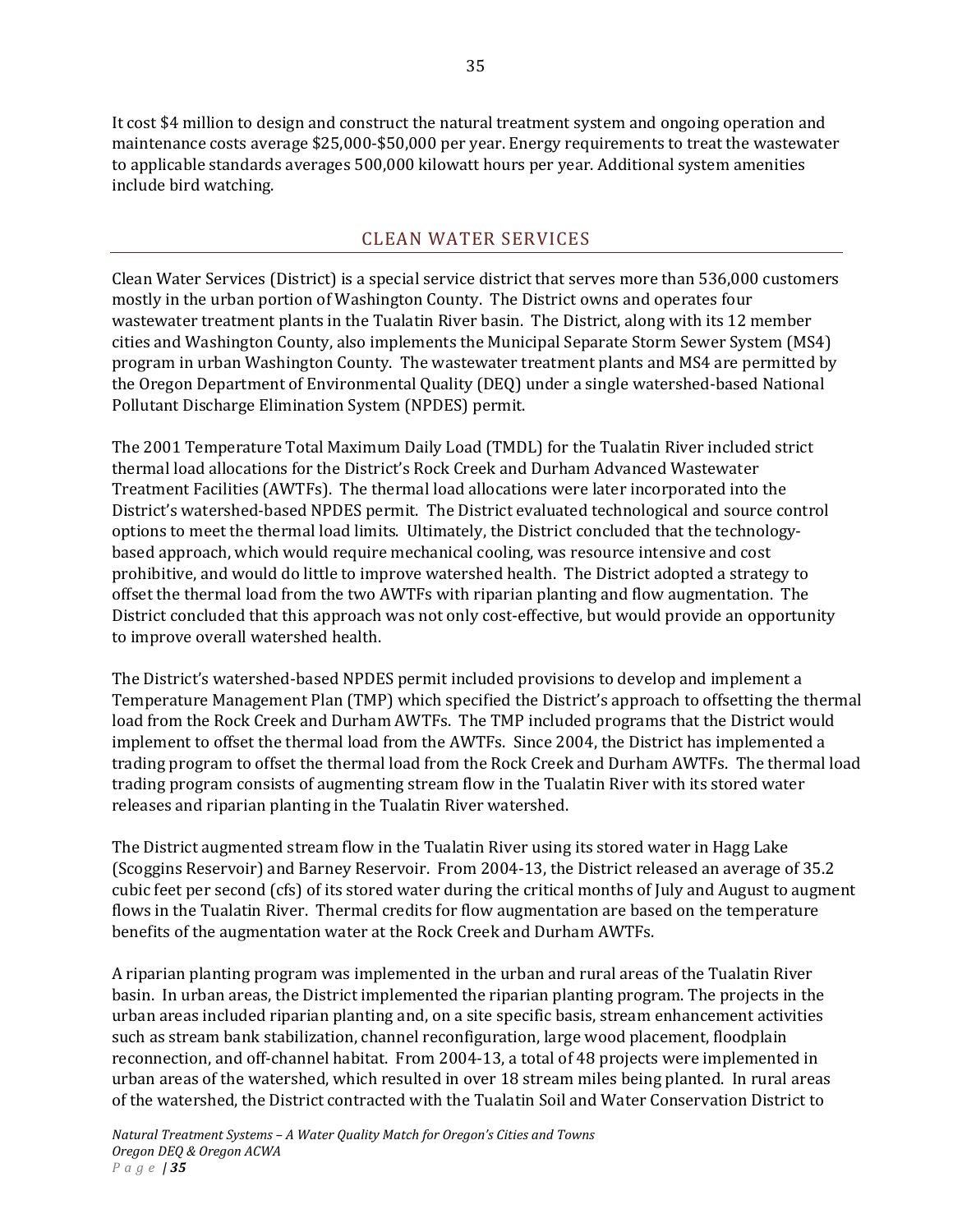provide incentives for enrolling landowners in an enhanced version of the U.S. Department of Agriculture's Conservation Reserve Enhancement Program (CREP) and Vegetated Buffer Areas for Conservation and Commerce (VEGBACC) programs. From 2004‐13, a total of 45 projects were implemented in rural areas of the watershed, which resulted in 24.9 stream miles being planted. In all, the urban and rural riparian planting programs resulted in 43 miles of planting in the Tualatin River watershed. A 2:1 trading ratio is used to calculate the thermal credits from the riparian planting program.

### CITY OF COTTAGE GROVE

The Cottage Grove facility conducts land application of its treated secondary effluent. Cottage Grove operates a 1.8 MGD dry weather/3.5 MGD wet weather plant under an NPDES permit. Installed in 2007, the facility irrigates a 75‐acre golf course and driving range, along with hospital grounds, in the summer. The system was designed to help meet a 75% pollutant reduction goal. Test results show that the system is meeting the goal.

## CITY OF HARRISBURG

The City of Harrisburg's 0.49 MGD wastewater treatment system includes a 58‐acre poplar farm that is irrigated during the months of May to October with treated recycled water. The City grows four varieties of poplars that were planted in 2005. As of April 2013, the poplar trees were eight years old, and are intended to be harvested on a 12‐year rotation, consistent with the Oregon Forest Practices Act. The trees are managed by the City of Harrisburg Public Works Department.

Harrisburg also utilizes a series of wastewater ponds, installed in 1992 and expanded in 2004. The ponds cover an area of 26 acres with two acres of rock filter. Both the wastewater ponds and the poplar tree farm are regulated under an NPDES permit.

#### CITY OF JUNCTION CITY

Constructed in 1966/1967, the City of Junction City's 0.8 MGD dry weather sewage treatment plant operates under an NPDES permit. The system includes 50 acres of wastewater ponds that are used during the wet season, from November to April, to treat secondary effluent. During the dry season, treated wastewater is land applied at agronomic rates using sprinkler systems on adjacent agricultural land. Actual average flow over the past two years has been 0.62 MGD during the dry season and 2.06 MGD during the wet season.

#### CITY OF MEDFORD

The Medford Regional Water Reclamation facility treats wastewater from the cities of Central Point, Jacksonville, Phoenix, Talent, Eagle Point, and other unincorporated Jackson County areas. The 20 MGD average dry weather flow facility is an activated sludge treatment plant, with a trickling filter. A biogas generator fuels the facility by combusting waste gas from the digester.

The City of Medford Regional Water Reclamation Facility discharges to the Rogue River, near important steelhead and salmon spawning beds. Strict temperature requirements were included in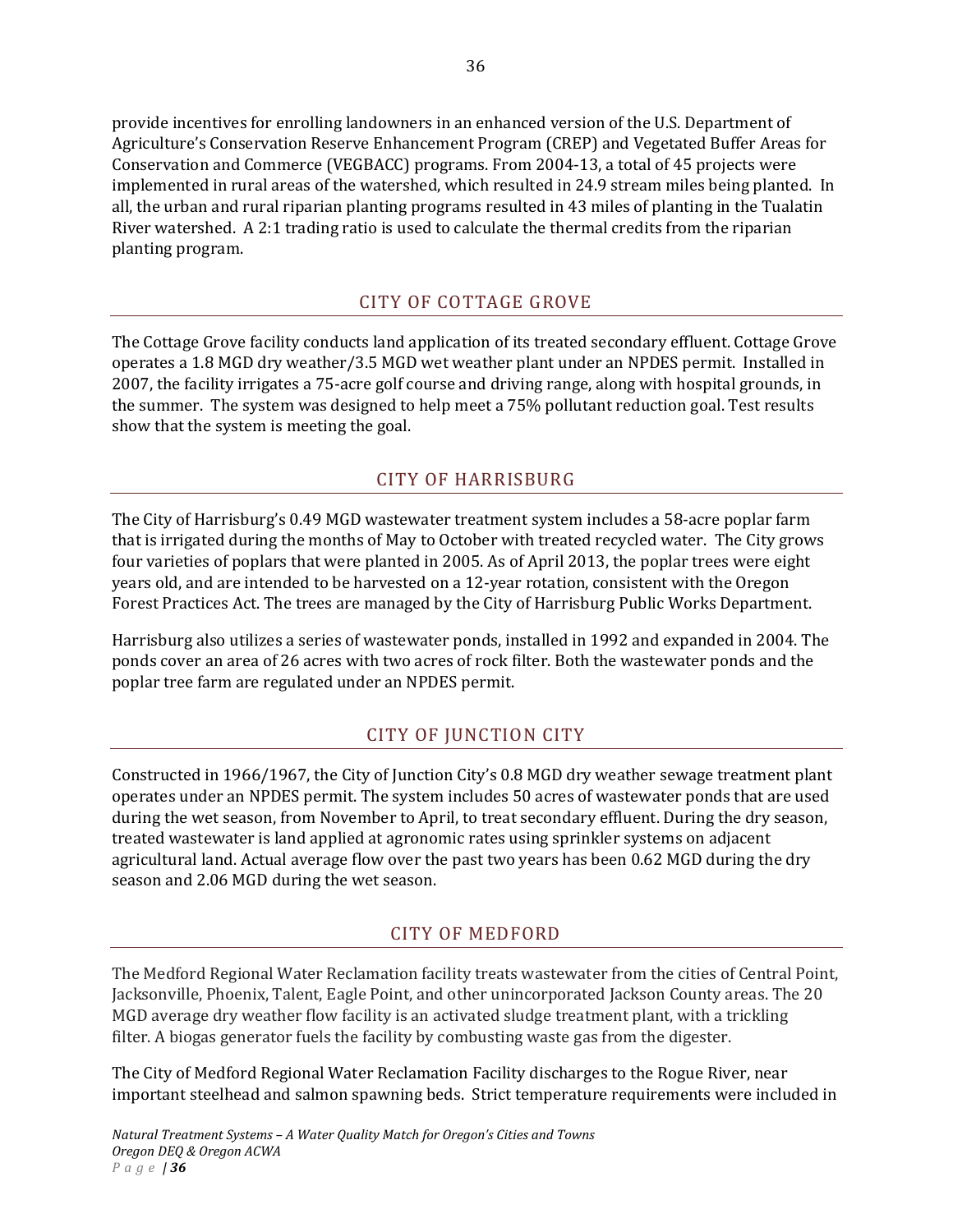the Medford water quality permit. Temperatures at wastewater treatment plants are elevated due to hot water from households washing clothes and dishes and taking showers.

The City and DEQ staff evaluated a number of alternatives, including water quality trading, to meet the stringent water quality temperature limits, including:

- 1. Internal plant changes
- 2. Evaporative cooling
- 3. Effluent recycling and reuse
- 4. Effluent chillers
- 5. Effluent storage
- 6. Temperature trading.

The three feasible alternatives, chillers, effluent storage, and trading, were further evaluated based on operability, effectiveness, reliability, flexibility, energy consumption, public and regulatory acceptability, regulatory compliance, and risk control. Using these criteria, effluent chillers scored the lowest, with the highest energy consumption and lowest perceived public acceptance. While effluent storage offers improved flexibility by allowing the plant to divert flows to storage, it is a higher energy consumption alternative to temperature trading.

Temperature trading had the lowest estimated cost at \$6 million, versus \$16 million for effluent chillers. Based on this information, the City of Medford entered into a contract with The Freshwater Trust to develop and implement a water quality trading program to restore streamside vegetation to meet the City's temperature obligations.

Medford also utilizes a thermal credit trading program to meet standards that require an effluent temperature reduction of 1 degree Celsius, an equivalent of about 300 million kilocalories. Instead of paying \$16 million to build and operate an effluent chilling system, the City developed an \$8 million trading program. It pays for the eradication of non‐native species in riparian areas and replaces them with native trees and plants that shade the stream. It also pays stream‐side landowners \$100‐\$300 per acre per year to host these restoration projects. The City will create projects to offset 600 million kilocalories of heat output in alignment with a 2:1 ratio that helps offset possible project failures. Over the next 20 years, the City will monitor these sites for success.xiv

More about the Medford trading program is available at http://www.thefreshwatertrust.org/fixingrivers/water‐quality‐trading/

# METROPOLITAN WASTEWATER MANAGEMENT COMMISSION (MWMC)

The Metropolitan Wastewater Management Commission treats sewage from the City of Eugene, the City of Springfield, and the urbanized areas of Lane County. The 49 MGD treatment plant is located on the banks of the Willamette River in the City of Eugene. The treatment plant uses an innovative natural treatment system for biosolids recycling and recycled water application.

MWMC's Eugene/Springfield Water Pollution Control Facility currently produces approximately 5,000 dry tons of biosolids annually from three anaerobic digesters. The solids are processed at the Biosolids Management Facility (BMF), located 5.5 miles north of the treatment plant. For the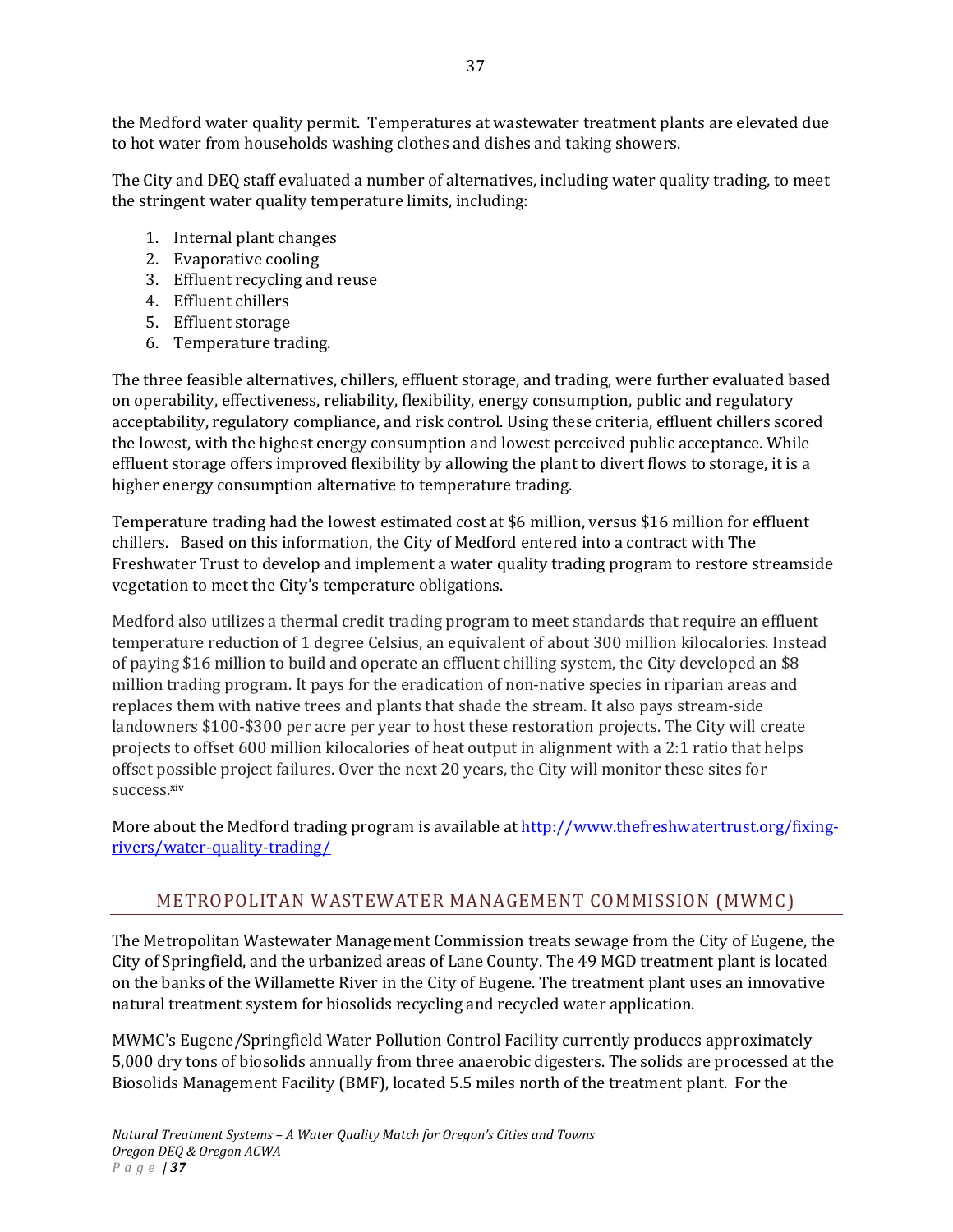majority of biosolids produced, MWMC relies on voluntary cooperative agreements with farmers to utilize biosolids as a source of nutrients for agricultural crops.

In addition, in 1997, MWMC adopted a Biosolids Citizens Advisory Committee's (CAC) recommendation to diversify the biosolids program, which included a dedicated application site growing hybrid poplar trees. Hybrid poplars are a great option for biosolids application and recycling because these trees combine a long growing season with significant water and nutrient uptake capacity due to their rapid growth rate.

In order to ensure the availability of land for environmentally‐sound application of biosolids, MWMC purchased land, called the Biocycle Farm and began planting poplar trees in 2004. By 2010, MWMC had completed phased implementation of the farm, with a total area of nearly 400 acres containing 88,000 trees. On average, 750 dry tons of Class B biosolids and 70 million gallons of Class D recycled water is irrigated on the poplar farm annually. By owning and operating its own farm connected by pipelines to the WPCF, MWMC furthers its sound management practices and achievement of high environmental standards.

## CITY OF MYRTLE CREEK

The City of Myrtle Creek's 1.8 MGD dry weather/2.4 MGD wet weather wastewater treatment process includes the use of recycled water for golf course irrigation. Their system was installed in 1996 and upgraded in 2003. The 120‐acre facility is used seasonally, from May 1 to October 31, to reduce nutrient discharge to the South Umpqua River during the summer season.

#### CITY OF NEWBERG

The City of Newberg's 4 MGD wastewater treatment plant was installed in 1989 and is in the process of being upgraded. Operating under an NPDES permit, the facility was designed to meet an 85% pollutant reduction goal, which it succeeds in meeting. Secondary effluent is discharged to the Willamette River year-round. During the dry season, the City further treats a portion of its wastewater and provides this water to the local golf course for recycled water irrigation purposes.

# CITY OF PRINEVILLE

The City of Prineville's municipal wastewater treatment system utilizes water recycling and wastewater ponds as part of its system. The treatment plant was installed in the 1960s, and has gone through multiple upgrades, the last of which was in 2005. This latest upgrade brought the dry weather design flow to 1.6 MGD. Operating under an NPDES permit, the City of Prineville land applies secondary effluent during the dry season on the 123‐acre Meadow Lakes Golf Course and more recently on farmland adjacent to the wastewater treatment facility. This system was designed to help the municipality meets its pollutant reduction goals of CBOD to 25 mg/L and TSS to 40 mg/L. For the most part the facility meets these goals although algal blooms can cause suspended solids issues during the months of February and March.

The 2005 facility upgrade cost approximately \$8 million dollars. Operations and management costs average \$1450 per million gallons treated, or approximately \$500,000 per year. Energy usage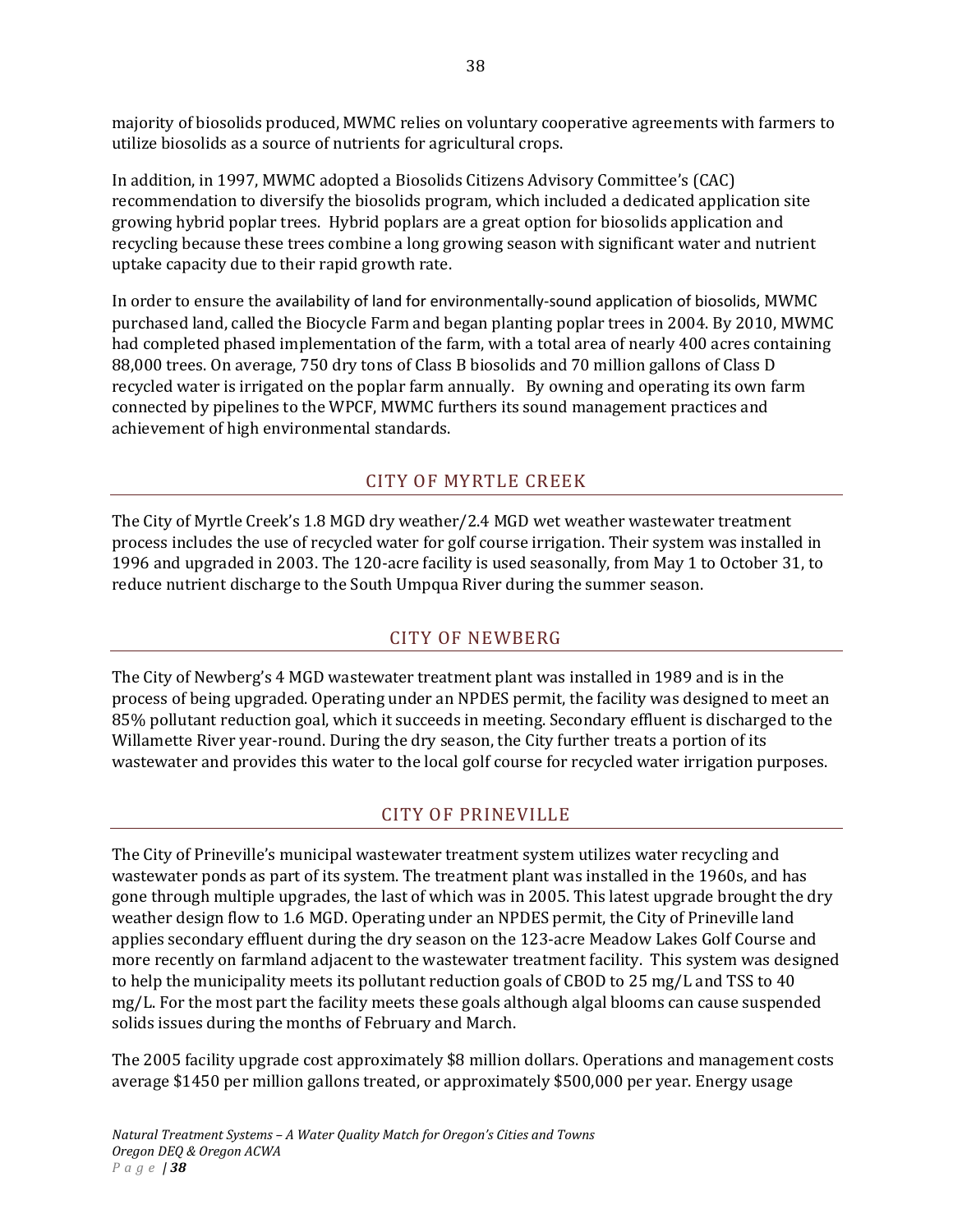averages 4640 kilowatt hours per million gallons treatment, or 1,598,000 kilowatt hours per year. Additional benefits of the system include wildlife habitat.

## ROSEBURG URBAN SANITARY AUTHORITY (RUSA)

The Roseburg Urban Sanitary Authority (RUSA) provides sanitary sewer service to the City of Roseburg and the area within the Roseburg Urban Growth Boundary. The 7.9 MGD dry weather/15 MGD wet weather Roseburg Regional Wastewater Treatment Facility (WWTF) was installed in 1985‐87 and utilizes treatment wetlands and indirect discharge under an NPDES permit to seasonally polish treated secondary effluent.

The complex natural treatment system, constructed in 2009‐2012 on a private farm near the WWTF that RUSA owns, contains hydraulic management, treatment, and ecosystem services components. This includes a reuse pump station at the WWTF, an irrigation pond and treatment wetlands, land application as agronomic and high‐rate irrigation, indirect discharge, mitigation wetlands, and restoration of historic natural wetlands on the farm.xv The system utilizes farm crops, soil organisms, and soil chemical reactions to uptake, absorb, and transform target constituents in the treated effluent. The drainage waters from these natural processes then percolate through the soil and discharge to the nearby surface waters in compliance with the water quality criteria of the river.xvi

The 340-acre facility is used seasonally, from May 1 to October 31, to treat 8 MGD dry weather WWTF-treated effluent flow. It was designed to meet the 2006 Temperature TMDL for the South Umpqua River and to reach effluent phosphorus levels of less than 3.4 pounds per day, a 97% reduction from normal levels. According to system managers, the system achieves that goal, offering a cost‐effective alternative to conventional treatment systems while meeting stringent water quality standards. In the summer of 2013, the natural treatment system's first full summer of operation, the NTS removed 96.2 percent of the total phosphorus, releasing only 603 pounds to the South Umpqua River. The DEQ/RUSA target of no more than a 1 mg/L decrease in dissolved oxygen from upstream to downstream sample points was met 100 percent of the time, and dissolved oxygen in the downstream sample point was above the statewide cold water standard of 8 mg/L 100 percent of the time.xvii

The surface flow wetland cells at Salem have also been monitored for temperature treatment and have shown to be effective in lowering effluent temperatures from the WWTP. Data from the constructed wetland cell showed that with 6 to 13 days of hydraulic retention time, the average temperature reduction was  $3 \text{°C}$  in July to  $8.3 \text{°C}$  in December.

Construction costs were approximately \$8.5 million while ongoing operations and maintenance costs average about \$200,000 per year. This represents enormous savings compared to a conventional treatment plant, which would have cost \$100 million to design and construct and \$6 million in annual operation and maintenance costs. xviii The system also provides additional community benefits such as tours for diverse groups such as middle school classes, engineers, the Audubon Society, and civic groups.

#### CITY OF SALEM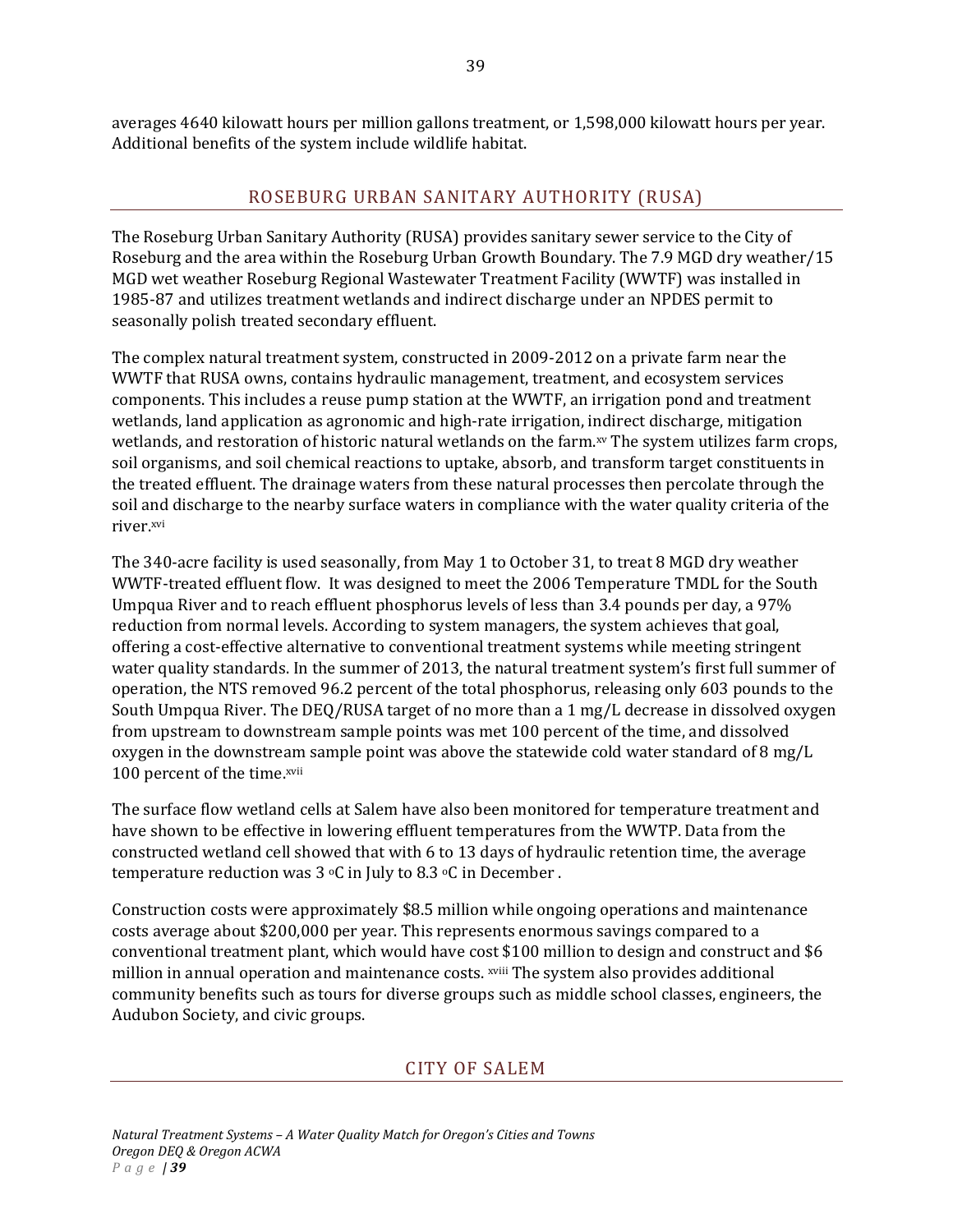The City of Salem operates the 35 MGD Willow Lake Treatment Plant, serving Salem and Keizer. The treatment process includes a 1.0 MGD Natural Reclamation System, a treatment wetlands system that was installed in 2002. Design and construction costs were \$3.5 million and operations and maintenance costs are \$20,000 per year. The treatment area covers 10 acres with 20 acres of non‐process native habitat and is used year‐round to treat secondary effluent. The facility operates under a state‐only WPCF permit and achieves its design goals of temperature and ammonia reduction. According to system managers, the system has been a success and provides a great learning environment that can be used for furthering knowledge of natural treatment systems for both facility operators and the public. Additional benefits of the system include walking trails, bird watching, wildlife habitat, and environmental education.

The City of Salem Natural Reclamation System can treat up to 1 million gallons per day (mgd) of secondary effluent. The City's main treatment plant (Willow Lake Water Pollution Control Facility) does not have the capacity to perform nutrient removal in its current process and can send secondary treated wastewater to the wetlands with ammonia levels as high as 25 mg/l, which at 1 MGD equals 208.5 pounds of ammonia. The wetlands treatment system is capable of removing most of the ammonia and can routinely reduce ammonia concentrations to less than 1 mg/l at the end of the process. Total Kjeldahl Nitrogen (TKN) is also reduced to a range of 1 to 2 mg/l. The Salem wetland treatment system is effective in removing most of the nitrogen from the water. The only cost for this system is the pumping of the water from the main plant out to the wetlands. Now that the system is fully established and operational, ongoing operations and maintenance costs for this nutrient treatment system is approximately \$80.00 per day.

### CITY OF SILVERTON

The 2.25 MGD Silverton Wastewater Treatment Plant utilizes a 17‐acre treatment wetland system that was installed in 1999 and operates under an NPDES permit. Operations and maintenance costs average \$46,000 per year. These treatment wetlands are classified as warm water refugia and receive high-temperature secondary wastewater treatment plant effluent during the summer months (May 1 – October 31). The wetland water is also used to irrigate the Oregon Gardens, an ornamental botanical garden. Energy costs to irrigate the Oregon Gardens average about \$1,100 per year.

This natural treatment system was designed to help the City of Silverton meet the thermal load limit of less than 5.2 kilocalories per day for Silver Creek. Facility managers report that the system performs very well, meeting the temperature reduction design goals while offering additional amenities including botanical garden irrigation, walking trails, wildlife habitat, bird watching, and environmental education.

# CITY OF VENETA

The City of Veneta's 1.25 MGD wastewater treatment plant was installed in 1970. Originally consisting of a single facultative lagoon system, the City expanded to two lagoons in 1976. In 1982, due to increasing flows, the lagoons could no longer hold all of the effluent during the summertime, so the City began conducting irrigation on City-owned fields during the summer season, usually during the months of May to October. After undergoing primary and secondary treatment in the activated sludge treatment facility, the effluent is disinfected and sent to the effluent holding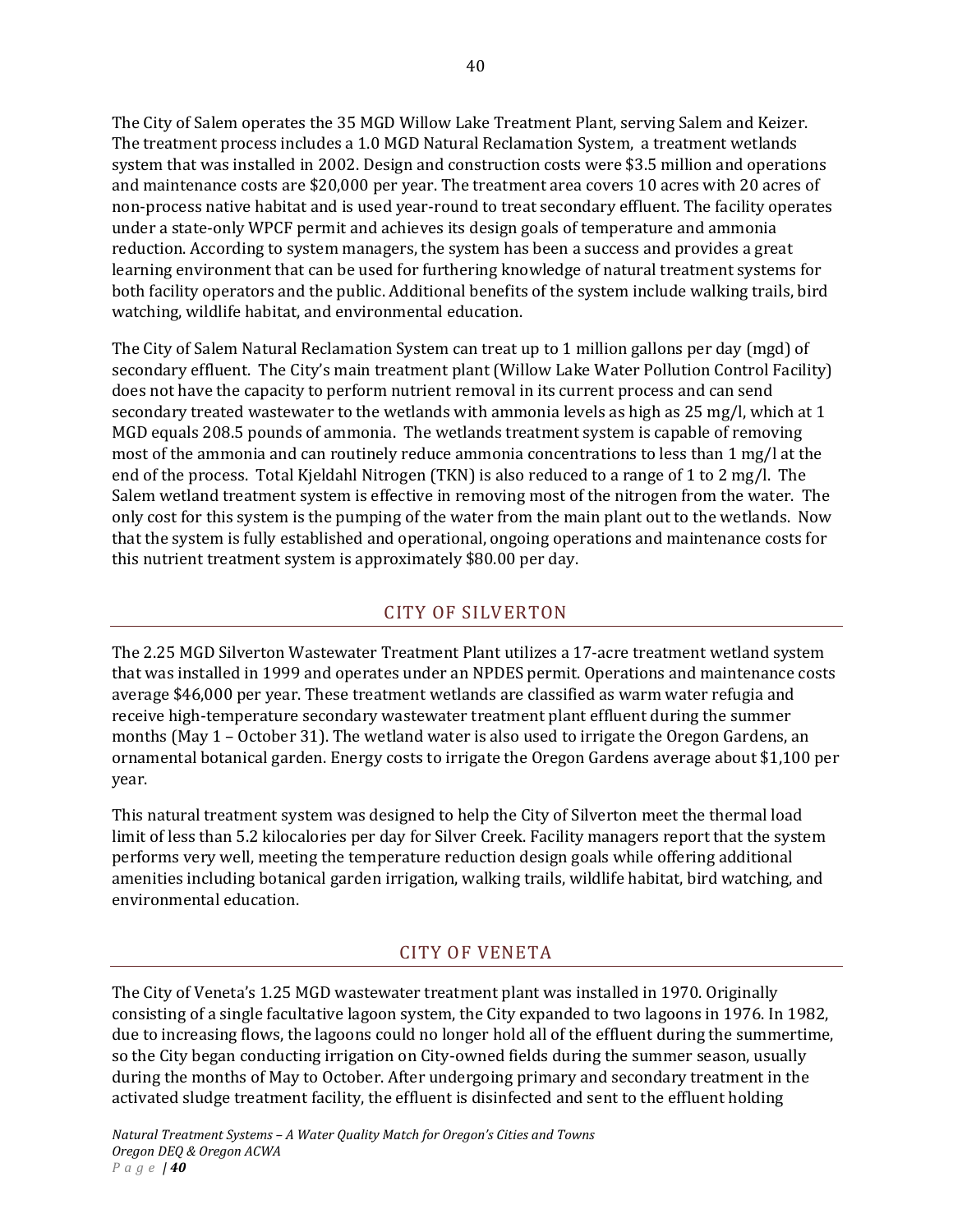lagoon. From there, irrigation pumps move the effluent to city-owned fields located to the north of the city. A mixture of poplar trees and hay are grown in these fields.

#### CITY OF WOODBURN

The City of Woodburn's 3.3 MGD dry weather/4.8 MGD wet weather wastewater treatment facility was installed in 1999. As part of the wastewater treatment system, the City utilizes secondary effluent to irrigate an 88‐acre poplar farm that provides phyto treatment services. The poplar farm system is operated during the dry season (June‐October) under an NPDES permit. Biosolids are also applied on the poplar farm during the summer months. The system was designed to reduce ammonia loading to the receiving stream. According to system operators, the system is straightforward and effective, meeting ammonia reduction requirements and while providing additional benefits to the community including environmental education.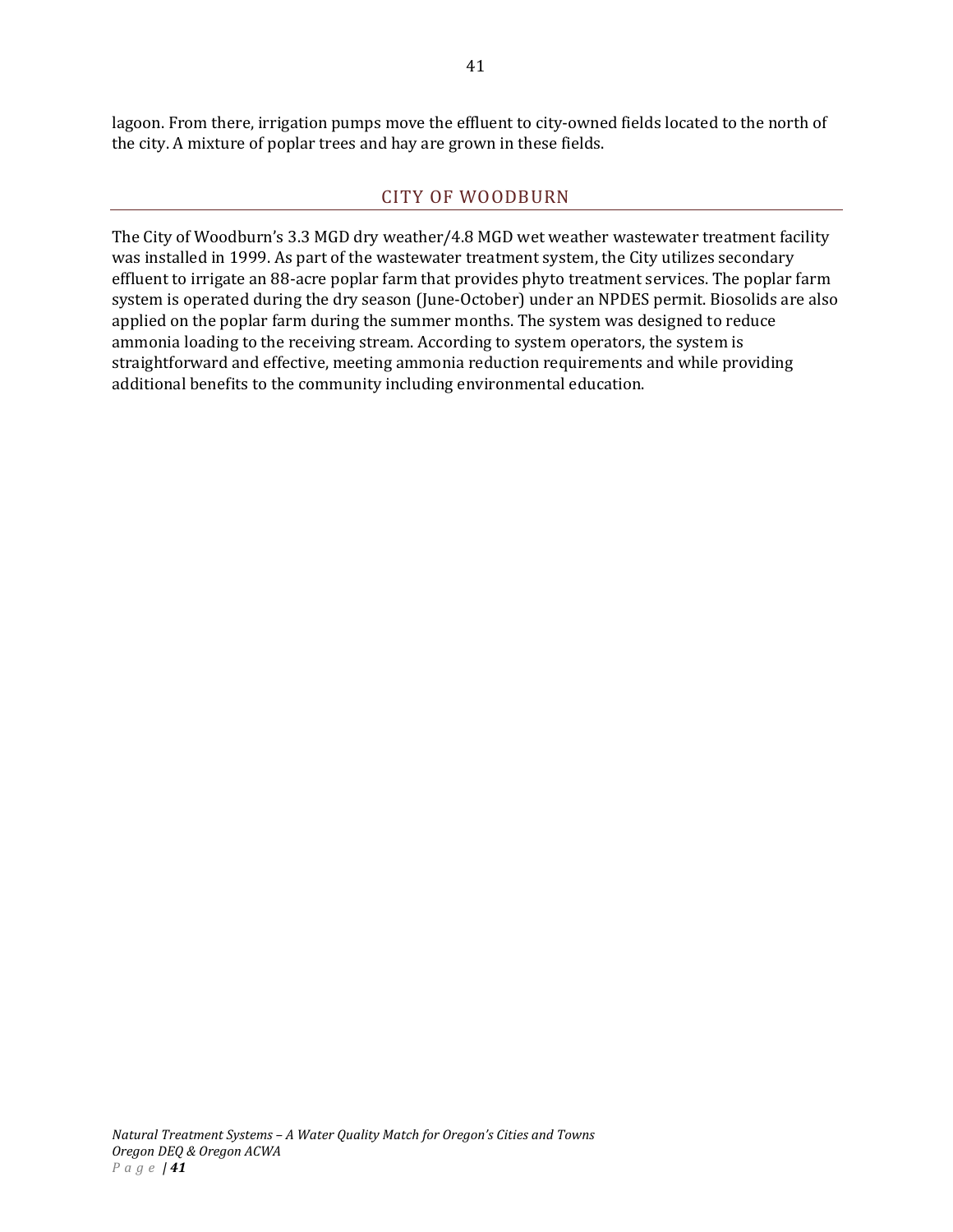| Facility                     | Wetland<br><b>Treatment</b> | <b>Recycled</b><br>Water | <b>Tree</b><br><b>Farms</b> | <b>Indirect</b><br><b>Discharge</b> | <b>Water</b><br>Quality<br><b>Trading</b> | Wastewater<br><b>Ponds</b> |
|------------------------------|-----------------------------|--------------------------|-----------------------------|-------------------------------------|-------------------------------------------|----------------------------|
| City of Albany               | X                           |                          |                             |                                     |                                           |                            |
| City of Bend                 |                             | X                        |                             |                                     |                                           |                            |
| <b>Clean Water Services</b>  |                             | X                        |                             |                                     | X                                         |                            |
| <b>City of Cottage Grove</b> |                             | X                        |                             |                                     |                                           |                            |
| City of Harrisburg           |                             |                          | X                           |                                     |                                           | X                          |
| City of Junction City        |                             | X                        |                             |                                     |                                           | X                          |
| City of Medford              |                             |                          |                             |                                     | X                                         |                            |
| <b>MWMC</b>                  |                             | X                        | X                           |                                     |                                           |                            |
| (Eugene/Springfield)         |                             |                          |                             |                                     |                                           |                            |
| <b>City of Myrtle Creek</b>  |                             | X                        |                             |                                     |                                           |                            |
| City of Newberg              |                             | X                        |                             |                                     |                                           |                            |
| City of Prineville           |                             | X                        |                             |                                     |                                           | X                          |
| <b>RUSA</b>                  | X                           |                          |                             | X                                   |                                           |                            |
| City of Salem                | X                           |                          |                             |                                     |                                           |                            |
| City of Silverton            |                             |                          |                             |                                     |                                           |                            |
| City of Veneta               |                             | X                        | X                           |                                     |                                           | X                          |
| City of Woodburn             |                             |                          | X                           |                                     |                                           |                            |

# SYSTEMS USED BY OREGON MUNICIPALITIES

# RECYCLED WATER SYSTEMS

This list was generated by Oregon Department of Environmental Quality staff.

| <b>Facility</b>                       | <b>Recycled Water Use</b> |                 |                                                                 |                 |                        |         |              |
|---------------------------------------|---------------------------|-----------------|-----------------------------------------------------------------|-----------------|------------------------|---------|--------------|
|                                       | <b>Tree</b><br>Farms      | Golf<br>Courses | <b>Other</b><br>Landscapes<br>(Cemeteries,<br>City Parks, etc.) | Forest<br>Lands | Fodder<br>(e.g<br>Hay) | Nursery | <b>Other</b> |
| City of Albany                        |                           |                 |                                                                 |                 |                        |         | X            |
| Camp Rilea                            |                           |                 | X                                                               |                 |                        |         |              |
| OHSU - Center for<br>Health & Healing |                           |                 |                                                                 |                 |                        |         | X            |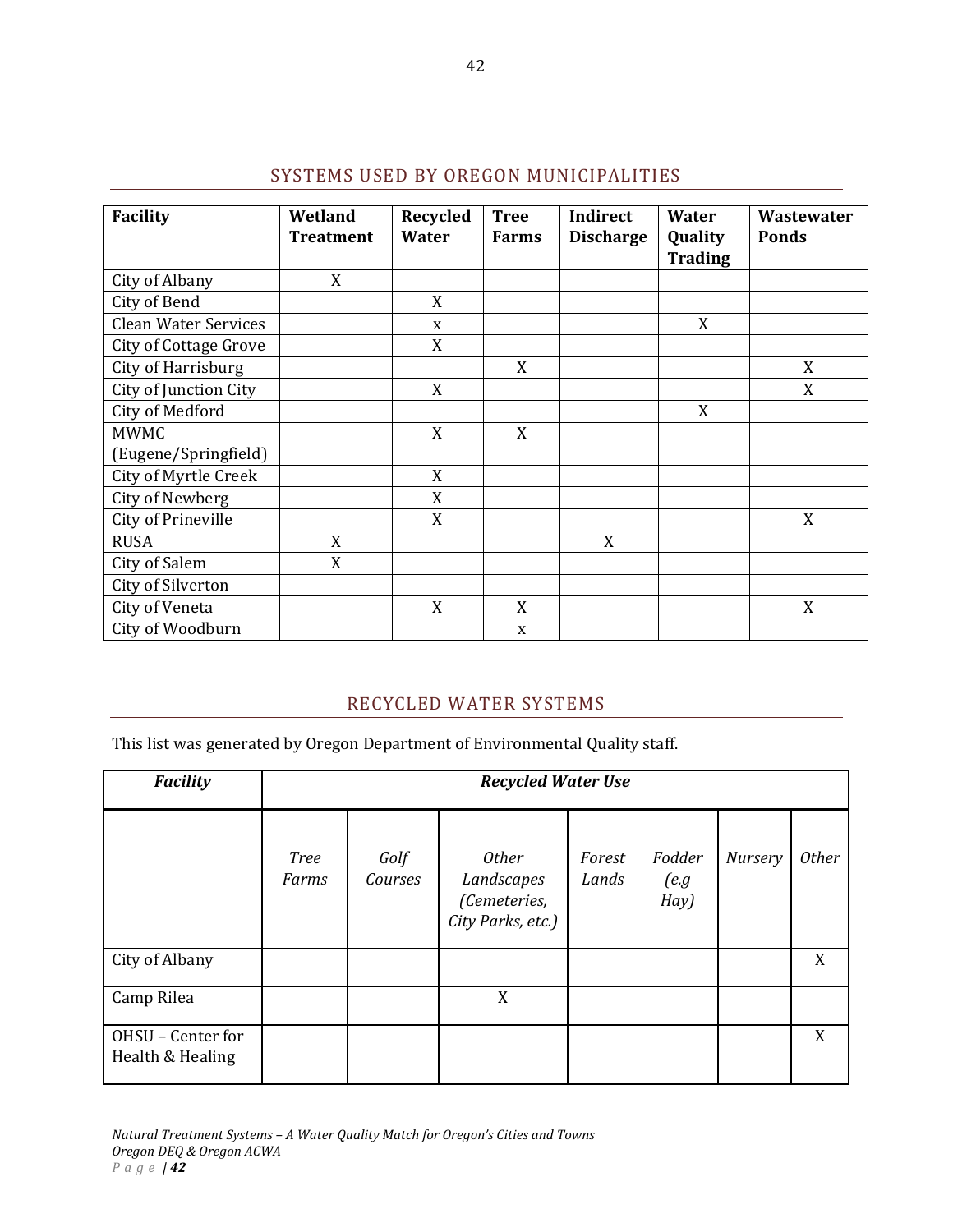| <b>Facility</b>          |                      | <b>Recycled Water Use</b> |                                                                 |                 |                        |         |              |
|--------------------------|----------------------|---------------------------|-----------------------------------------------------------------|-----------------|------------------------|---------|--------------|
|                          | <b>Tree</b><br>Farms | Golf<br>Courses           | <b>Other</b><br>Landscapes<br>(Cemeteries,<br>City Parks, etc.) | Forest<br>Lands | Fodder<br>(e.g<br>Hay) | Nursery | <b>Other</b> |
| Nehalem Bay              |                      |                           |                                                                 |                 | X                      |         |              |
| City of Amity            |                      |                           |                                                                 |                 | X                      |         |              |
| City of Arch Cape        |                      |                           |                                                                 | X               |                        |         |              |
| City of Aumsville        |                      |                           |                                                                 |                 | X                      |         |              |
| City of Aurora           | $\mathbf X$          |                           |                                                                 |                 |                        |         | X            |
| City of Bend             |                      | X                         |                                                                 |                 | X                      |         |              |
| City of Bly              |                      |                           |                                                                 |                 |                        |         | X            |
| City of Bonanza          |                      |                           |                                                                 |                 | X                      |         |              |
| City of Brownsville      |                      |                           |                                                                 |                 | $\mathbf X$            |         |              |
| City of<br>Burns/Hines   |                      |                           |                                                                 |                 | X                      |         |              |
| City of Butte Falls      |                      |                           |                                                                 | X               |                        |         |              |
| City of Cave<br>Junction |                      | $\mathbf X$               |                                                                 |                 |                        |         |              |
| Clean Water<br>Services  |                      | $\mathbf X$               |                                                                 |                 | $\mathbf X$            |         | $\mathbf X$  |
| City of Cottage<br>Grove |                      | $\mathbf X$               |                                                                 |                 |                        |         |              |
| City of Creswell         |                      |                           |                                                                 |                 | X                      |         |              |
| City of Culver           |                      |                           |                                                                 |                 | $\mathbf X$            |         |              |
| City of Donald           |                      |                           |                                                                 |                 | $\mathbf{X}$           |         |              |
| City of Drain            |                      |                           |                                                                 |                 | X                      |         |              |
| City of Dufur            |                      |                           |                                                                 |                 | X                      |         |              |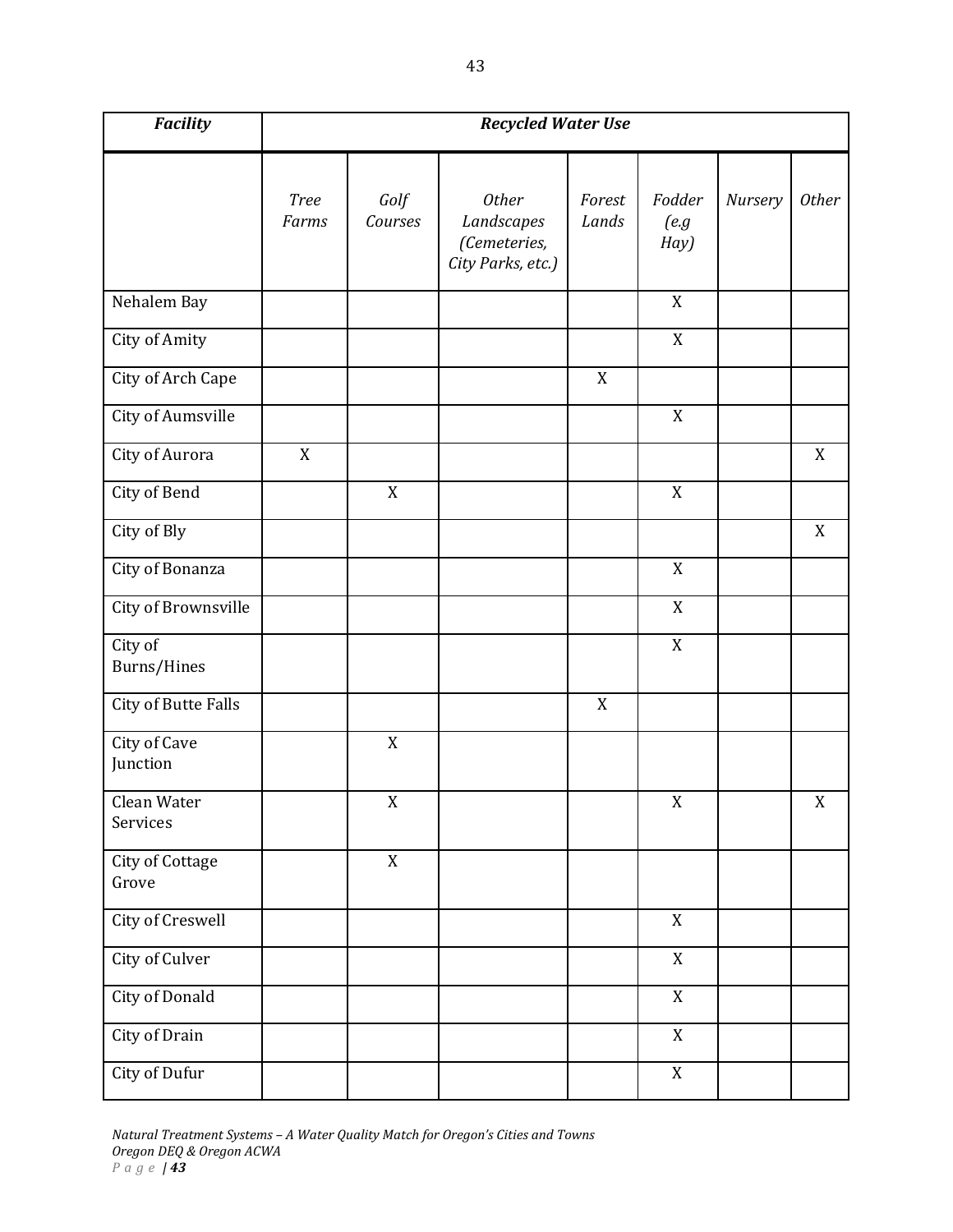| <b>Facility</b>                | <b>Recycled Water Use</b> |                 |                                                                 |                 |                        |             |                  |
|--------------------------------|---------------------------|-----------------|-----------------------------------------------------------------|-----------------|------------------------|-------------|------------------|
|                                | <b>Tree</b><br>Farms      | Golf<br>Courses | <b>Other</b><br>Landscapes<br>(Cemeteries,<br>City Parks, etc.) | Forest<br>Lands | Fodder<br>(e.g<br>Hay) | Nursery     | <b>Other</b>     |
| City of Gervais                | X                         |                 |                                                                 |                 | X                      |             |                  |
| City of Harrisburg             | X                         |                 |                                                                 |                 |                        |             |                  |
| City of Junction<br>City       |                           |                 |                                                                 |                 | X                      |             |                  |
| City of Lakeside               |                           |                 |                                                                 | X               |                        |             | X                |
| City of Lakeview               |                           |                 |                                                                 |                 | X                      |             |                  |
| City of Madras                 |                           |                 |                                                                 |                 | X                      |             |                  |
| City of Malin                  |                           |                 |                                                                 |                 | X                      |             |                  |
| MWMC/Eugene                    | $\mathbf X$               |                 |                                                                 |                 | X                      |             |                  |
| City of Merrill                |                           |                 |                                                                 |                 | X                      |             |                  |
| <b>City of Metolius</b>        |                           |                 |                                                                 |                 | X                      |             |                  |
| City of Molalla                |                           |                 |                                                                 |                 | X                      | $\mathbf X$ |                  |
| City of Monmouth               |                           |                 |                                                                 |                 | X                      |             | X                |
| City of Monroe                 |                           |                 |                                                                 |                 |                        |             | $\boldsymbol{X}$ |
| City of Moro                   |                           |                 |                                                                 |                 | $\mathbf X$            |             |                  |
| <b>City of Myrtle</b><br>Creek |                           | $\overline{X}$  |                                                                 |                 |                        |             |                  |
| City of Newberg                |                           | X               |                                                                 |                 |                        |             |                  |
| City of Oakland                |                           |                 |                                                                 |                 | X                      |             |                  |
| City of Oakridge               |                           |                 |                                                                 | X               | X                      |             |                  |
| <b>City of Paisley</b>         |                           |                 |                                                                 |                 |                        |             | $\mathbf X$      |
| City of Philomath              |                           |                 |                                                                 |                 | X                      |             |                  |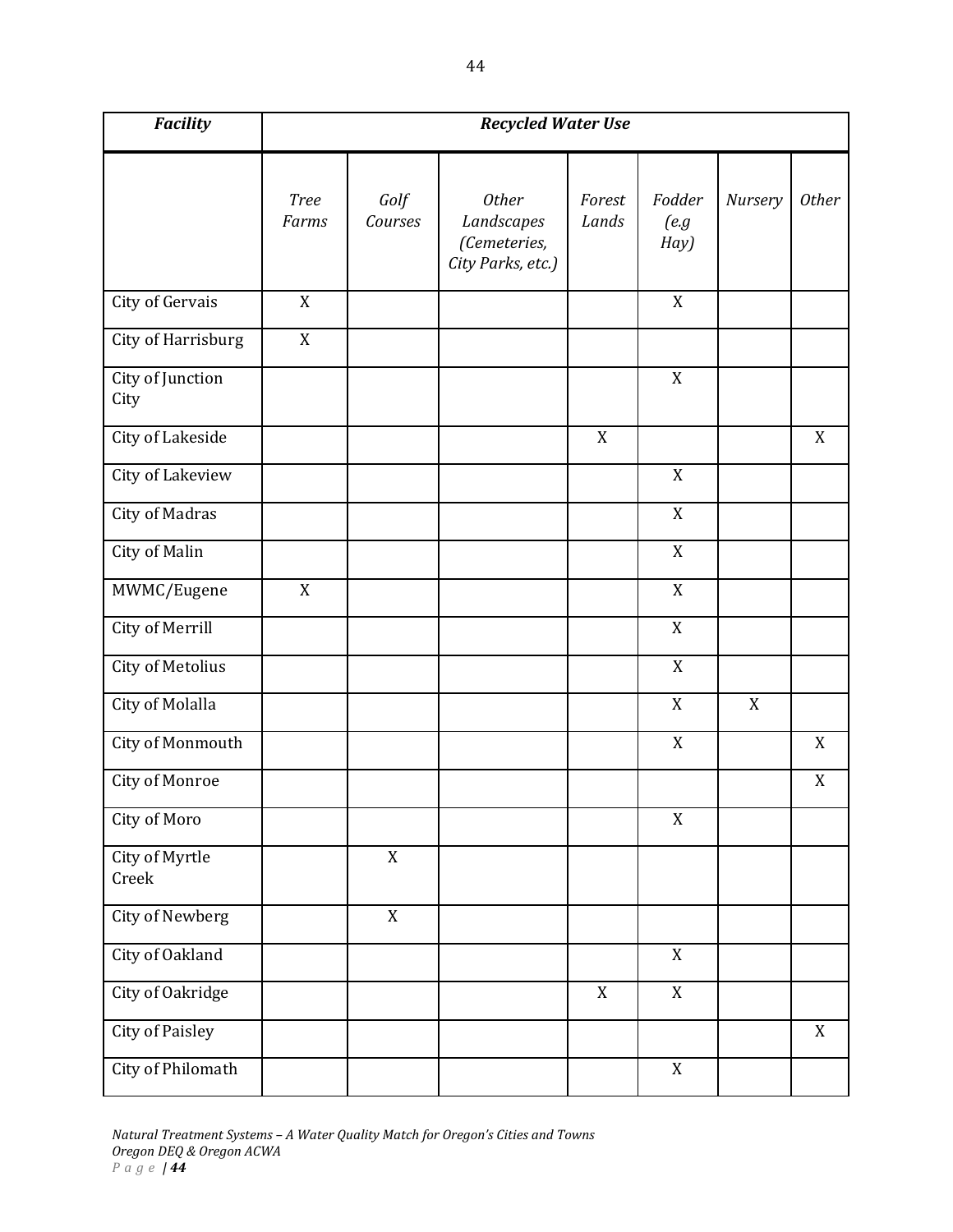| <b>Facility</b>           | <b>Recycled Water Use</b> |                           |                                                                 |                 |                        |             |              |
|---------------------------|---------------------------|---------------------------|-----------------------------------------------------------------|-----------------|------------------------|-------------|--------------|
|                           | <b>Tree</b><br>Farms      | Golf<br>Courses           | <b>Other</b><br>Landscapes<br>(Cemeteries,<br>City Parks, etc.) | Forest<br>Lands | Fodder<br>(e.g<br>Hay) | Nursery     | <b>Other</b> |
| <b>City of Prineville</b> |                           | $\mathbf{X}$              |                                                                 |                 | X                      |             |              |
| <b>RUSA</b>               |                           |                           |                                                                 |                 |                        |             | X            |
| City of Redmond           |                           |                           |                                                                 |                 | X                      |             |              |
| City of Saint Paul        |                           |                           |                                                                 |                 | X                      | X           |              |
| City of Salem             |                           | $\boldsymbol{\mathrm{X}}$ |                                                                 |                 |                        |             | $\mathbf X$  |
| City of Sandy             |                           |                           |                                                                 |                 |                        | $\mathbf X$ |              |
| City of Silverton         |                           |                           |                                                                 |                 |                        |             | $\mathbf X$  |
| <b>City of Sisters</b>    |                           |                           |                                                                 |                 | $\mathbf{X}$           |             |              |
| City of Sheridan          |                           |                           |                                                                 |                 | $\mathbf{X}$           |             |              |
| City of Sutherlin         |                           | $\boldsymbol{\mathrm{X}}$ |                                                                 |                 |                        |             |              |
| <b>City of Tangent</b>    |                           |                           |                                                                 |                 |                        |             | $\mathbf X$  |
| City of Veneta            | $\mathbf{X}$              |                           |                                                                 |                 | $\mathbf{X}$           |             |              |
| City of Wamic             |                           |                           |                                                                 |                 | $\mathbf X$            |             |              |
| City of Wasco             |                           |                           |                                                                 |                 | $\mathbf{X}$           |             |              |
| City of Woodburn          | $\mathbf X$               |                           |                                                                 |                 |                        |             |              |

# PENDING SYSTEMS

# ASHLAND

The City of Ashland's 2.1 MGD secondary wastewater treatment plant uses oxidation ditch technology, with an anoxic zone. During the summer months, Ashland uses membrane filtration to treat wastewater and remove phosphorus. The City of Ashland is one of only a handful of facilities in Oregon that are required to treat wastewater to remove phosphorus. Ashland is now planning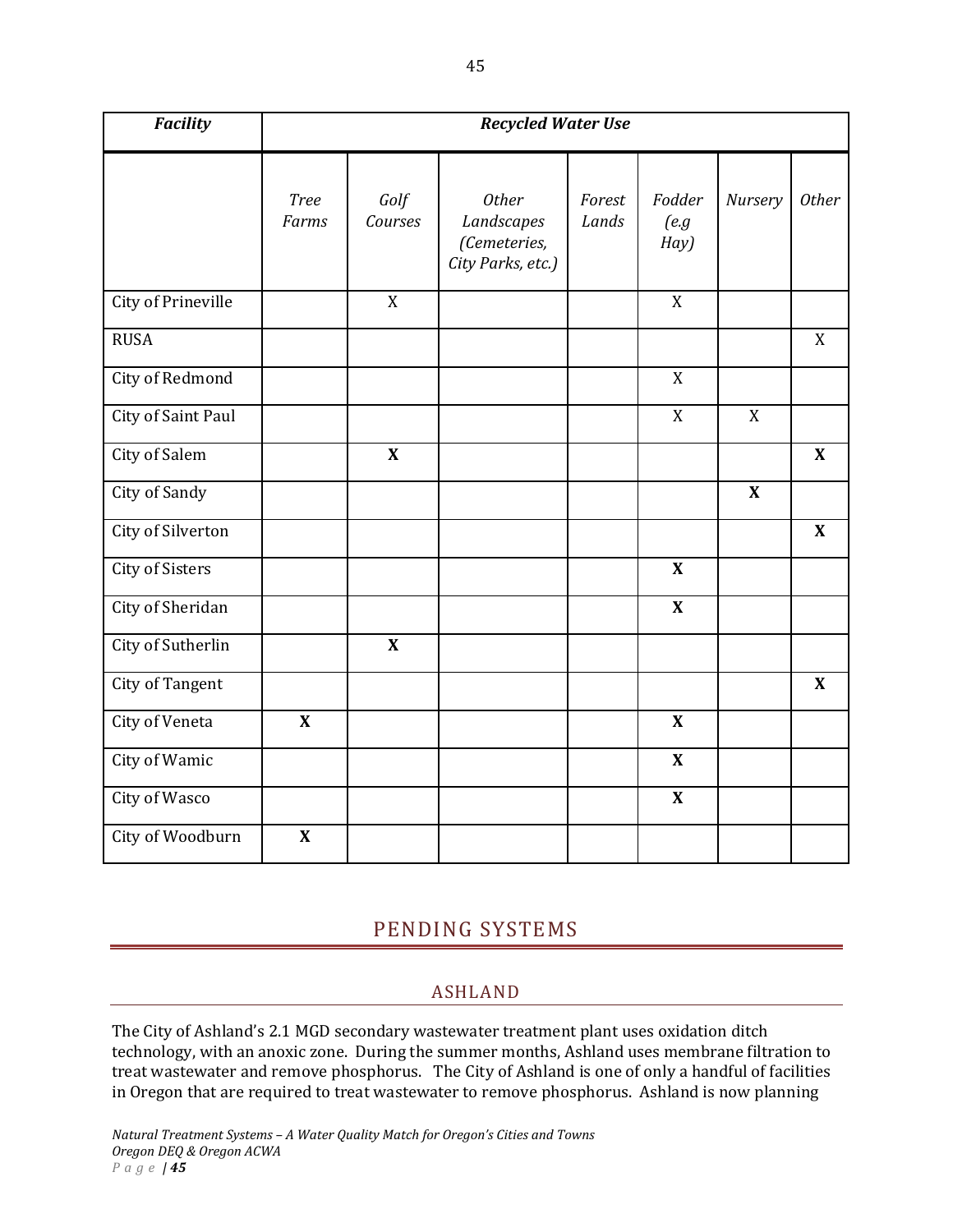further improvements to its treatment plant by relocating its outfall to a larger nearby stream, while constructing wetlands to provide temperature reductions to address near field temperature issues. The City is also working to incorporate water quality trading into its water quality permit compliance plans to address far field temperature issues. The combination of these natural treatment approaches would build on the success of other communities that have demonstrated that natural solutions can be more cost effective for ratepayers, while providing greater environmental gains than their mechanical alternatives.

## HOODLAND

The Hoodland Wastewater Treatment Plant, located in Welches, Oregon, serves a mountain community of 4000 customers. Treated wastewater from the Hoodland plant is discharged to the nearby Sandy River via a traditional in-river outfall structure. The beauty of the Hoodland area is matched by the intensity of rain events and the Sandy River is well-known for being dynamic and destructive during high river flows. Hoodland's river outfall structure was destroyed during a flood event in 1996, rebuilt in 1998, and destroyed again in 2011.

Clackamas Water Environment Services (WES), in coordination with regulatory agencies and consultants, is evaluating the possibility of using an indirect discharge system adjacent to the river channel. WES has facilitated meetings with the local community on the project goals and status. Several meetings and phone conferences have taken place with DEQ and other agency staff to update them on project development and to obtain feedback on the project approach. Stakeholder reactions to the project concepts have been positive.

The following studies have been conducted thus far:

- Soil sampling and depth to groundwater monitoring through test pit installation Test pits were installed in January 2012 and data indicated that the Sandy River was a gaining stream in this area.
- Installation of three monitoring wells and a pump test to assess hydraulic conductivity and direction of groundwater flow at the site and refine groundwater hydrology modeling.
- A wetland delineation study with an assessment of Sandy River Ordinary High Water Elevation Survey and a Rare Plants Survey. The study concluded that no wetlands or rare plants are present within the study area.
- An evaluation of the geomorphology of the upper Sandy River in the vicinity of the preferred indirect discharge site.
- A fisheries survey conducted at the preferred discharge location. The study showed that spawning habitat is limited due to the large substrate size. The preferred discharge location was chosen in part because spawning habitat is limited in the immediate vicinity.

The project is anticipated to provide a more resilient system that is less likely to be damaged during subsequent Sandy River flood events while at the same time improving receiving water quality as a result of improved and more dispersed dilution into the river.

#### CLEAN WATER SERVICES – FERNHILL

The Fernhill Natural Treatment System in Forest Grove is planned to be built in 2015‐2016. It will include 95 acres of treatment wetlands. It is planned for year-round use but the primary benefit is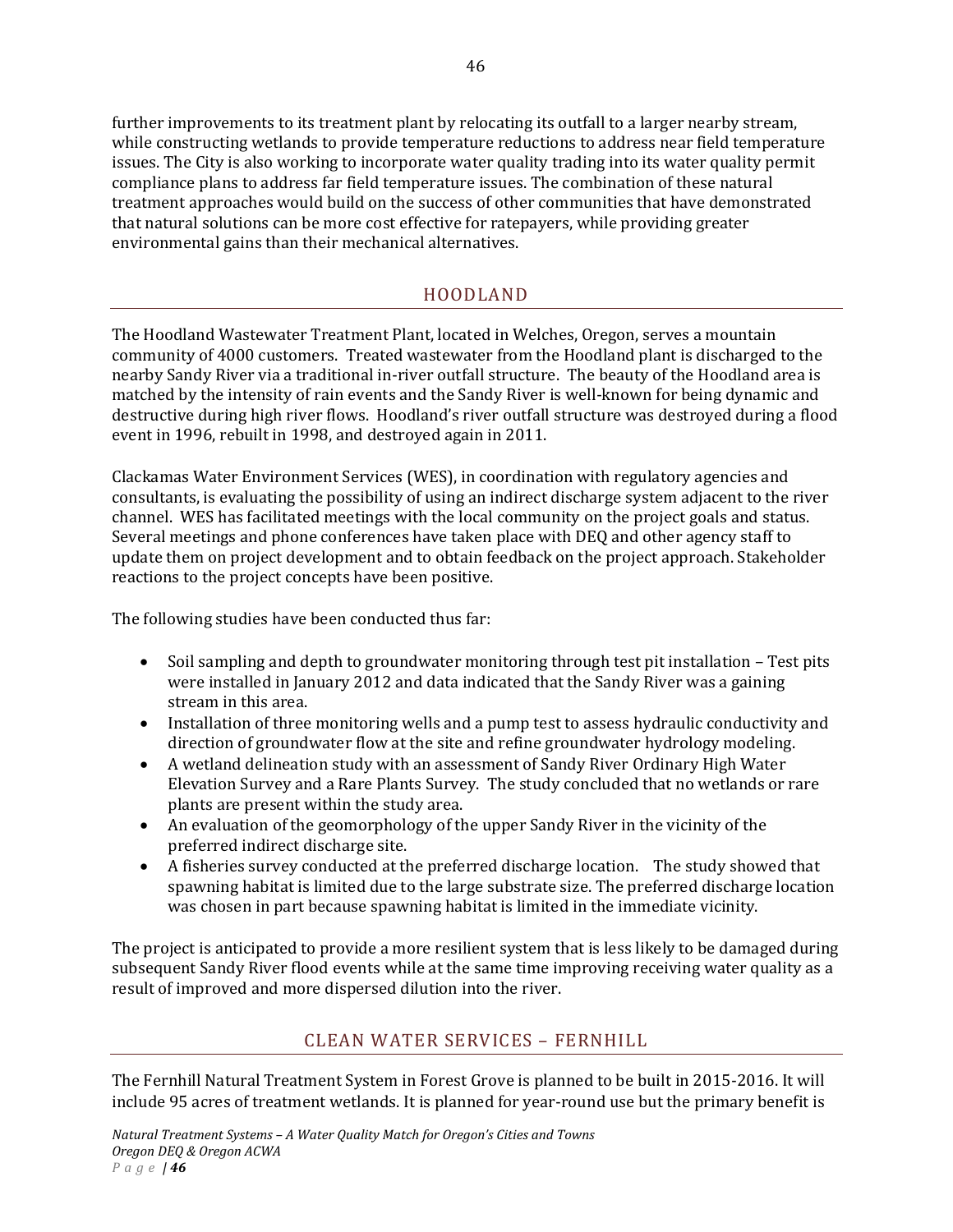anticipated to be achieved during the dry season. It is designed to achieve temperature reduction goals under an NPDES permit while offering additional amenities to the community including walking trails, bird watching, wildlife habitat, and environmental education.

The initial design flow rate of the facility is 5 MGD. By 2025, the system is anticipated to have a flow of 6.3 MGD, with an increase to 9 MGD and finally 18 MGD further in the future. The following table summarizes the system's predicted temperature changes based on these different flow rates.

|            |        | Average Predicted Degree Change from Inflow for Four Flow Rates<br>(negative reflects cooling) |        |        |
|------------|--------|------------------------------------------------------------------------------------------------|--------|--------|
| Month      | 5 MGD  | 6.3 MGD                                                                                        | 9 MGD  | 18 MGD |
| Jan        | $-4.7$ | $-4.3$                                                                                         | $-3.8$ | $-2.6$ |
| Feb        | $-4.8$ | $-4.5$                                                                                         | $-4.0$ | $-2.8$ |
| <b>Mar</b> | $-4.9$ | $-4.5$                                                                                         | $-4.0$ | $-2.9$ |
| Apr        | $-3.8$ | $-3.6$                                                                                         | $-3.2$ | $-2.5$ |
| May        | 3.4    | $-3.2$                                                                                         | $-2.8$ | $-2.1$ |
| June       | $-1.4$ | $-1.3$                                                                                         | $-1.2$ | $-0.9$ |
| Jul        | $-1.0$ | $-1.0$                                                                                         | $-0.9$ | $-0.7$ |
| Aug        | $-2.8$ | $-2.7$                                                                                         | $-2.4$ | $-1.8$ |
| Sep        | $-5.0$ | $-4.6$                                                                                         | $-4.0$ | $-2.8$ |
| Oct        | $-5.8$ | $-5.4$                                                                                         | $-4.6$ | $-3.1$ |
| Nov        | $-6.4$ | $-5.9$                                                                                         | $-5.2$ | $-3.6$ |
| <b>Dec</b> | $-5.7$ | $-5.3$                                                                                         | $-4.6$ | $-3.2$ |
| Annual     | $-4.1$ | $-3.8$                                                                                         | $-3.4$ | $-2.4$ |

The following table summarizes predicted removal rates for other selected pollutants:

| <b>Pollutant</b> | Influent (mg/l) | Effluent (mg/l) |
|------------------|-----------------|-----------------|
| <b>BOD</b>       |                 |                 |
| <b>TSS</b>       |                 |                 |
| Ammonia          |                 |                 |
| Phosphorus       |                 | 0.3             |

#### WOODBURN

In response to a 2008 Pudding River Total Maximum Daily Load (TMDL) issued for temperature, the City of Woodburn plans to develop a constructed wetlands partially within an existing unused effluent lagoon and on adjacent City‐owned floodplain land to provide passive cooling. This approach would provide a cost effective alternative to expensive and high energy demand chillers otherwise required to meet the temperature requirements. Planned improvements to the wastewater treatment facility include improved aeration and disinfection, emergency back‐up generators, road improvements, and increased pumping capacity along with an expansion to the poplar tree system and construction of a 10 million gallon irrigation regulating reservoir and 26 acres of constructed wetlands with a new outfall into the Pudding River.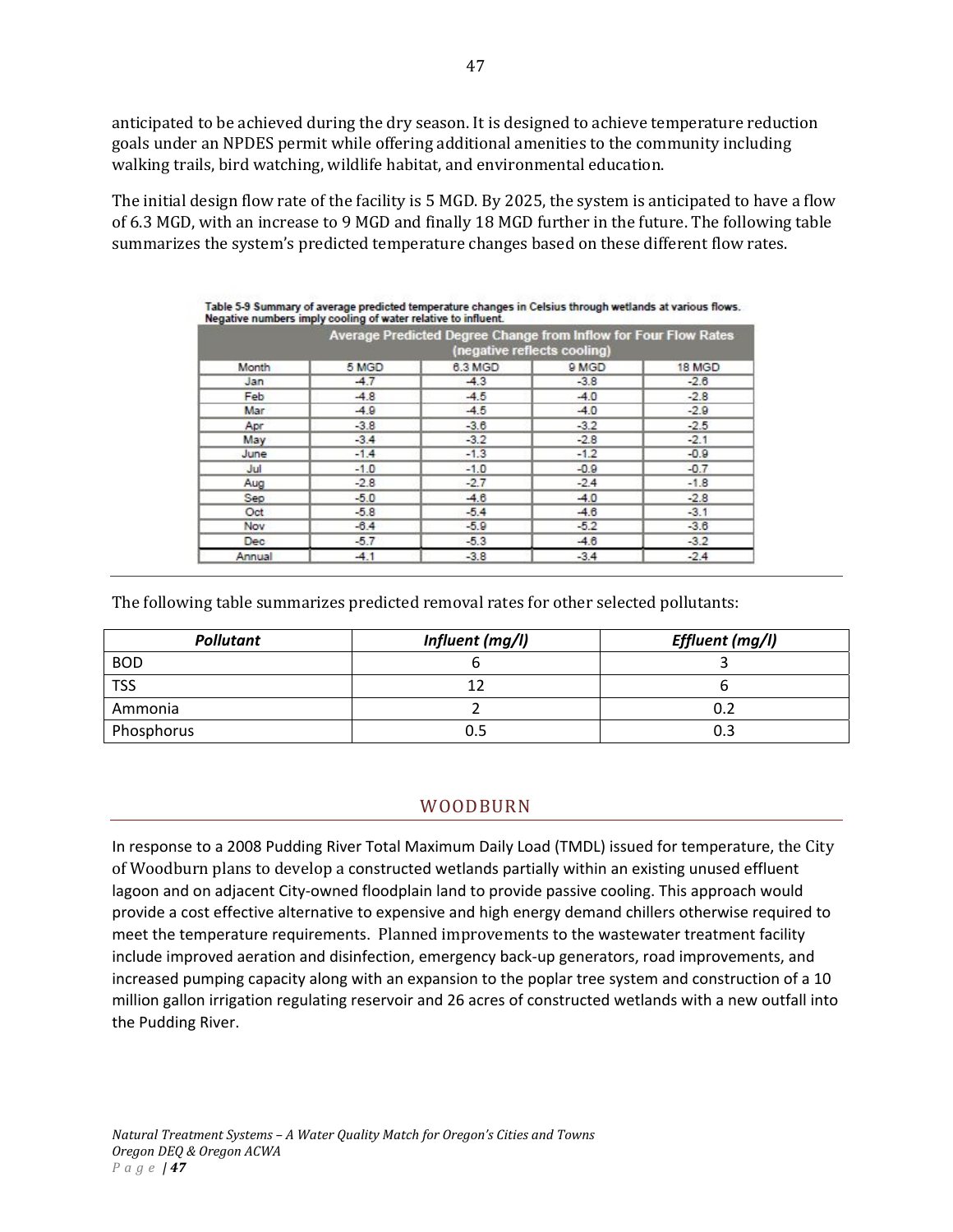# CONCLUSION

Natural treatment systems, including wetlands, recycled water systems, tree farms, indirect discharge, water quality trading, and wastewater treatment ponds are a sustainable, and affordable wastewater treatment system for Oregon communities, especially rural Oregon communities. All communities should incorporate evaluation and consideration of natural treatment systems as part of on‐going facility planning and treatment system updates and expansions.

The reduced operation, chemical, and energy costs of natural treatment systems make them more sustainable. Although planning a successful natural treatment system may take more planning up front, the investment will pay off later for the community. Communities should be evaluating a number of different natural treatment systems combined into one holistic system.

Additional community benefits can include recreation, environmental education, and open space.

# APPENDICES

## APPENDIX 1: DISCHARGING AND NON‐DISCHARGING LAGOON SYSTEMS IN **OREGON**xix

| <b>ALPINE COMMUNITY</b>            | <b>AMITY STP</b>         | <b>ASTORIA STP</b>                  |
|------------------------------------|--------------------------|-------------------------------------|
| <b>AUMSVILLE STP</b>               | <b>AURORA STP</b>        | <b>BAKER CITY WWTP</b>              |
| <b>BAY CITY STP</b>                | <b>BORING STP</b>        | <b>BROOKS STP</b>                   |
| <b>BROWNSVILLE STP</b>             | <b>CARLTON STP</b>       | <b>COUNTRY VIEW MOBILE HOME</b>     |
|                                    |                          | <b>ESTATES</b>                      |
| <b>CRESWELL STP</b>                | <b>DAYTON STP</b>        | <b>CITY OF DAYVILLE</b>             |
| <b>DUFUR STP</b>                   | <b>DUNDEE STP</b>        | <b>ECHO STP</b>                     |
| <b>ELGIN STP</b>                   | <b>GERVAIS STP</b>       | <b>GOSHEN ELEMENTARY SCHOOL STP</b> |
| <b>GRAND RONDE STP</b>             | <b>HALFWAY STP</b>       | <b>HALSEY STP</b>                   |
| <b>HARRISBURG LAGOON TREATMENT</b> | <b>HUNTINGTON STP</b>    | <b>INDEPENDENCE STP</b>             |
| <b>PLANT</b>                       |                          |                                     |
| <b>JOSEPH STP</b>                  | <b>JUNCTION CITY STP</b> | KNOLL TERRACE MHC                   |
| LA GRANDE STP                      | <b>LAKEVIEW STP</b>      | LANE COMMUNITY COLLEGE              |
| <b>MOLALLA STP</b>                 | <b>MONMOUTH STP</b>      | <b>MONROE STP</b>                   |
| <b>MT VERNON STP</b>               | <b>NEHALEM BAY STP</b>   | <b>NORTH POWDER STP</b>             |
| <b>ONTARIO STP</b>                 | PHILOMATH WWTP           | <b>PRINEVILLE STP</b>               |
| RICE HILL EAST LAGOON              | <b>RICE HILL WEST</b>    | <b>SCIO STP</b>                     |
|                                    | <b>LAGOON</b>            |                                     |
| SHERMAN BROS. TRUCKING             | <b>SHERIDAN STP</b>      | <b>SILETZ STP</b>                   |
| <b>SOUTH SUBURBAN STP</b>          | <b>TANGENT STP</b>       | TILLAMOOK INDUSTRIAL PARK STP       |
| <b>VENETA STP</b>                  | <b>VERNONIA STP</b>      | <b>WALLOWA STP</b>                  |
| <b>WARRENTON, CITY OF STP</b>      | <b>WILLAMINA STP</b>     | YONCALLA STP                        |

#### DISCHARGING LAGOON SYSTEMS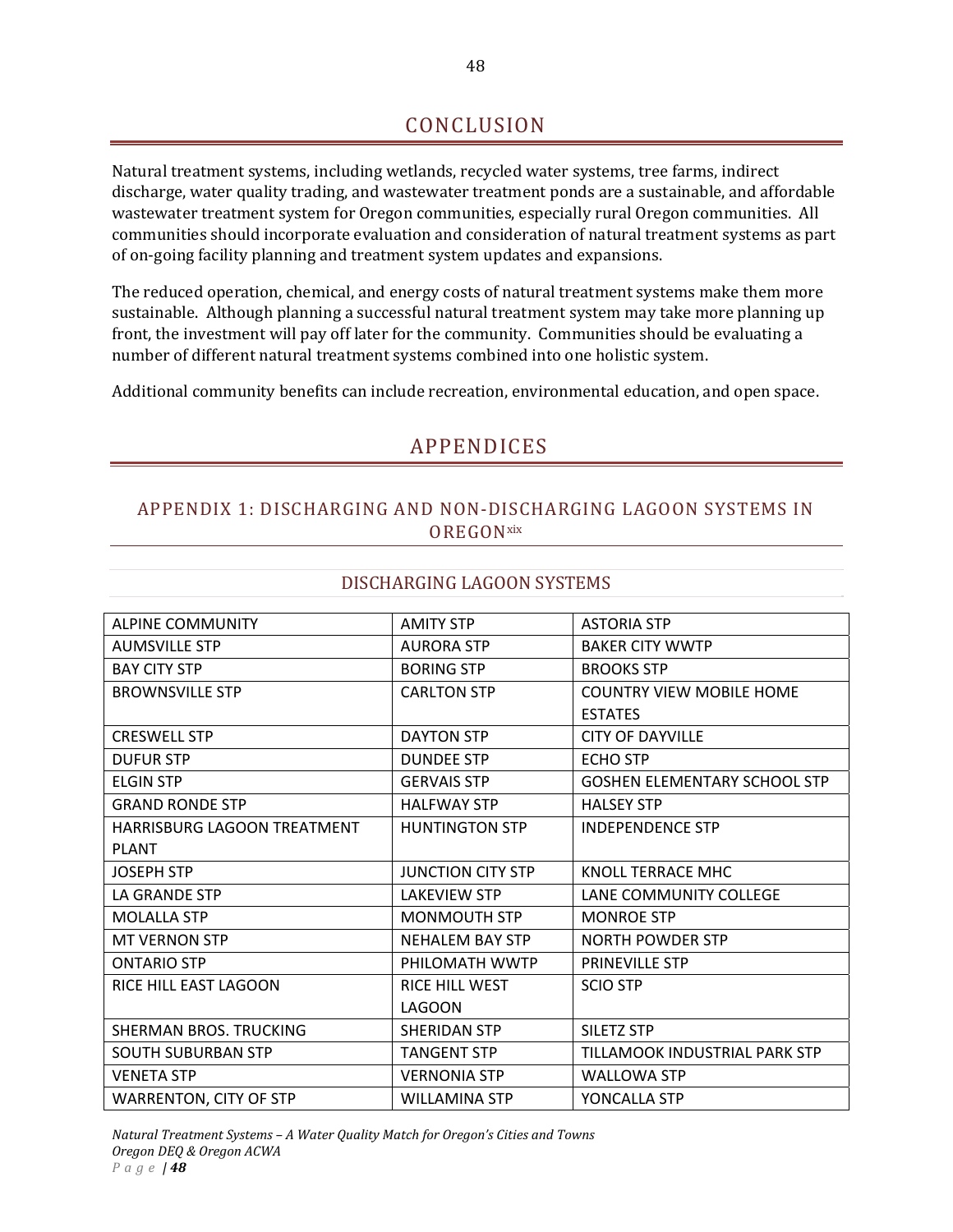## NON‐DISCHARGING LAGOON SYSTEMS

| <b>ADRIAN STP</b>                  | ANANDA LAURELWOOD                      | <b>BLY STP</b>                   |
|------------------------------------|----------------------------------------|----------------------------------|
| BOARDMAN SAFETY REST AREA          | <b>BOARDMAN STP</b>                    | <b>BONANZA STP</b>               |
| <b>BURNS STP</b>                   | <b>CAMP RILEA STP</b>                  | <b>COMFORT INN AND SUITES</b>    |
| <b>CARLTON, MARK W</b>             | <b>CONDON STP</b>                      | <b>COVE STP</b>                  |
| <b>CRANE HIGH SCHOOL</b>           | <b>CULVER STP</b>                      | DEVLIN, LEW & JOAN               |
| <b>DIKESIDE MOORAGE</b>            | <b>DONALD STP</b>                      | <b>EAGLES HOT LAKE RV PARK</b>   |
|                                    |                                        | (ABN)                            |
| <b>EMERALD VALLEY RESORT</b>       | <b>EMIGRANT LAKE RECREATION AREA</b>   | <b>FOSSIL STP</b>                |
|                                    | <b>STP</b>                             |                                  |
| GILCHRIST SEWER COMPANY,           | <b>HAINES STP</b>                      | <b>HEARD FARMS</b>               |
| <b>LLC</b>                         |                                        |                                  |
| <b>HINES STP</b>                   | <b>HOWARD PRAIRIE RECREATION</b>       | <b>ILLAHE ESTATES WATER</b>      |
|                                    | AREA                                   | SYSTEM                           |
| JOHN DAY STP                       | <b>JORDAN VALLEY STP</b>               | <b>CITY OF LA PINE</b>           |
| LEHMAN HOT SPRINGS RESORT          | <b>MADRAS STP</b>                      | <b>MALIN STP</b>                 |
| <b>MERRILL STP</b>                 | <b>METOLIUS STP</b>                    | MILO ACADEMY, INC.               |
| <b>MILTON-FREEWATER STP</b>        | <b>MONUMENT STP</b>                    | <b>MORO STP</b>                  |
| <b>MORROW COUNTY OHV PARK</b>      | NORTH VALLEY HIGH SCHOOL STP           | <b>NYSSA STP</b>                 |
| OCHOCO WEST SUBDIVISION            | <b>OLSON ROAD FACILITY</b>             | <b>ODOT - COW CREEK REST</b>     |
|                                    |                                        | AREA, DOUGLAS COUNTY             |
| <b>ODOT - DEADMAN'S PASS REST</b>  | <b>OPRD - BEVERLY BEACH STATE PARK</b> | <b>OPRD - STEWART STATE PARK</b> |
| AREA                               |                                        |                                  |
| <b>OPRD - SUNSET BAY STATE</b>     | OREGON WATER WONDERLAND                | OYA - RIVERBEND                  |
| <b>PARK STP</b>                    | UNIT II STP                            |                                  |
| PGE PROMONTORY PARK STP            | PAISLEY STP                            | PILOT ROCK STP                   |
| PIONEER VILLA                      | PIRATE'S COVE MARINA LLC               | PORT OF TILLAMOOK BAY            |
| PRAIRIE CITY STP                   | <b>RVS</b>                             | <b>RADAR HOLDING LLC</b>         |
| RAINEY'S CORNER MARKET             | <b>REXIUS</b>                          | RICHARDSON POINT PARK STP        |
| RICHLAND STP                       | <b>RIVER MEADOWS</b>                   | ROCKY POINTE MARINA              |
| ROUND LAKE SEWER                   | <b>RUFUS STP</b>                       | <b>SENECA STP</b>                |
| SILVER FOX RV PARK                 | SILVER SPUR RV PARK                    | <b>SISTERS WASTEWATER</b>        |
|                                    |                                        | <b>TREATMENT IMPROVEMENTS</b>    |
| <b>SOUTH VALLEY RESOURCE &amp;</b> | SPACE AGE TRAVEL CENTER                | <b>SPRAY STP</b>                 |
| <b>TRUCK SHOP</b>                  |                                        |                                  |
| <b>ST. PAUL STP</b>                | STANFIELD HUTTERIAN BRETHREN           | SUMPTER RAILROAD PARK            |
| <b>SUMPTER STP</b>                 | TRAPPIST ABBEY OF O.L. OF              | <b>USNPS - CRATER LAKE</b>       |
|                                    | <b>GUADALUPE</b>                       | <b>NATIONAL PARK</b>             |
| <b>USFS - MALHEUR NATIONAL</b>     | USFS - ROGUE RIVER NATIONAL            | USFS - UMATILLA NATIONAL         |
| FOREST; ALLISON GUARD              | FOREST, APPLEGATE R.D.; HART-TISH      | FOREST; DALE WORK CENTER         |
| <b>STATION</b>                     | <b>PARK STP</b>                        |                                  |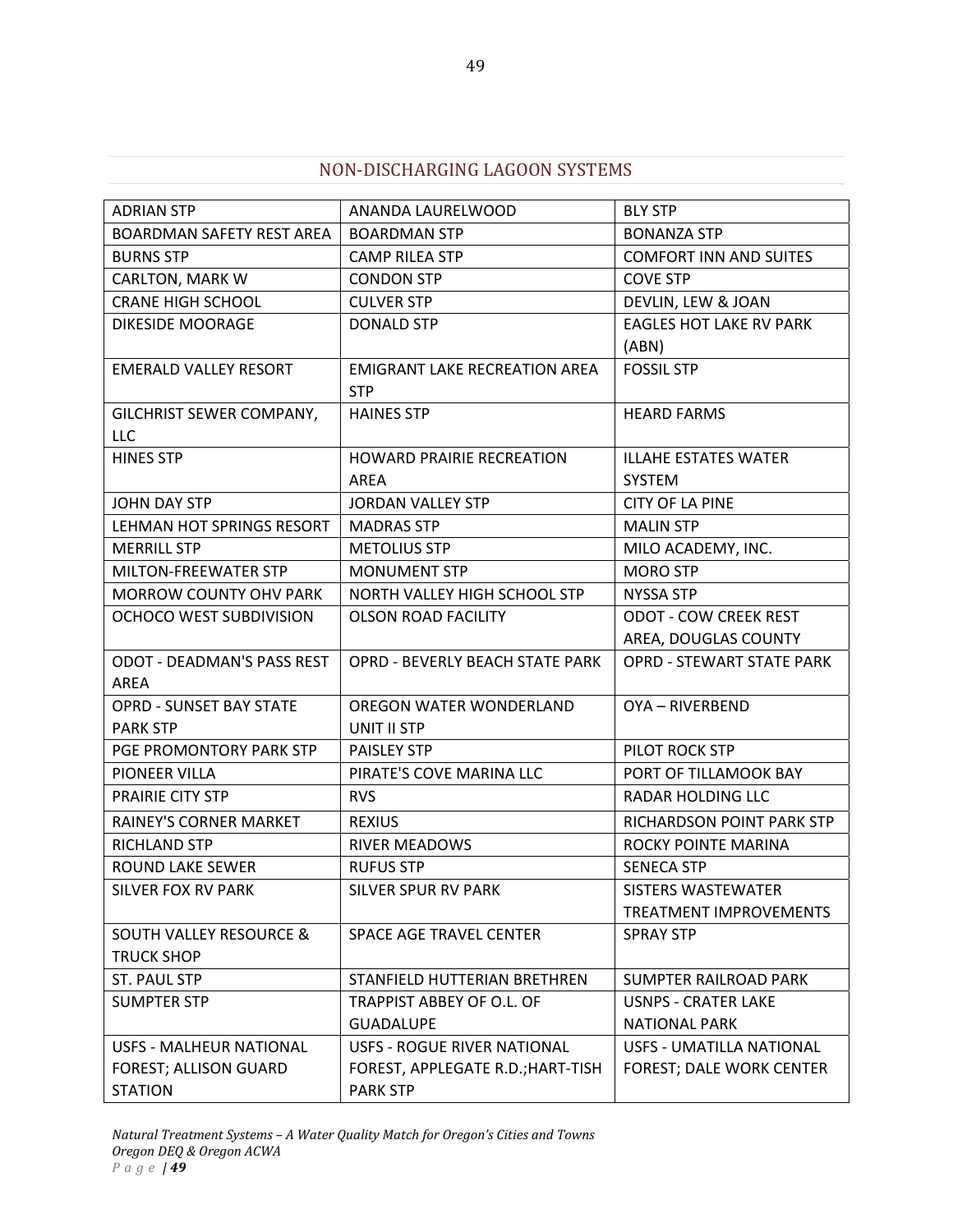| USFS - UMPQUA NATIONAL   | USACOE - COTTAGE GROVE LAKE STP | <b>USBLM - OREGON TRAIL</b>       |
|--------------------------|---------------------------------|-----------------------------------|
| FOREST; DIAMOND LAKE STP |                                 | <b>CENTER INTERPRETIVE CENTER</b> |
| USBLM - SHOTGUN CREEK    | <b>UKIAH STP</b>                | <b>UNITY STP</b>                  |
| <b>RECREATION PARK</b>   |                                 |                                   |
| <b>VALE STP</b>          | WAMIC WATER AND SEWER           | WASCO STP                         |
|                          | <b>AUTHORITY</b>                |                                   |
| <b>WEDDERBURN STP</b>    | <b>WESTON STP</b>               | <b>WILLOW LAKE RECREATION</b>     |
|                          |                                 | <b>AREA STP</b>                   |
| YOUNG LIFE               | ZIG ZAG VILLAGE STP             |                                   |

#### APPENDIX 2: USEFUL RESOURCES

These resources will be most useful in assisting communities in exploring natural treatment systems. A short descriptor of each reference is included.

Austin, D. (2006). Influence of cation exchange capacity (CEC) in a tidal flow, flood and drain wastewater treatment wetland. *Ecological Engineering*, *28*(1), 35‐43.

*This article discusses how the cation exchange capacity of aggregate can dramatically affect treatment performance in flood and drain wastewater wetland treatment systems, especially in reference to wetland plants that are utilized as part of the treatment process.*

Crites, R. W., Middlebrooks, E. J., & Reed, S. C. (2006).*Natural wastewater treatment systems*. Boca Raton, Florida: CRC Press.

*This book provides an indepth examination of all types of natural wastewater treatment systems, including wastewater pond systems, free water surface constructed wetlands, subsurface and vertical flow constructed wetlands, land treatment, sludge management, and onsite wastewater systems. The book illustrates the practical aspects of these systems through case studies and includes a broad range of data on costs, performance, and constraints of these systems.* 

Dong, Z., & Sun, T. (2007). A potential new process for improving nitrogen removal in constructed wetlands—promoting coexistence of partial‐nitrification and deammonification. *Ecological Engineering*, *31*(2), 69‐78.

*This document examines the potential for nitrogen removal via microbial pathways based on partialnitrification of ammonia. Recent experiments show that this process can achieve higher nitrogen removal in constructed wetlands than conventional nitrification methods and that this process could lead to significant improvements to constructed wetland performance.* 

Gasik, J. Oregon Department of Environmental Quality. (2012). *Preparation of operations and maintenance manuals for domestic wastewater treatment facilities* (DEQ 12‐WQ‐056). Retrieved from website: http://www.deq.state.or.us/wq/rules/div052/guidelines/stpommanuals.pdf

*This document is a practical guide that is intended to help domestic wastewater plant owners write operations and maintenance (O&M) manuals. Tips are provided to help improve the*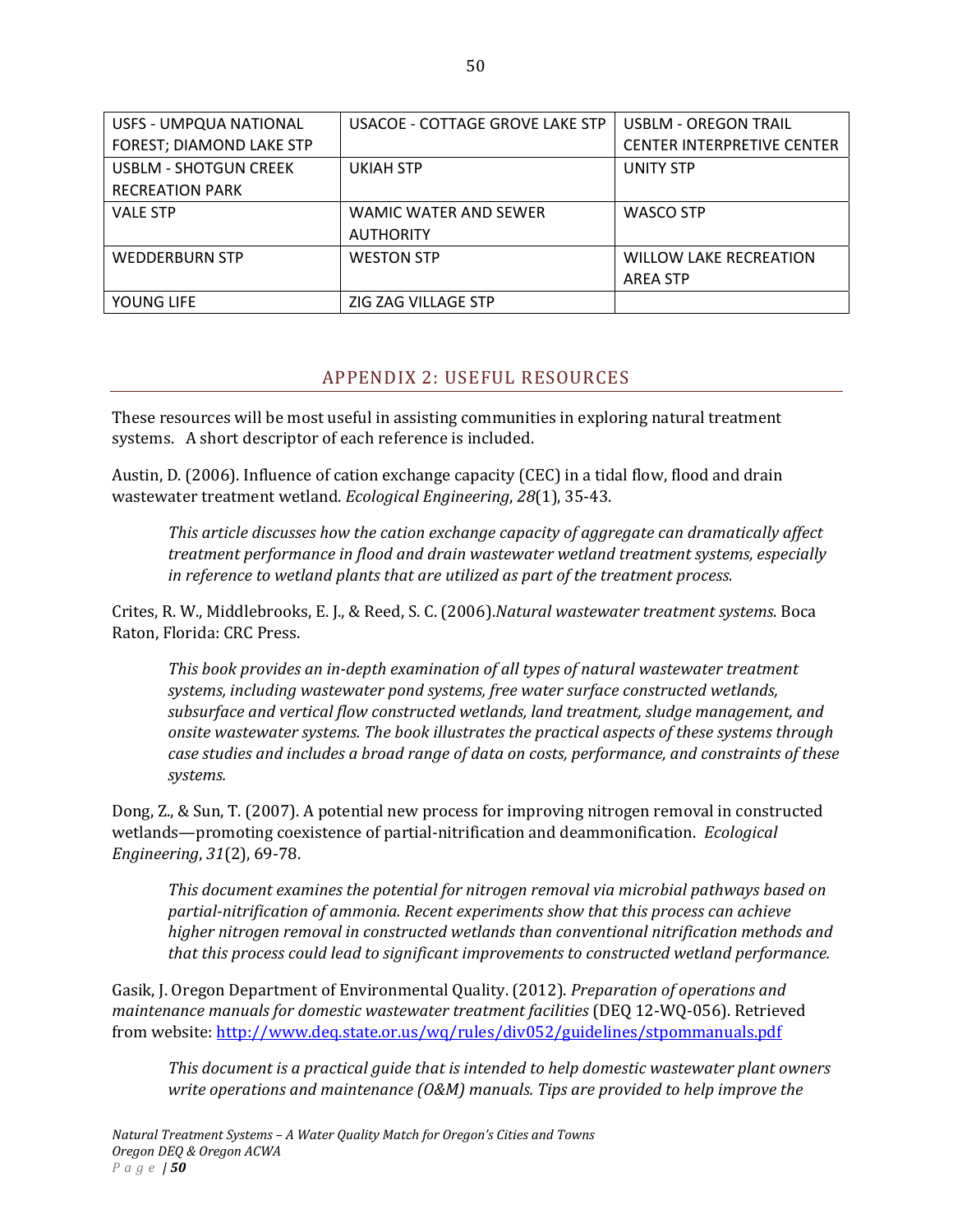*quality and usefulness of these manuals and reduce review time. This document applies primarily to mechanical wastewater treatment systems that discharge treated water to surface waters under a National Pollutant Discharge Elimination System (NPDES) permit.*

Kadlec, R., & Wallace, S. (2009). *Treatment wetlands*. (2nd ed.). CRC Press.

*This book provides a comprehensive resource for the planning, design, and operation of wetland treatment systems. It addresses the design, construction, and operation of wetlands for water pollution control, presents the best current procedures for sizing these systems, and describes the intrinsic processes that combine to quantify the performance of these systems.*

Molle, P., Lienard, A., Boutin, C., Merlin, G., Iwema, A. (2005). How to treat raw sewage with constructed wetlands: an overview of the French systems. Water Science Technology 51(9):11‐21.

*This document examines the use of vertical flow wetlands used to treat raw sewage in France, which has proved to be very successful. A survey of 80 treatment plants provides insight into important design considerations and pollutant removal performance of these systems, with a focus on nitrogen removal.*

Oregon Department of Environmental Quality. (2007). *Disposal of municipal wastewater treatment plant effluent by indirect discharge to surface water via groundwater or hyporheic water*. Retrieved from website: http://www.deq.state.or.us/wq/pubs/imds/indirectdischarge.pdf

*This internal management directive describes treatment municipal wastewater discharge systems and the rules that govern them, including groundwater protection, water quality standards, and underground injection control. A discussion of NPDES and WPCF permits and permitting of indirect discharges is included.*

Oregon Department of Environmental Quality. (2012). *Water quality trading in NPDES permits*. Retrieved from website: http://www.deq.state.or.us/wq/pubs/imds/wqtrading.pdf

*This internal management directive discusses minimum provisions for water quality trading, mechanics of credit trading, and incorporating trades into NPDES permits. Appendices include protocols for temperature trading, BOD and ammonia trading, and nutrient trading.*

Reed, S. C., Crites, R.W, & Middlebrooks, E. J. (1998). *Natural systems for waste management and treatment.* McGraw‐Hill Professional.

*This book helps anyone involved in the process of planning, designing, building, upgrading or operating waste management facilities evaluate and adopt one or more natural treatment systems. The book includes performance data and design procedures (with example) while providing a thorough working background in wastewater stabilization ponds, aquatic treatment systems, feasibility assessment, land treatment systems, wetland systems, site selection, planning, sludge management and treatment and onsite wastewater management.*

Reed, S. US Environmental Protection Agency, Office of Water. (1993). *Subsurface flow constructed wetlands for wastewater treatment, a technology assessment* (EPA 832‐R‐93‐008). Retrieved from website: http://water.epa.gov/type/wetlands/restore/upload/2003\_07\_01\_wetlands\_pdf\_sub.pdf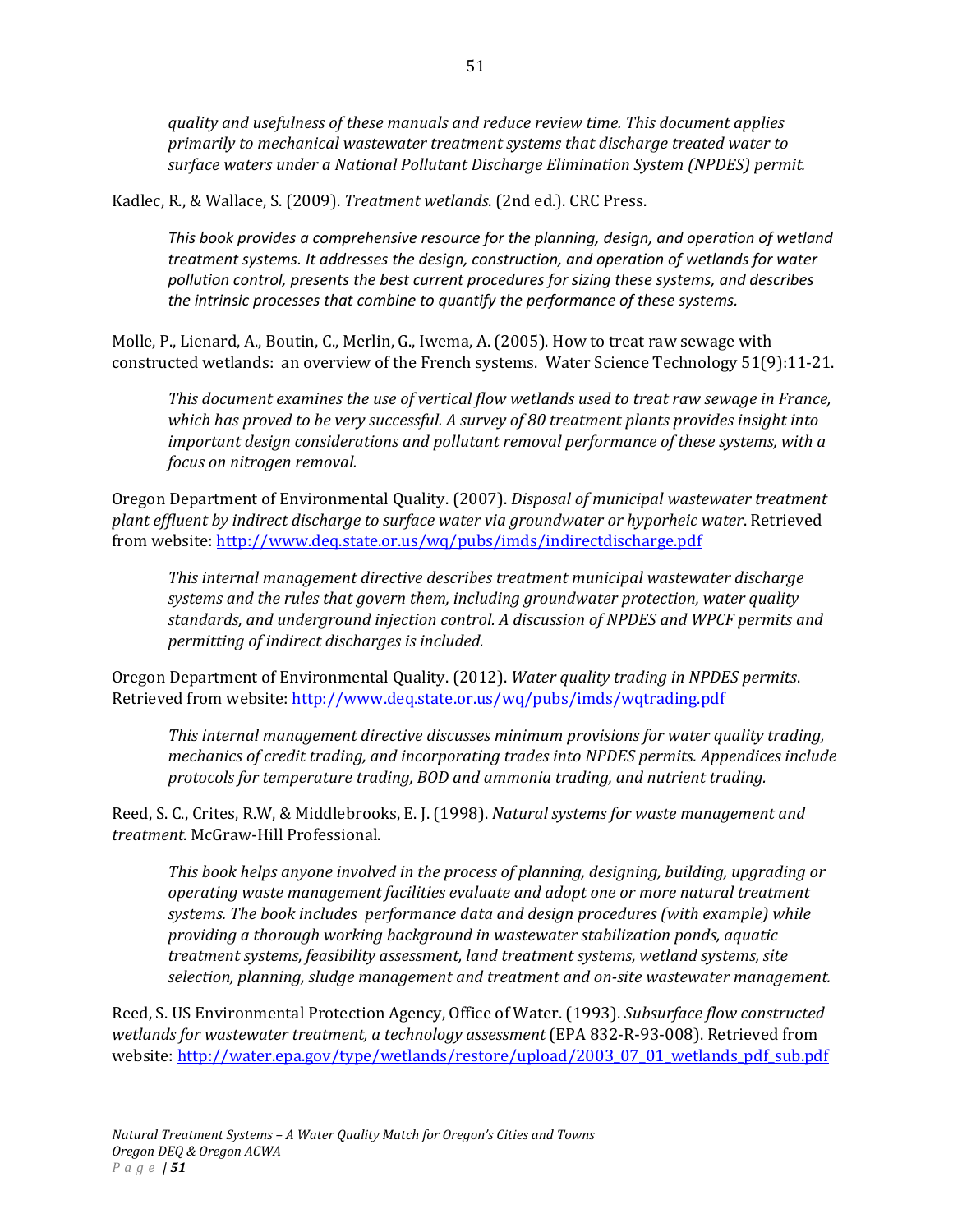*This document provides an assessment of the technologies used in subsurface flow constructed wetlands, including performance evaluations, design considerations, and construction details. It focuses on onsite subsurface flow constructed wetland systems but also discusses other potential applications for the technology and areas where further research is needed.* 

Kuhn, G. (2000). USDA National Agroforestry Center. *Wastewater management using hybrid poplar.* Retrieved from website:

http://digitalcommons.unl.edu/cgi/viewcontent.cgi?article=1015&context=agroforestnotes.

*This concise document outlines the major planning and engineering considerations for a shortrotation woody crop wastewater application system. System design considerations including permitting, effluent quality and quantity, irrigation and nutrient loading rates, and irrigation system options are discussed. Specific issues such as species choice, site conditions, site preparation, planting, and maintenance are also included.* 

US Environmental Protection Agency, Center for Environmental Research Information. (1998). *Constructed wetlands and aquatic plant systems for municipal wastewater treatment, design manual (*EPA/625/1‐88/022). See EPA web site.

*This design manual provides detailed information on the design of constructed wetlands and aquatic plant systems. It also includes an overview aquatic treatment systems and a discussion of environmental and public health considerations associated with constructed wetlands***.**

US Environmental Protection Agency. *Constructed wetlands handbooks (volumes 15): A guide to creating wetlands for agricultural wastewater, domestic wastewater, coal mine drainage and stormwater in the MidAtlantic region* (1993‐2000). Retrieved from website: http://water.epa.gov/type/wetlands/restore/upload/constructed-wetlandshandbook.pdf (Volume 1)

*This series of five manuals discusses general constructed wetland design considerations and provides details on specific topics such as hydrology, soils, and vegetation. Construction, operation, maintenance, and monitoring considerations are also included.*

US Environmental Protection Agency. (2000*). Constructed wetlands treatment of municipal wastewaters*. (EPA/625/R‐99/010). Retrieved from website: http://water.epa.gov/type/wetlands/restore/upload/constructed‐wetlands‐design‐manual.pdf

*This document discusses the capabilities of constructed wetlands, both free water surface wetlands and vegetated submerged bed wetlands. It outlines removal mechanisms and modeling performance, associated costs of these systems, and case studies for both types of constructed wetlands including lessons learned.*

US Environmental Protection Agency. (1993). *Constructed wetlands for wastewater treatment and wildlife habitat, 17 case studies* (EPA832‐R‐93‐005). Retrieved from website: http://water.epa.gov/type/wetlands/upload/constructed‐wetlands.pdf

*This compilation of constructed treatment wetlands case studies provides descriptions of 17 systems from 10 US states. Each case study examines a variety of topics including design, construction, system performance, operation and maintenance costs, and additional benefits such as wildlife habitat.*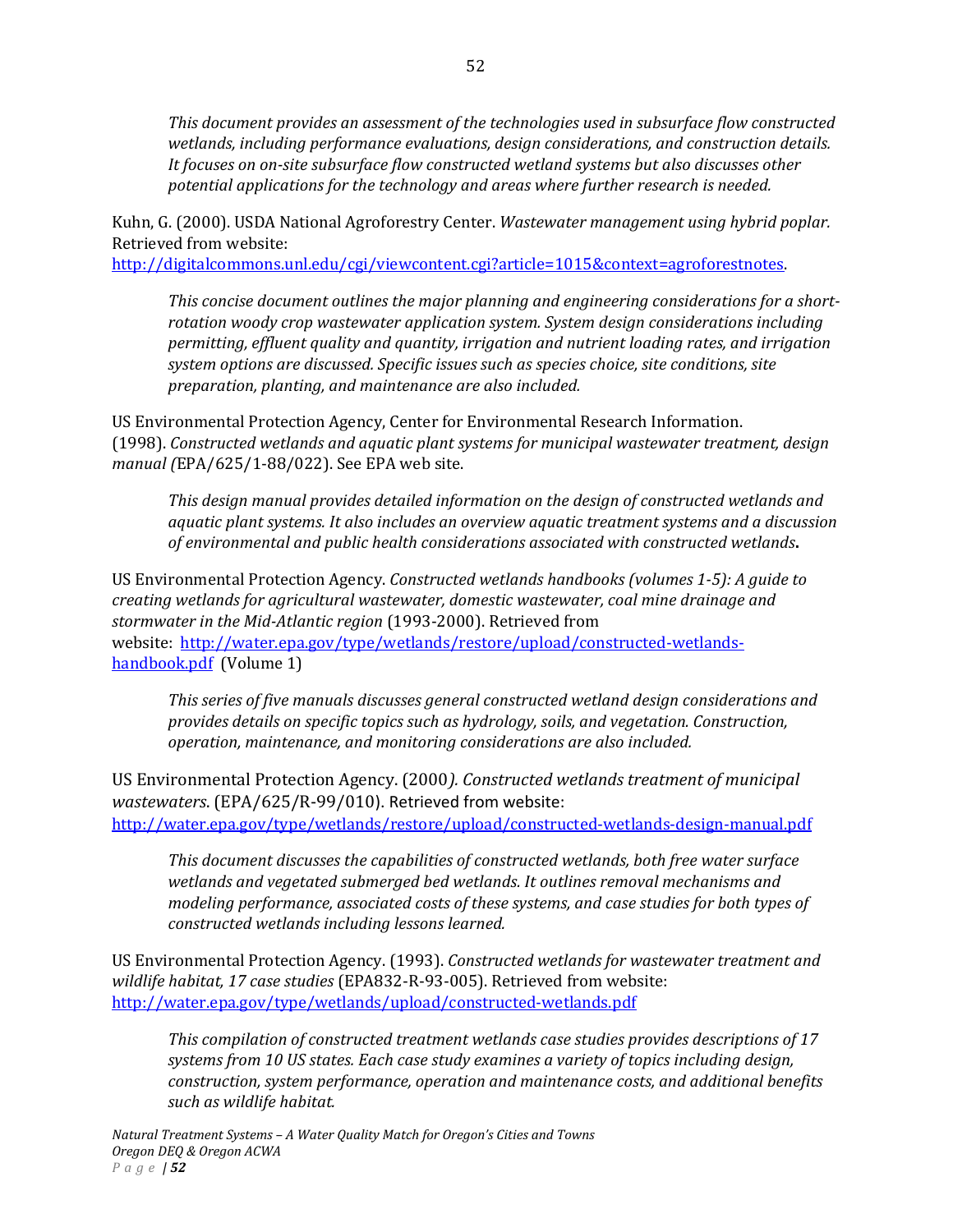US Environmental Protection Agency. (2000). *Guiding principles for constructed treatment wetlands: Providing for water quality and wildlife habitat* (EPA 843‐B‐00‐003). Retrieved from website: http://water.epa.gov/type/wetlands/constructed/upload/guiding‐principles.pdf

*This user's guide provides guiding principles for planning, siting, design, construction, operation, maintenance, and monitoring of constructed treatment wetlands. It also includes information on current EPA policies, permits, regulations, and resources, and provides answers to common questions.*

US Environmental Protection Agency, Office of Research and Development, National Risk Management Research Laboratory. (2011). *Principles of design and operations of wastewater treatment pond systems for plant operators, engineers, and managers* (EPA/600/R‐11/088). Retrieved from website: http://nepis.epa.gov/Adobe/PDF/P100C8HC.pdf

*This updated version of the wastewater treatment ponds manual includes basic design recommendations while discussing innovations in pond design and additional processes that have been added to address new nutrient requirements. A troubleshooting section and appendices from several states, directed at providing training for operators, emphasize the importance of pond operations and maintenance.* 

US Environmental Protection Agency, Office of Wastewater Management. (2013). *Rural and small systems guidebook to sustainable utility management* (EP‐C‐11‐009). Retrieved from website: http://www.rurdev.usda.gov/SupportDocuments/GUIDEBOOK TO SUSTAINABLE MANAGEMENT OF RURAL AND SMALL SYSTEMS FINAL.pdf

*This guidebook is designed to help address rural and small water and wastewater system management concerns and improve system operations. The guidebook identifies ten key management areas and outlines how to conduct a system assessment process based on these principles. It also describes how to prioritize areas for improvement while developing measures to assess progress that help these small systems improve overall performance.*

US Environmental Protection Agency, Office of Water, Office of Wastewater Management. (2012.) *Stormwater Wetland.* Retrieved from website: http://cfpub.epa.gov/npdes/stormwater/menuofbmps/index.cfm?action=factsheet\_results&view=

*This document provides an overview of constructed wetlands for stormwater treatment. Topics discussed include applicability, siting and design considerations, limitations, maintenance considerations, effectiveness, and cost considerations.*

# APPENDIX 3: ADDITIONAL DISCUSSION OF NATURAL TREATMENT SYSTEM PROCESSES

#### BOD/CBOD

Dissolved oxygen is a key element to water quality that is necessary to support aquatic life. Organics and ammonia in wastewater are often decomposed by aerobic bacteria that require oxygen as part of their metabolic process. Therefore, the existence of organics and ammonia in

specific&bmp=74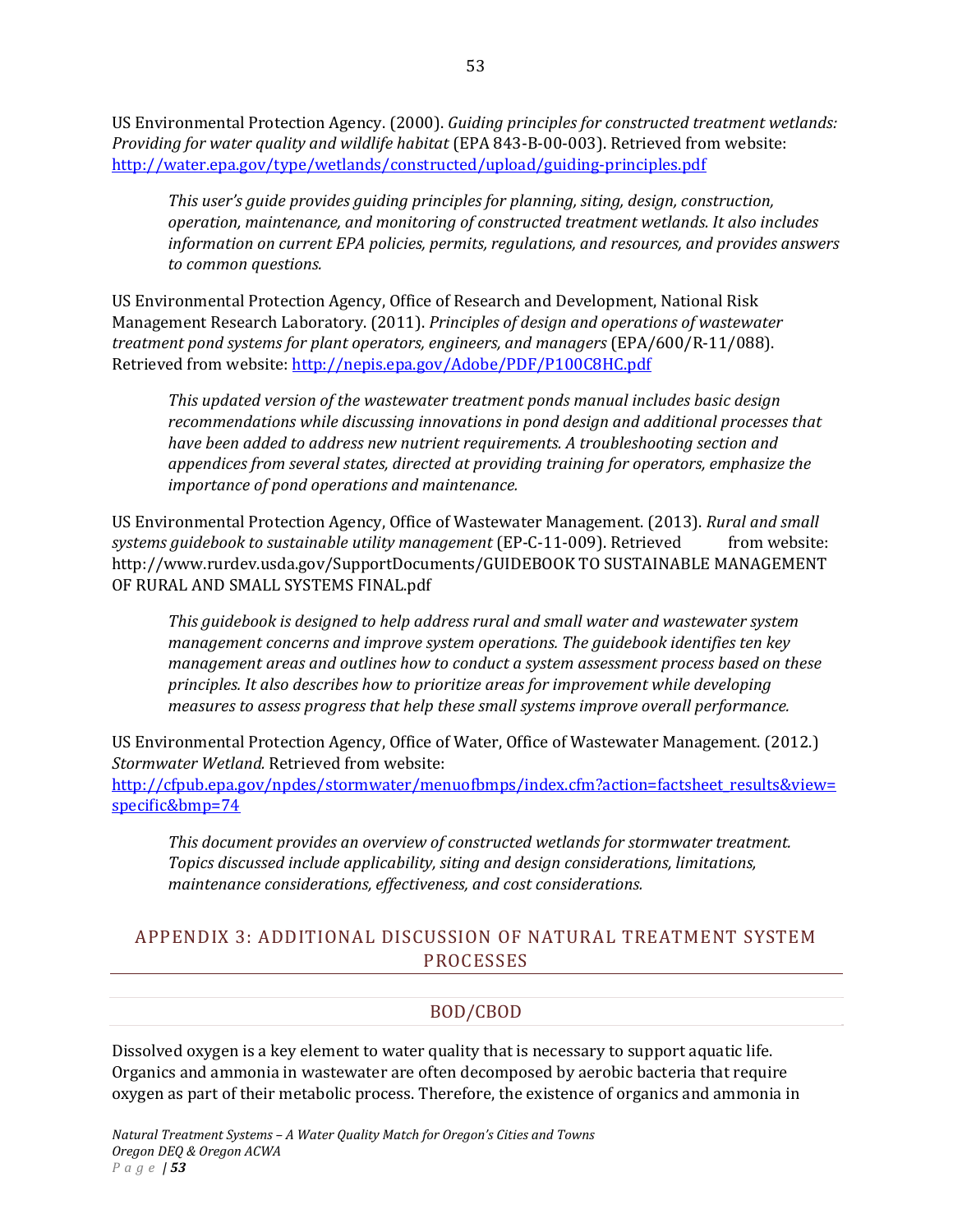wastewater places a demand on the natural supply of dissolved oxygen in water, called biochemical oxygen demand (BOD) or carbonaceous biological oxygen demand (CBOD). If there are high levels of these pollutants in the effluent then the effluent will demand more dissolved oxygen from the water and leave less for the fish and other aquatic life that depend on this oxygen for survival. $x<sub>x</sub>$ 

Natural treatment systems such as treatment wetlands and ponds create an environment where the natural breakdown of organics by bacteria can occur before the wastewater is released to surface water. The large surfaces of these systems encourage the re-aeration of water, stimulating the activity of aerobic bacteria. BOD/CBOD can also be reduced through the anaerobic breakdown of organics, which is facilitated by other types of bacteria that do not use oxygen as part of their metabolic processes.xxi

#### PARTICULATES

The amount of particulates in treated effluent determines its clarity, which can have adverse effects on water quality when it is discharged to surface water. Particulate level is usually measured in terms of Total Suspended Solids (TSS). Clay, silt, sand, algae, organic matter, and sewage are common sources of particulates in wastewater. Sediments are a natural part of all water bodies, but if the particulate levels are too high, the water loses its ability to support aquatic organisms. Particulates decrease light penetration, which limits plant growth and decreases oxygen production. The death and subsequent decomposition of these plants further decreases oxygen availability and imposes more negative impacts on fish and other aquatic organisms. Water with high TSS also usually becomes warmer because the suspended sediment darkens the water and causes it to absorb more heat from sunlight.xxii

Particulate levels can be reduced through decomposition, sedimentation, and filtration. Since much of suspended sediment is organic, it will be broken down by bacteria in the natural treatment system. Sedimentation can occur in wetlands or ponds that slow down water flow and allow for particles to settle out through gravitational forces. Particulate levels can also be decreased through filtration, when the wastewater passes through natural mediums such as soil and gravel. $x$ iii

#### **TEMPERATURE**

Heat reduces water's capacity to retain oxygen. Because dissolved oxygen is essential for the survival of fish and other aquatic life, effluent that enters surface water at an elevated temperature can have serious negative impacts for sensitive species such as salmon. Elevated temperatures reduce salmon's ability to successfully reproduce and for their offspring to survive and grow. There is increased incidence of disease, reduced survival rate of eggs, increased competition for limited resources, and reduced ability to compete with other species that are better adapted to higher water temperatures. The incidence of these impacts increases as the water temperature increases and can seriously alter the ecology of the water body.xxiv

Natural conduction and advection processes help achieve temperature reductions in wastewater. Conduction involves the transfer of heat from wastewater to a solid substance. For example, filtering treated wastewater through a cooler solid medium such as soil can decrease temperature through conduction. Advection involves the transfer of heat to another liquid. When wastewater is pumped through hyporheic water before reaching surface water, the cooling process is defined as advection.xxv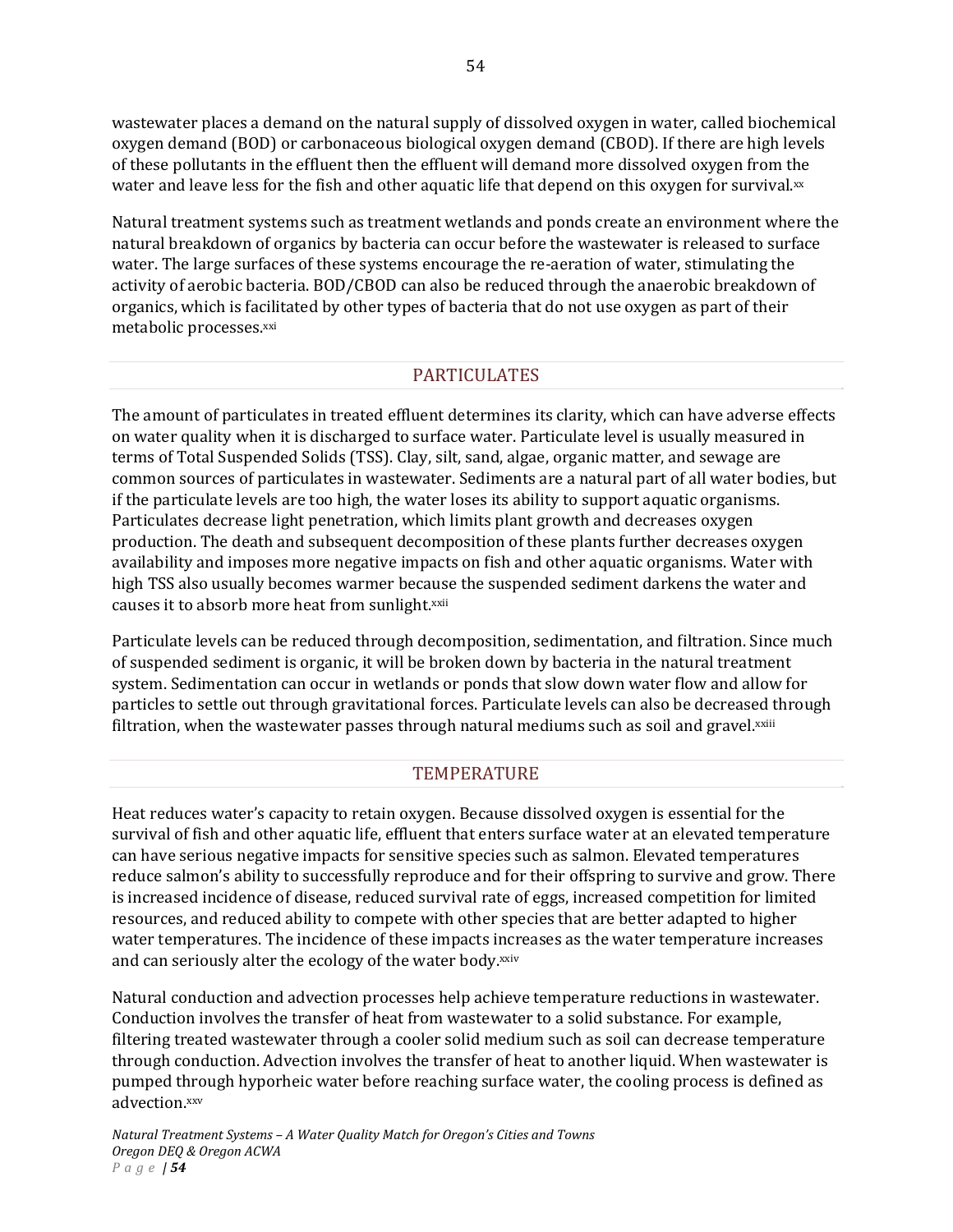#### PHOSPHORUS

Phosphorus is an essential nutrient for all living things and is one of the most common nutrients found in water; but excessive phosphorus in wastewater can have detrimental effects. When effluent containing high levels of phosphorus is released to surface water, it can create a condition called eutrophication which is caused by the rapid growth of algae. High phosphorus levels stimulate this excessive algal growth, preventing sunlight from penetrating the water and choking out other plant life. When the algae die and decompose, the BOD/CBOD of the water increases significantly, further decreasing dissolved oxygen levels and depriving fish and aquatic plants of oxygen.xxvi

Microbes living in natural treatment system environments convert insoluble forms of phosphorus into soluble forms that are available for plants to use. Aquatic plants and terrestrial plants that grow in or around natural treatment system environments naturally uptake phosphorus and remove it from the effluent before it is released to surface water.xxvii Phosphorus can also be absorbed and retained by soil through a process known as adsorption.xxviii

#### **NITROGEN**

Nitrogen is another essential nutrient that can also create a significant oxygen demand if released to surface water at high concentrations. Nitrogen, in the form of ammonia, can also be toxic to fish. Due to nitrogen's various oxygen states, this pollutant is present in wastewater in a variety of forms. Nitrogen can change quickly from one state to another depending on the physical and biochemical conditions present in the wastewater.

Nitrogen reduction can be achieved by plant or algal uptake, nitrification and denitrification by aerobic and anaerobic bacteria, and loss of ammonia gas to the atmosphere (volatilization). Some forms of nitrogen can be also adsorbed onto soil particles and retained in the soil.xxix

#### **METALS**

Trace metals that enter the food chain or the water supply can create serious health problems for both humans and wildlife. The primary metals of concern are copper, nickel, lead, zinc, and cadmium.

Metals are primarily reduced through adsorption onto organic matter and precipitation. Natural treatment systems that utilize plants can also reduce wastewater through the bioaccumulation of trace metals in plant tissues. Some metals may be toxic to plants, however, so it is important to evaluate the types of metals in the influent before choosing to utilize bioaccumulation methods for metals removal.xxx

#### CONTAMINANTS OF EMERGING CONCERN AND PRIORITY PERSISTENT POLLUTANTS

According to the US Environmental Protection Agency, an emerging contaminant (EC) is any chemical or material characterized by a perceived, potential, or real threat to human health or the environment or by a lack of published health standards. A contaminant also may be "emerging" because of the discovery of a new source or a new pathway to humans.xxxi Emerging contaminants comprise a wide array of chemicals including pharmaceuticals, personal care products, steroids,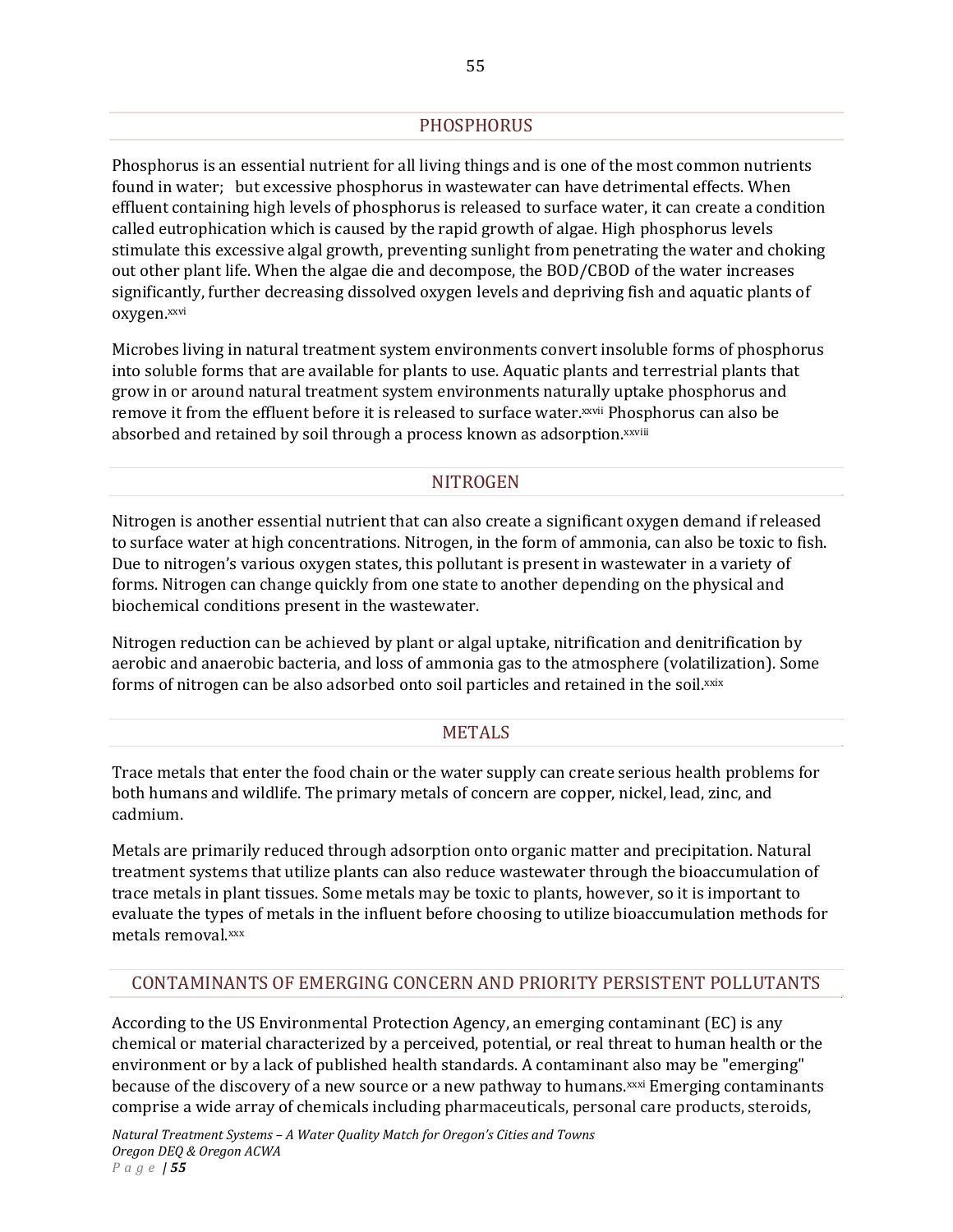hormones, flame retardants, and pesticides. xxxii These pollutants are being increasingly detected in the environment. Due to daily activities, there is a concern that municipal wastewater may be a significant source of these pollutants. Many of these chemicals are harmful to fish and other aquatic life and some may be harmful to humans. The synergistic effects created by these chemicals in combination are not well known.xxxiii

The State of Oregon has implemented efforts to address a related category of pollutants: priority persistent pollutants. These substances are toxic and either persist in the environment or accumulate in the tissues of humans, fish, wildlife or plants. In 2007, the Oregon State Legislature passed Senate Bill 737, which required the Oregon Department of Environmental Quality to work with all interested parties to develop a list of priority persistent pollutants. This Oregon-specific category of bioaccumulative toxics includes 118 substances that have a documented effect on human health, wildlife and aquatic life. The bill also required Oregon's 52 largest municipal wastewater treatment plants to screen wastewater effluent for the presence of priority persistent pollutants, and to develop pollution reduction plans if levels were over threshold quantities.

FDA approval is not required for the commercial use of many emerging contaminants and priority persistent pollutants, making it difficult to prevent them from entering the water system. Many of these chemicals are not regulated under traditional environmental regulations and are not covered under state or federal water quality standards or limits.xxxiv

Natural treatment systems have a complex set of microenvironments that can remove a wide range of emerging contaminants and priority persistent pollutants under aerobic, anaerobic, and anoxic conditions.xxxv Some contaminants can also be adsorbed to other particles and settle out.xxxvi

#### APPENDIX 4: REFERENCES

Crites, R. W., Middlebrooks, E. J., & Reed, S. C. (2006).*Natural wastewater treatment systems*. Boca Raton, Florida: CRC Press.

Environmental Quality Commission presentation (October 2013). Williamson, Ken. *The Science of Natural Treatment.*

Freeman, M. (2013, June 14). Cool waters. *Mail tribune*. Retrieved on April 8, 2014 from http://www.mailtribune.com/apps/pbcs.dll/article?AID=/20130714/NEWS/307140331&cid=site search

Jenkins, P. Washington Department of Environmental Quality. (2007). *Methods to reduce or avoid thermal impacts to surface water*. (WA DEQ 07‐10‐088). Retrieved on January 15, 2014 from website: https://fortress.wa.gov/ecy/publications/publications/0710088.pdf.

Kuhn, G. (2000). USDA National Agroforestry Center. *Wastewater management using hybrid poplar.* Retrieved on March 14, 2014 from website: http://digitalcommons.unl.edu/cgi/viewcontent.cgi?article=1015&context=agroforestnotes.

LakeSuperiorStreams.org. *Turbidity & TSS*. Retrieved on January 30, 2014 from website: http://www.lakesuperiorstreams.org/understanding/param\_turbidity.html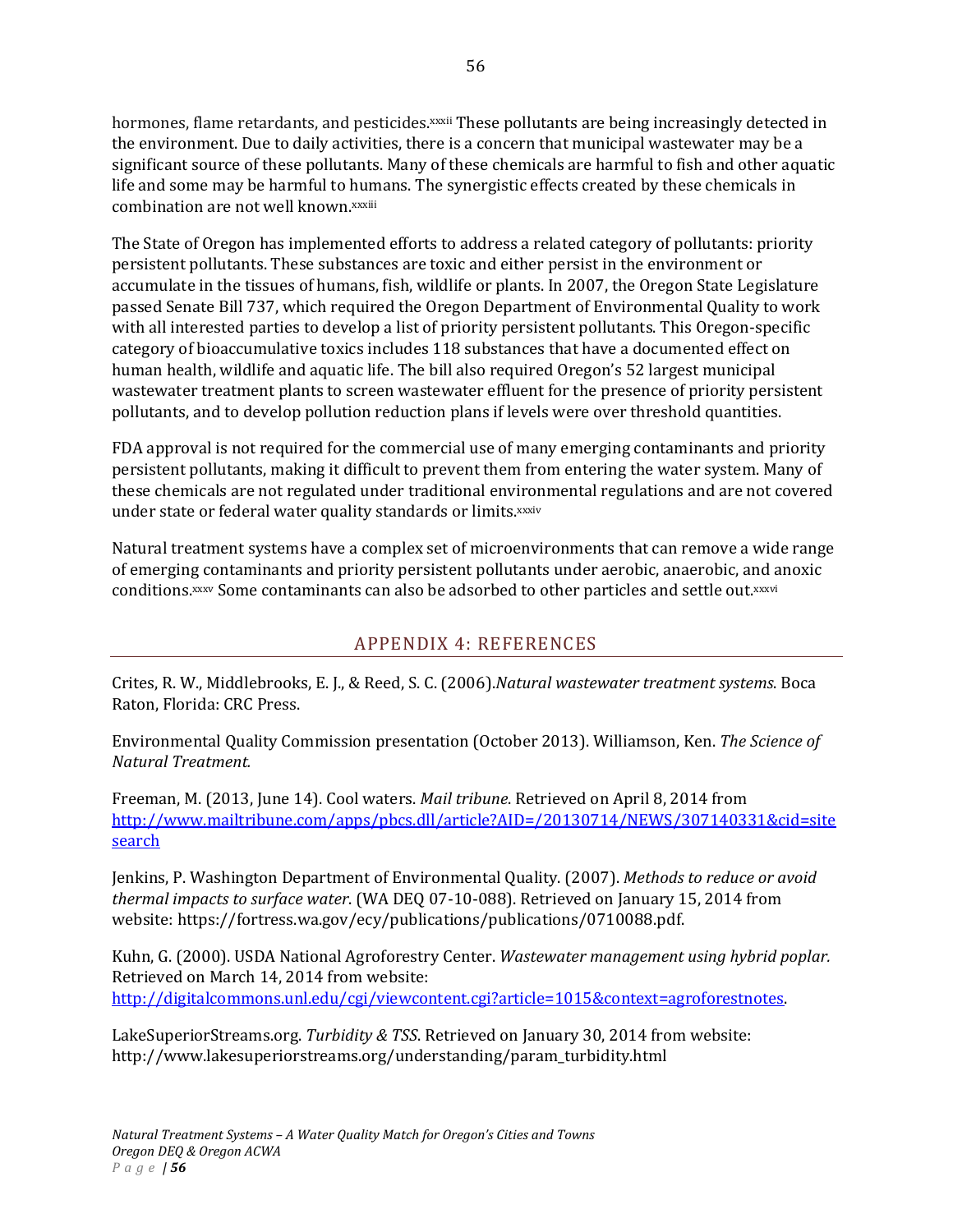Ludlow, A. (2011). US Environmental Protection Agency. *Overview of natural systems for wastewater treatment.* Retrieved on January 9, 2014 from website: http://www.epa.gov/osp/presentations/PhytoWBC11/ph\_Ludlow.pdf.

Oregon Department of Environmental Quality. *Senate Bill 737: Development of a Priority Persistent Pollutant list for Oregon.* http://www.deq.state.or.us/wq/SB737/docs/P3LrepExecutiveSum.pdf

Oregon Department of Environmental Quality. (2007). *Disposal of municipal wastewater treatment plant effluent by indirect discharge to surface water via groundwater or hyporheic water*. Retrieved on January 8, 2014 from website:

http://www.deq.state.or.us/wq/pubs/imds/indirectdischarge.pdf

Oregon Department of Environmental Quality. (2013). *Implementation of methylmercury criterion in NPDES permits.* Retrieved on January 30, 2014 from website: http://www.deq.state.or.us/wq/pubs/imds/IMDmethylmercuryCriterion.pdf

Oregon Department of Environmental Quality. (1997). *The scientific basis for Oregon's stream temperature standard: Common questions and straight answers.* Retrieved on February 18, 2014 from website:

http://www.deq.state.or.us/wq/standards/docs/temperature/tempstdccibasis1996.pdf

Oregon Department of Environmental Quality. (2012). *Water quality trading in NPDES permits*. Retrieved on January 8, 2014 from website: http://www.deq.state.or.us/wq/pubs/imds/wqtrading.pdf

Oregon DEQ. (2006). *Willamette Basin TMDL*. Retrieved on April 7, 2014 from http://www.deq.state.or.us/wq/tmdls/willamette.htm

Oregon Department of Environmental Quality. (2006). *Willamette basin mercury TMDL*. Retrieved on January 30, 2014 from website: http://www.deq.state.or.us/wq/tmdls/docs/willamettebasin/willamette/chpt3mercury.pdf

Oregon State University. (2005). *Investigation of the temperature impacts of hyporheic flow: Using groundwater and heat flow modeling and GIS analyses to evaluate temperature mitigation strategies on the Willamette River, Oregon.* Retrieved on January 14, 2014 from website: http://www.deq.state.or.us/wq/trading/docs/hyporheicreport.pdf

RUSA. (2014). *Natural treatment system*. Retrieved on April 8, 2014 from http://www.rusa‐ or.org/index.cfm?nav=natural

US Environmental Protection Agency. (2000). *Constructed wetlands treatment of municipal wastewaters.* (EPA/625/R‐99/010). Retrieved from website: http://water.epa.gov/type/wetlands/restore/upload/constructed‐wetlands‐design‐manual.pdf

US EPA. (2013). *Emerging contaminants fact sheets.* Retrieved on March 14, 2014 from website: http://www.epa.gov/fedfac/documents/emerging\_contaminants.htm

US Environmental Protection Agency, Office of Research and Development, National Risk Management Research Laboratory. (2011). *Principles of design and operations of wastewater treatment pond systems for plant operators, engineers, and managers* (EPA/600/R‐11/088). Retrieved on January 9, 2014 from website: http://nepis.epa.gov/Adobe/PDF/P100C8HC.pdf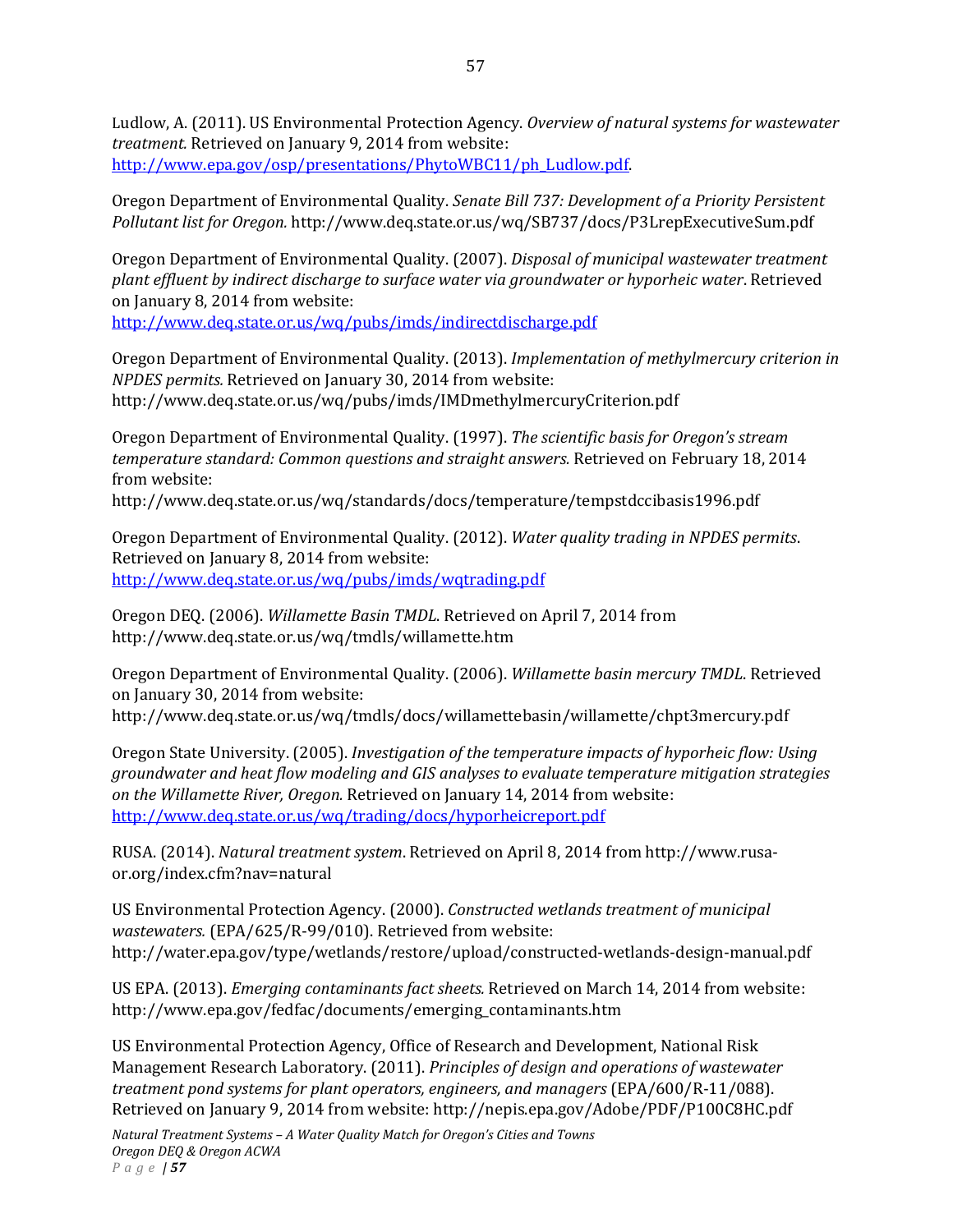US Environmental Protection Agency. Office of Water. Office of Wastewater Management. (2004). *Primer for municipal wastewater treatment systems*. (EPA 832‐R‐04‐001) Retrieved on January 14, 2014 from website: http://water.epa.gov/aboutow/owm/upload/2005\_08\_19\_primer.pdf

US Environmental Protection Agency. *Publicly owned treatment works (POTW) wastewater sampling study.* Retrieved on January 30, 2014 from website: http://water.epa.gov/scitech/swguidance/ppcp/potw.cfm

US Environmental Protection Agency. Water recycling and reuse: The environmental benefits. (EPA 909‐F‐98‐001). Retrieved on January 16, 2014 from website: http://www.epa.gov/region9/water/recycling/brochure.pdf

Water Environment Research Foundation. (2000). *Nitrogen Credit Trading in the Long Island Sound Watershed.* (Project #97‐IRM‐5B). Retrieved on March 8, 2014 from website: http://ww2.werf.org/AM/CustomSource/Downloads/uGetExecutiveSummary.cfm?FILE=ES‐97‐ IRM‐5B.pdf&ContentFileID=3418

Willamette Partnership. *What is an ecosystem services marketplace?* Retrieved on February 6, 2014 from website: http://willamettepartnership.org/about-markets/what-is-an-ecosystemmarketplace

*impacts to surface water.* (WA DEQ 07‐10‐088). Retrieved on January 15, 2014 from website:

https://fortress.wa.gov/ecy/publications/publications/0710088.pdf.

iv Smesrud, Jason. (2014). Digital communication. *Poplar farm maturity.* 

<sup>v</sup> Washington State Department of Ecology. 1999. *Managing Nitrogen for Biosolids.*  Publication 99-508.

vi Kuhn, G. (2000). USDA National Agroforestry Center. *Wastewater management using hybrid poplar.* Retrieved on March 14, 2014 from website:

http://digitalcommons.unl.edu/cgi/viewcontent.cgi?article=1015&context=agroforestnotes<br>vii Oregon DEQ. (2007). *Disposal of municipal wastewater treatment plant effluent by indirect discharge to surface water via groundwater or hyporheic water*. Retrieved on January 8, 2014 from website:

http://www.deq.state.or.us/wq/pubs/imds/indirectdischarge.pdf<br>
<sup>viii</sup> Willamette Partnership. *What is an ecosystem services marketplace*? Retrieved on February 6, 2014 from website: http://willamettepartnership.org/about‐markets/what‐is‐an‐ecosystem‐marketplace

ix Oregon DEQ. (2012). *Water quality trading in NPDES permits*. Retrieved on January 8, 2014 from website: http://www.deq.state.or.us/wq/pubs/imds/wqtrading.pdf

http://nepis.epa.gov/Adobe/PDF/P100C8HC.pdf

<sup>i</sup> Crites, R. W., Middlebrooks, E. J., & Reed, S. C. (2006). *Natural wastewater treatment systems*. Boca Raton, Florida: CRC Press.

ii US Environmental Protection Agency. Office of Water. Office of Wastewater Management. (2004). *Primer for municipal wastewater treatment systems*. (EPA 832‐R‐04‐001) Retrieved on January 14, 2014 from website: http://water.epa.gov/aboutow/owm/upload/2005\_08\_19\_primer.pdf<br>
iii Jenkins, P. Washington Department of Environmental Quality. (2007). *Methods to reduce or avoid thermal* 

<sup>x</sup> US Environmental Protection Agency, Office of Research and Development, National Risk Management Research Laboratory. (2011). *Principles of design and operations of wastewater treatment pond systems for plant operators, engineers, and managers* (EPA/600/R‐11/088). Retrieved on January 9, 2014 from website:

xi Santa Rosa CH2M Hill report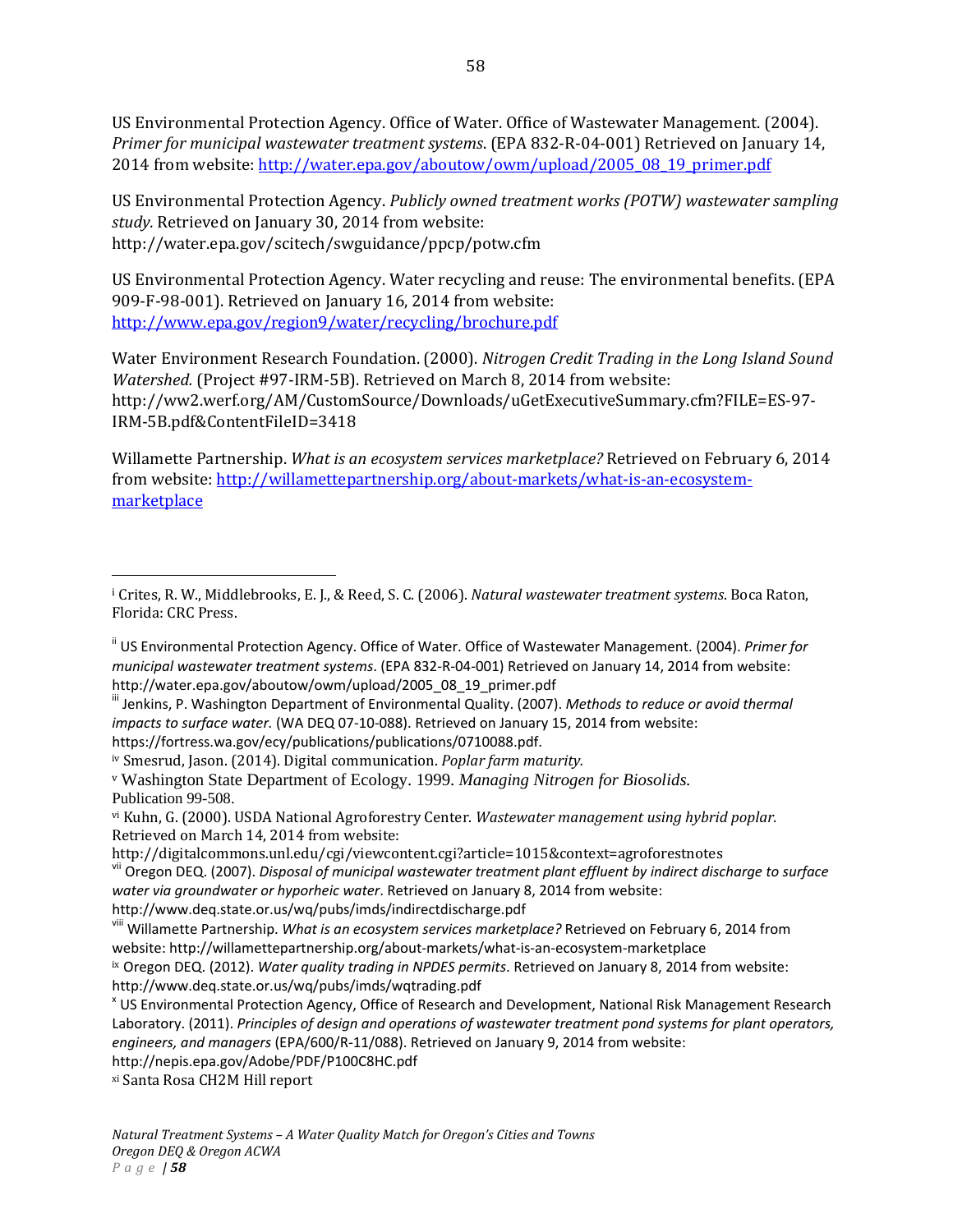xii Walton, W. (2012, June). Design and management of free water surface constructed wetlands to minimize mosquito production. *Wetlands Ecology and Management, 20. 173195.*

xiii Oregon DEQ. (2006). *Willamette Basin TMDL*. Retrieved on April 7, 2014 from

xiv Freeman, M. (2013, June 14). Cool waters. *Mail tribune*. Retrieved on April 8, 2014 from

http://www.mailtribune.com/apps/pbcs.dll/article?AID=/20130714/NEWS/307140331&cid=sitesearch xv Girts, M. (Spring 2014). RUSA natural treatment system: Water quality and more. *Pacific Northwest Clean Water Association Newsletter*. *1617.*

xvi RUSA. (2014). *Natural treatment system*. Retrieved on April 8, 2014 from http://www.rusa‐ or.org/index.cfm?nav=natural

xvii Girts, M. (Spring 2014). RUSA natural treatment system: Water quality and more. *Pacific Northwest Clean Water Association Newsletter*. *1617.*

xviii RUSA. (2014). *Natural treatment system*. Retrieved on April 8, 2014 from http://www.rusa‐ or.org/index.cfm?nav=natural

xix Oregon Department of Environmental Quality. Water Quality Source Information System. Accessed on November 12, 2013.

xx US Environmental Protection Agency. Office of Water. Office of Wastewater Management. (2004). *Primer for municipal wastewater treatment systems*. (EPA 832‐R‐04‐001) Retrieved on January 14, 2014 from website: http://water.epa.gov/aboutow/owm/upload/2005\_08\_19\_primer.pdf xxi Environmental Quality Commission presentation (October 2013). Williamson, Ken. *The Science of Natural*

*Treatment.*

xxii LakeSuperiorStreams.org. *Turbidity & TSS*. Retrieved on January 30, 2014 from website:

http://www.lakesuperiorstreams.org/understanding/param\_turbidity.html

xxiii Crites, R. W., Middlebrooks, E. J., & Reed, S. C. (2006).*Natural wastewater treatment systems*. Boca Raton, Florida: CRC Press.

xxiv Oregon Department of Environmental Quality. (1997). *The scientific basis for Oregon's stream temperature standard: Common questions and straight answers.* Retrieved on February 18, 2014 from website: http://www.deq.state.or.us/wq/standards/docs/temperature/tempstdccibasis1996.pdf

xxv Oregon State University. (2005). *Investigation of the temperature impacts of hyporheic flow: Using groundwater and heat flow modeling and GIS analyses to evaluate temperature mitigation strategies on the Willamette River, Oregon.* Retrieved on January 14, 2014 from website:

http://www.deq.state.or.us/wq/trading/docs/hyporheicreport.pdf

xxvi US Environmental Protection Agency. Office of Water. Office of Wastewater Management. (2004). *Primer for municipal wastewater treatment systems*. (EPA 832‐R‐04‐001) Retrieved on January 14, 2014 from website:

http://water.epa.gov/aboutow/owm/upload/2005\_08\_19\_primer.pdf xxvii US Environmental Protection Agency. (2000*). Constructed wetlands treatment of municipal wastewaters*. (EPA/625/R‐99/010). Retrieved from website: http://water.epa.gov/type/wetlands/restore/upload/constructed‐

wetlands-design-manual.pdf<br><sup>xxviii</sup> Ludlow, A. (2011). US Environmental Protection Agency. *Overview of natural systems for wastewater treatment.* Retrieved on January 9, 2014 from website:

http://www.epa.gov/osp/presentations/PhytoWBC11/ph\_Ludlow.pdf. xxix Crites, R. W., Middlebrooks, E. J., & Reed, S. C. (2006).*Natural wastewater treatment systems*. Boca Raton,

Florida: CRC Press.<br><sup>xxx</sup> Crites, R. W., Middlebrooks, E. J., & Reed, S. C. (2006).*Natural wastewater treatment systems*. Boca Raton, Florida: CRC Press.

xxxi US EPA. (2013). *Emerging contaminants fact sheets.* Retrieved on March 14, 2014 from website: http://www.epa.gov/fedfac/documents/emerging\_contaminants.htm<br>xxxii US EPA. Publicly owned treatment works (POTW) wastewater sampling study. Retrieved on January 30, 2014

from website: http://water.epa.gov/scitech/swguidance/ppcp/potw.cfm xxxiii US Environmental Protection Agency. Office of Water. Office of Wastewater Management. (2004). *Primer for*

*municipal wastewater treatment systems*. (EPA 832‐R‐04‐001) Retrieved on January 14, 2014 from website: http://water.epa.gov/aboutow/owm/upload/2005\_08\_19\_primer.pdf

<u> 1989 - Andrea Santa Andrea Andrea Andrea Andrea Andrea Andrea Andrea Andrea Andrea Andrea Andrea Andrea Andr</u>

http://www.deq.state.or.us/wq/tmdls/willamette.htm